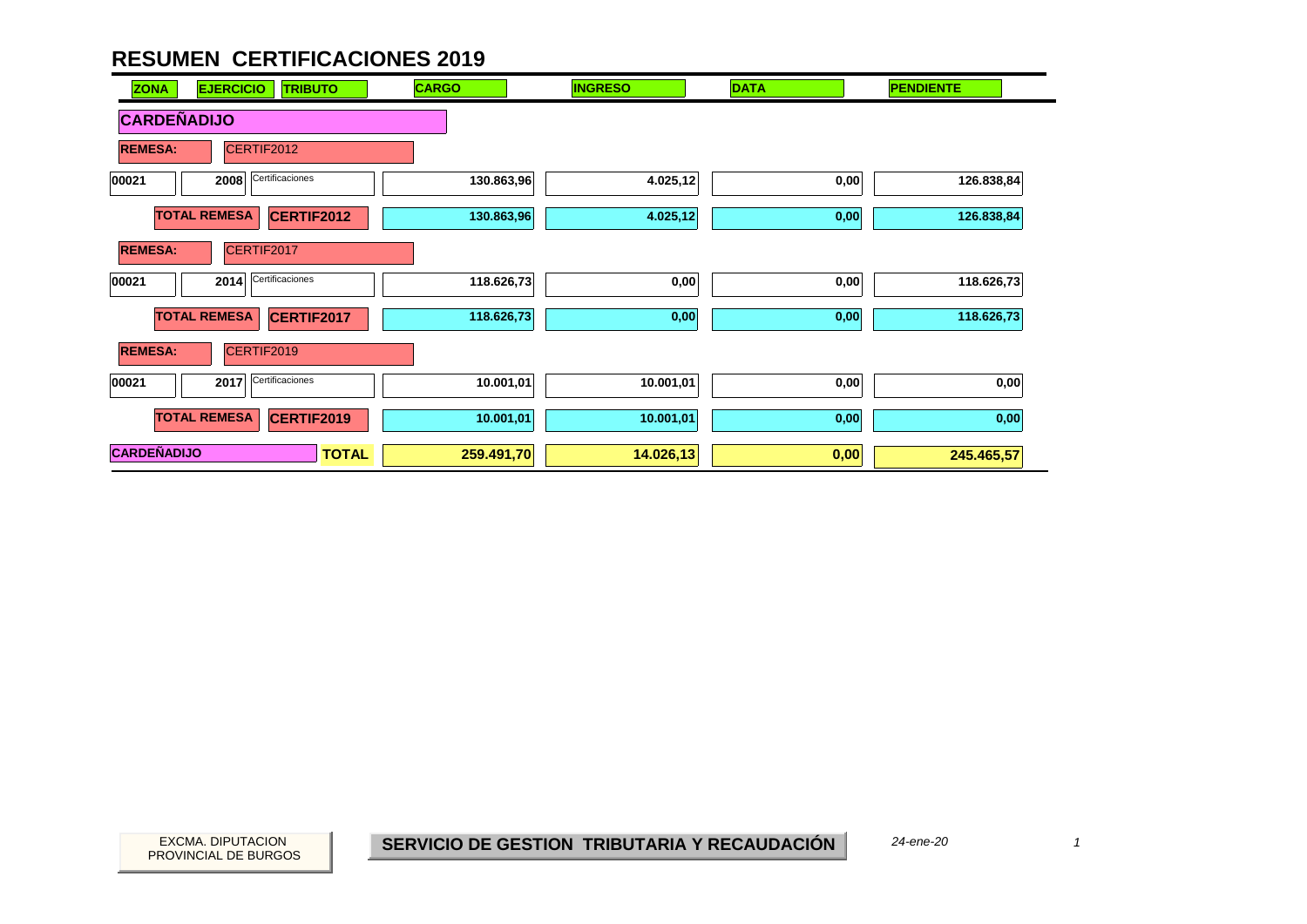| <b>ZONA</b>               | <b>EJERCICIO</b>    | <b>TRIBUTO</b>    | <b>CARGO</b> | <b>INGRESO</b> |        | <b>DATA</b> | <b>PENDIENTE</b> |  |
|---------------------------|---------------------|-------------------|--------------|----------------|--------|-------------|------------------|--|
| <b>CEREZO DE RIOTIRON</b> |                     |                   |              |                |        |             |                  |  |
| <b>REMESA:</b>            |                     | CERTIF2018        |              |                |        |             |                  |  |
| 00021                     | 2017                | Certificaciones   |              | 500,00         | 500,00 | 0,00        | 0,00             |  |
|                           | <b>TOTAL REMESA</b> | <b>CERTIF2018</b> |              | 500,00         | 500,00 | 0,00        | 0,00             |  |
| <b>CEREZO DE RIOTIRON</b> |                     | <b>TOTAL</b>      |              | 500,00         | 500,00 | 0,00        | 0,00             |  |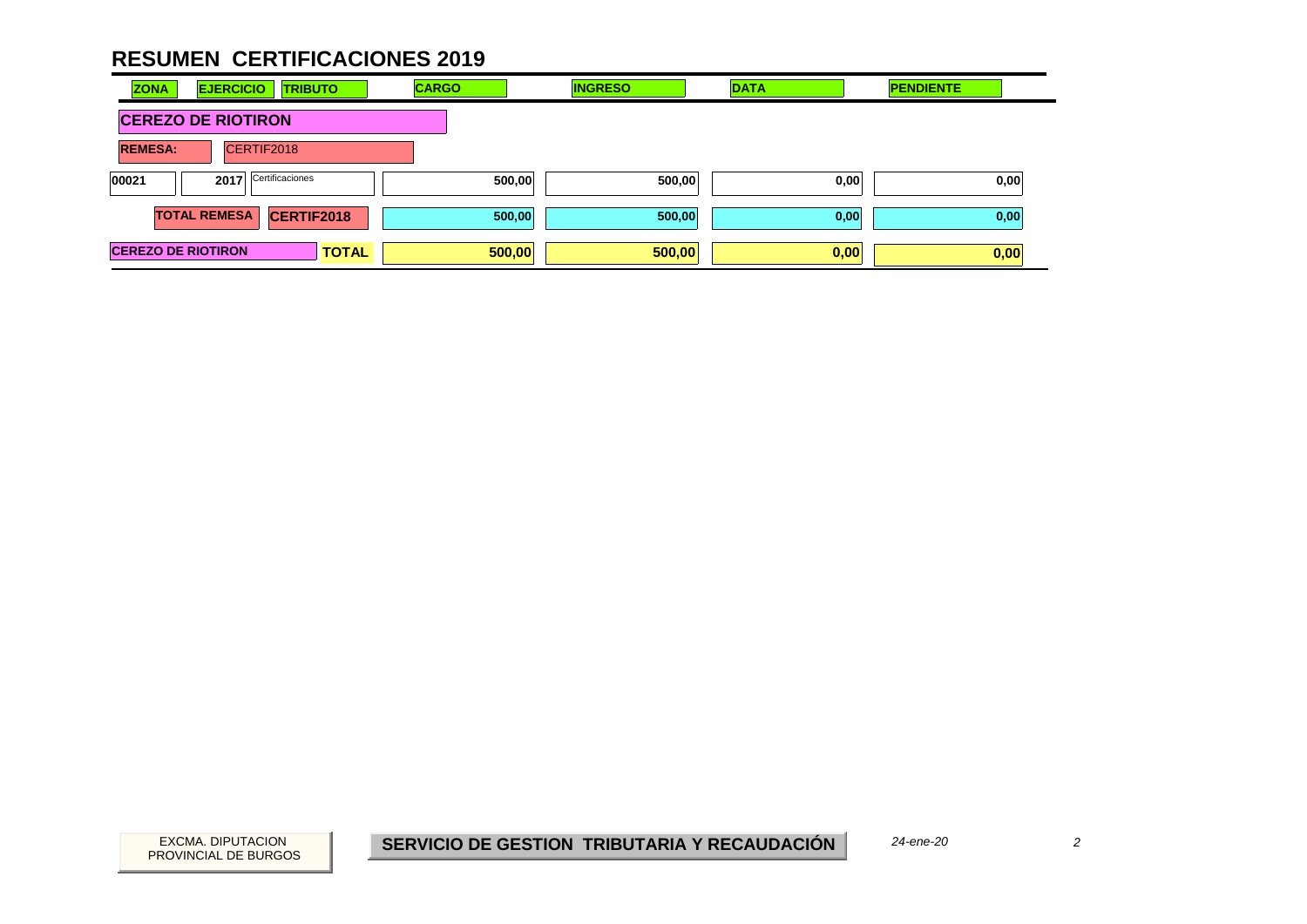| <b>ZONA</b>        | <b>EJERCICIO</b><br><b>TRIBUTO</b>       | <b>CARGO</b> | <b>INGRESO</b> | <b>DATA</b> | <b>PENDIENTE</b> |
|--------------------|------------------------------------------|--------------|----------------|-------------|------------------|
| <b>FRANDOVINEZ</b> |                                          |              |                |             |                  |
| <b>REMESA:</b>     | CERTIF2013                               |              |                |             |                  |
| 00021              | Certificaciones<br>2012                  | 1.416,20     | 0,00           | 0,00        | 1.416,20         |
|                    | <b>TOTAL REMESA</b><br><b>CERTIF2013</b> | 1.416,20     | 0,00           | 0,00        | 1.416,20         |
| <b>FRANDOVINEZ</b> | <b>TOTAL</b>                             | 1.416,20     | 0,00           | 0,00        | 1.416,20         |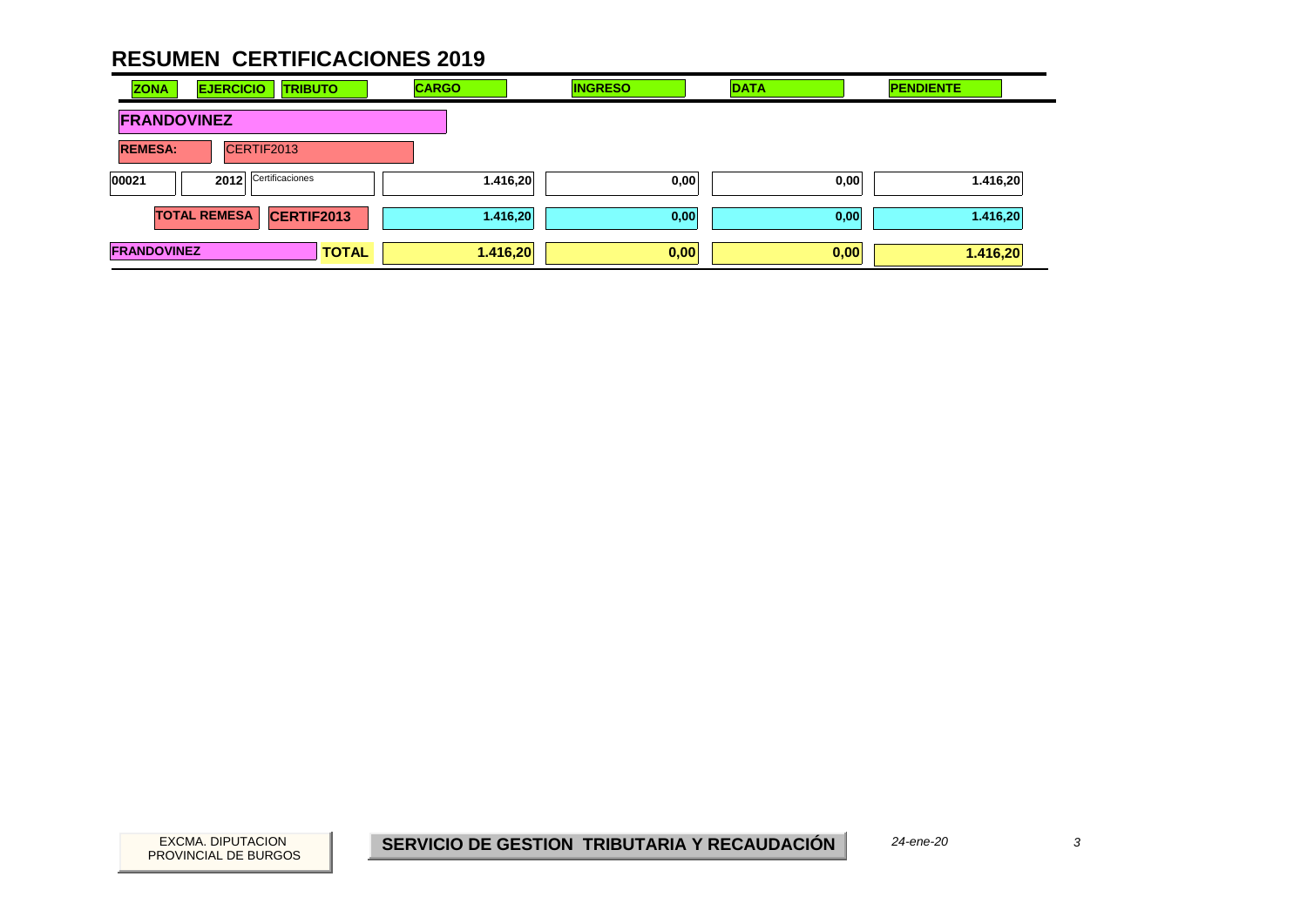| <b>ZONA</b>    | <b>EJERCICIO</b><br><b>TRIBUTO</b>            | <b>CARGO</b> | <b>INGRESO</b> | <b>DATA</b> | <b>PENDIENTE</b> |
|----------------|-----------------------------------------------|--------------|----------------|-------------|------------------|
|                | <b>HONTORIA DE LA CANTERA</b>                 |              |                |             |                  |
| <b>REMESA:</b> | CERTIF2013                                    |              |                |             |                  |
| 00021          | Certificaciones<br>2011                       | 36.000,00    | 0,00           | 0,00        | 36.000,00        |
|                | <b>TOTAL REMESA</b><br>CERTIF2013             | 36.000,00    | 0,00           | 0,00        | 36.000,00        |
|                | <b>HONTORIA DE LA CANTERA</b><br><b>TOTAL</b> | 36.000,00    | 0,00           | 0,00        | 36.000,00        |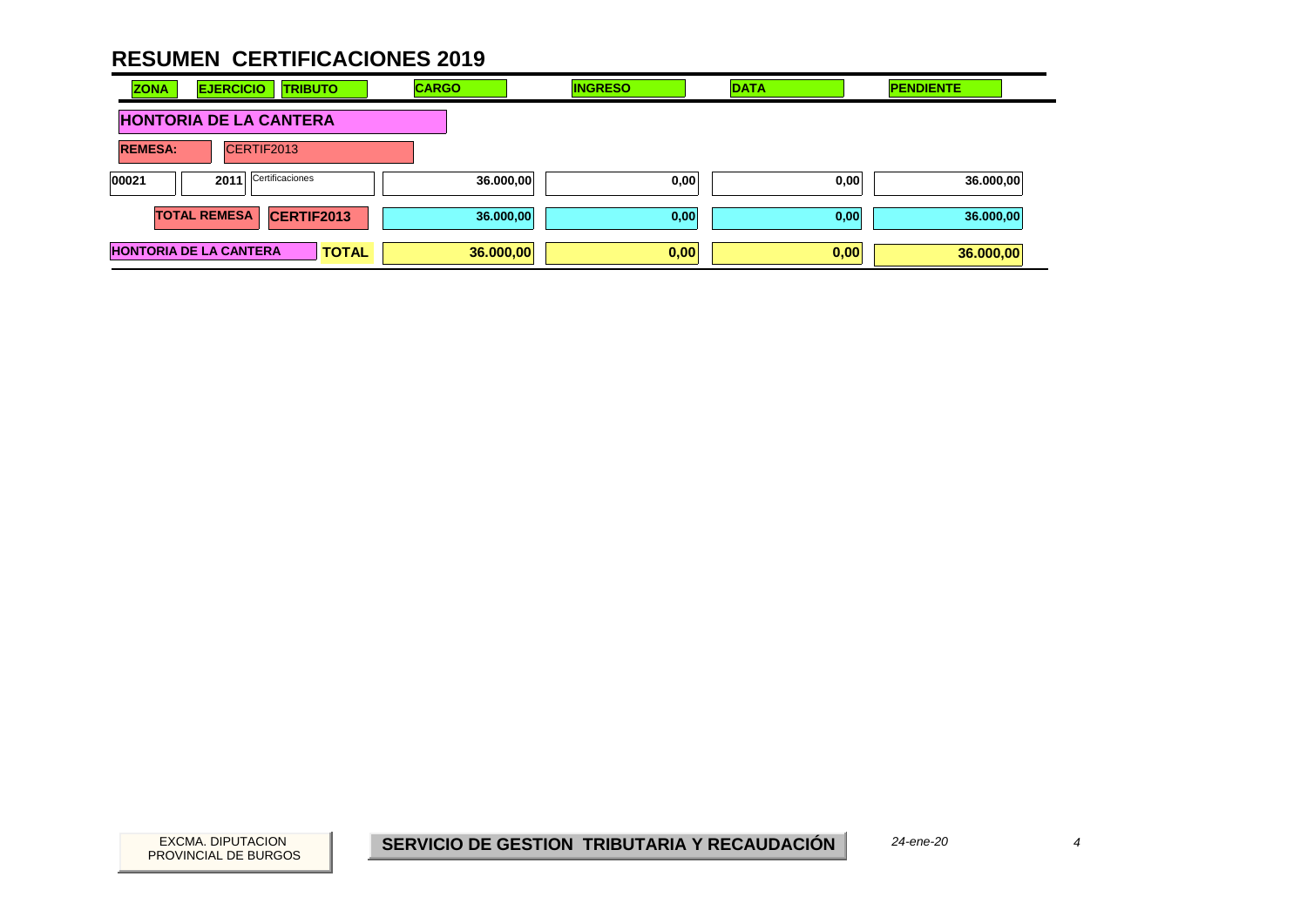| <b>ZONA</b>             | <b>EJERCICIO</b>        | <b>TRIBUTO</b>  | <b>CARGO</b> | <b>INGRESO</b> | <b>DATA</b> | <b>PENDIENTE</b> |
|-------------------------|-------------------------|-----------------|--------------|----------------|-------------|------------------|
|                         | <b>IBEAS DE JUARROS</b> |                 |              |                |             |                  |
| <b>REMESA:</b>          | CERTIF2015              |                 |              |                |             |                  |
| 00021                   | 2013                    | Certificaciones | 3.027,66     | 0,00           | 0,00        | 3.027,66         |
|                         | <b>TOTAL REMESA</b>     | CERTIF2015      | 3.027,66     | 0,00           | 0,00        | 3.027,66         |
| <b>IBEAS DE JUARROS</b> |                         | <b>TOTAL</b>    | 3.027,66     | 0,00           | 0,00        | 3.027,66         |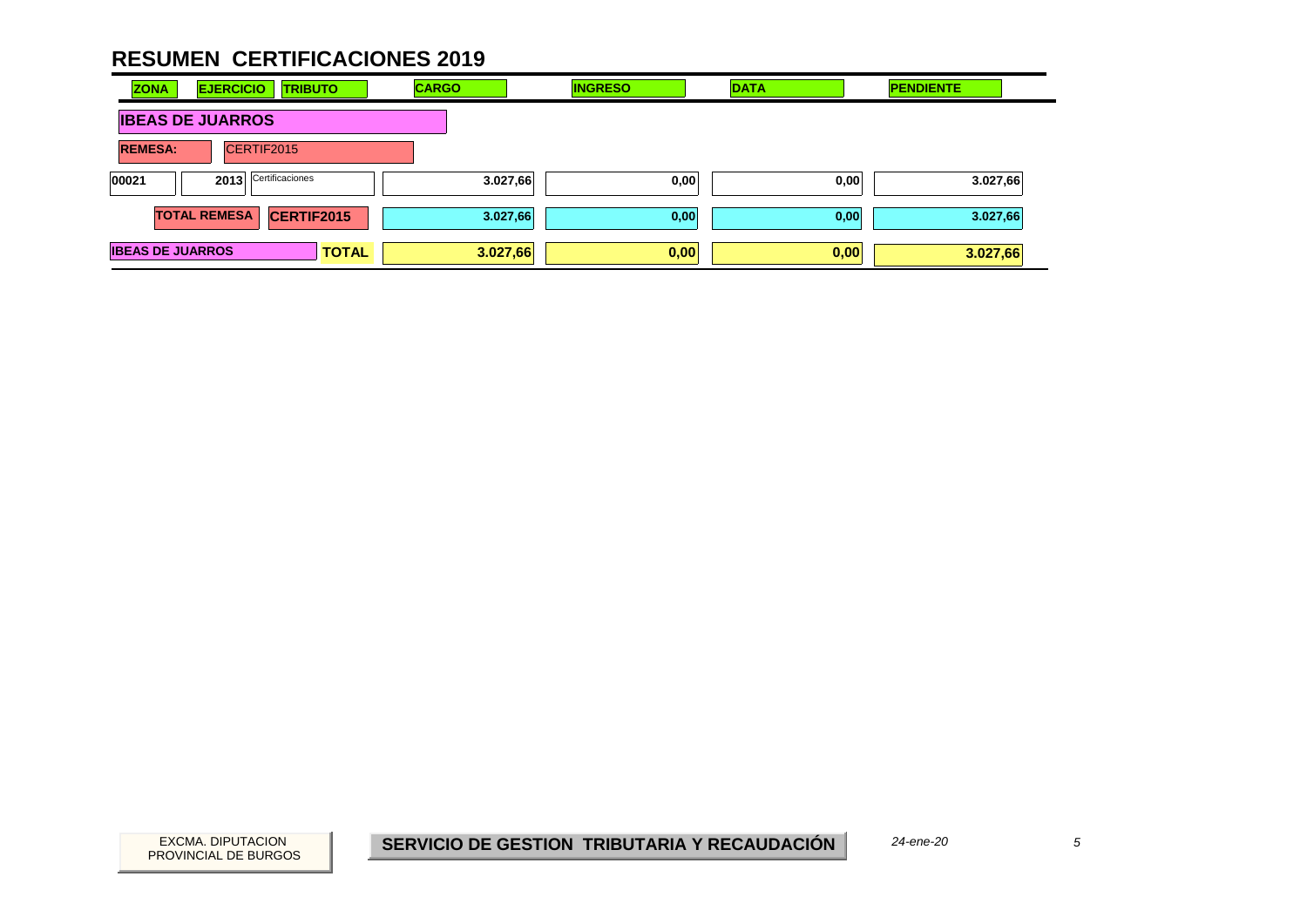| <b>ZONA</b>    | <b>EJERCICIO</b><br><b>TRIBUTO</b> | <b>CARGO</b> | <b>INGRESO</b> | <b>DATA</b> | <b>PENDIENTE</b> |
|----------------|------------------------------------|--------------|----------------|-------------|------------------|
| <b>ISAR</b>    |                                    |              |                |             |                  |
| <b>REMESA:</b> | CERTIF2013                         |              |                |             |                  |
| 00021          | Certificaciones<br>2012            | 754,91       | 754,91         | 0,00        | 0,00             |
|                | <b>TOTAL REMESA</b><br>CERTIF2013  | 754,91       | 754,91         | 0,00        | 0,00             |
| <b>ISAR</b>    | <b>TOTAL</b>                       | 754,91       | 754,91         | 0,00        | 0,00             |

EXCMA. DIPUTACION *6***SERVICIO DE GESTION TRIBUTARIA Y RECAUDACIÓN**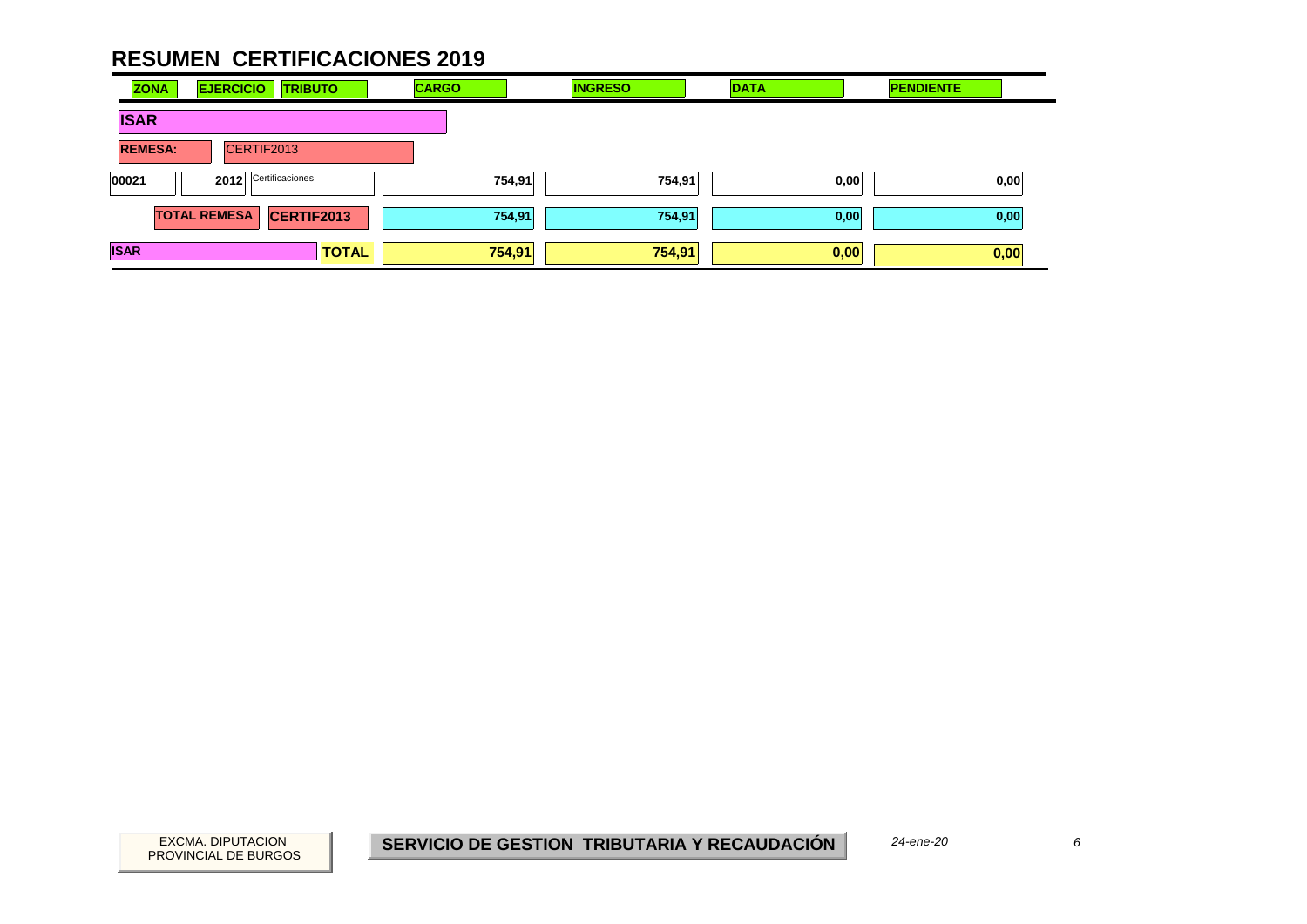

PROVINCIAL DE BURGOS

EXCMA. DIPUTACION *7***SERVICIO DE GESTION TRIBUTARIA Y RECAUDACIÓN**

*24-ene-20*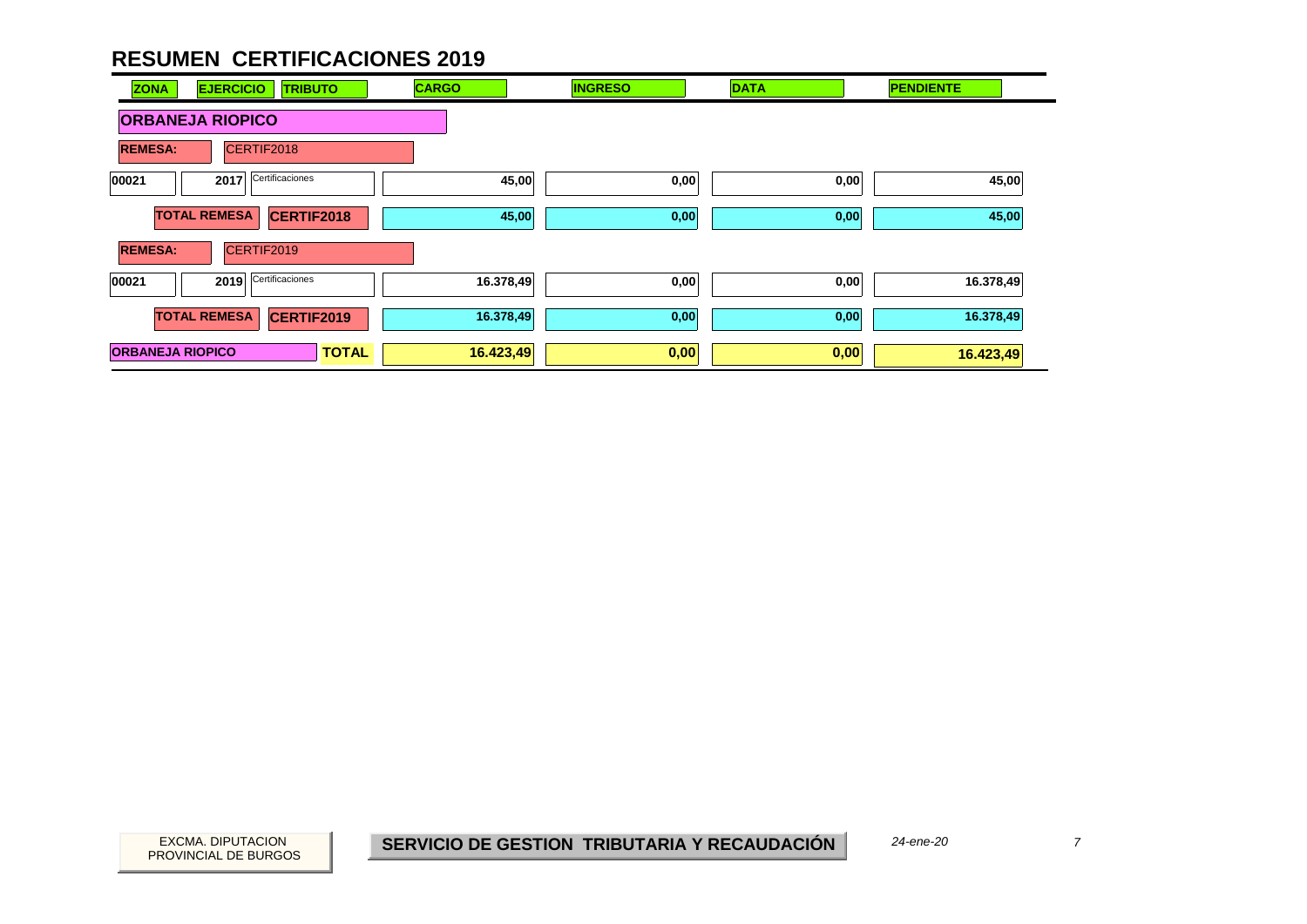| <b>ZONA</b>              | <b>EJERCICIO</b>    | <b>TRIBUTO</b>    | <b>CARGO</b> | <b>INGRESO</b> | <b>DATA</b> | <b>PENDIENTE</b> |
|--------------------------|---------------------|-------------------|--------------|----------------|-------------|------------------|
| <b>QUINTANILLAS, LAS</b> |                     |                   |              |                |             |                  |
| <b>REMESA:</b>           |                     | CERTIF2013        |              |                |             |                  |
| 00021                    | 2013                | Certificaciones   | 276,45       | 0,00           | 7,93        | 268,52           |
|                          | <b>TOTAL REMESA</b> | <b>CERTIF2013</b> | 276,45       | 0,00           | 7,93        | 268,52           |
| <b>QUINTANILLAS, LAS</b> |                     | <b>TOTAL</b>      | 276,45       | 0,00           | 7,93        | 268,52           |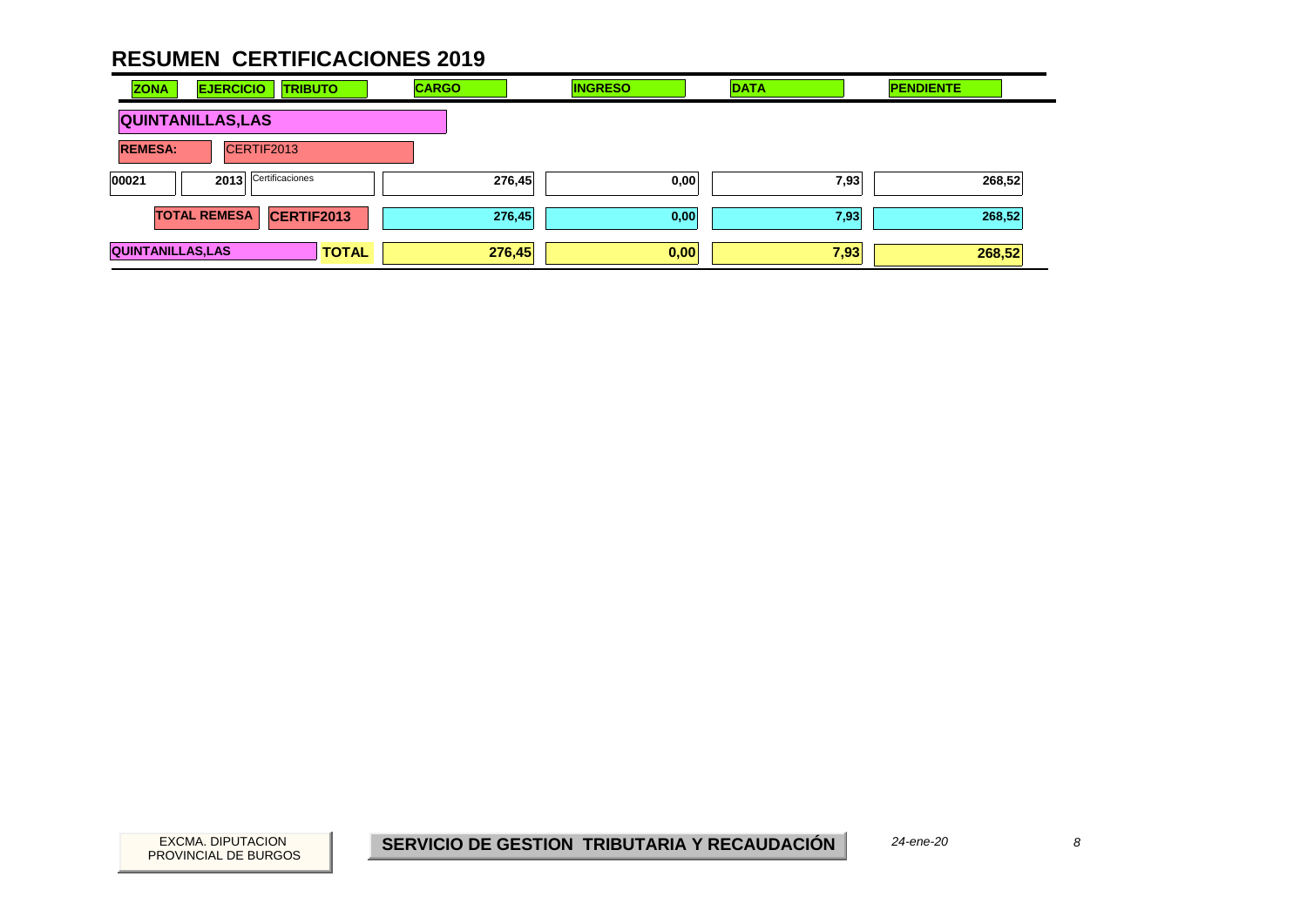| <b>ZONA</b>        | <b>EJERCICIO</b><br><b>TRIBUTO</b>       | <b>CARGO</b> | <b>INGRESO</b> | <b>DATA</b> | <b>PENDIENTE</b> |
|--------------------|------------------------------------------|--------------|----------------|-------------|------------------|
| <b>REVILLARRUZ</b> |                                          |              |                |             |                  |
| <b>REMESA:</b>     | CERTIF2009                               |              |                |             |                  |
| 00021              | Certificaciones<br>2008                  | 325,81       | 0,00           | 325,81      | 0,00             |
|                    | <b>CERTIF2009</b><br><b>TOTAL REMESA</b> | 325,81       | 0,00           | 325,81      | 0,00             |
| <b>REVILLARRUZ</b> | <b>TOTAL</b>                             | 325,81       | 0,00           | 325,81      | 0,00             |

EXCMA. DIPUTACION *9***SERVICIO DE GESTION TRIBUTARIA Y RECAUDACIÓN**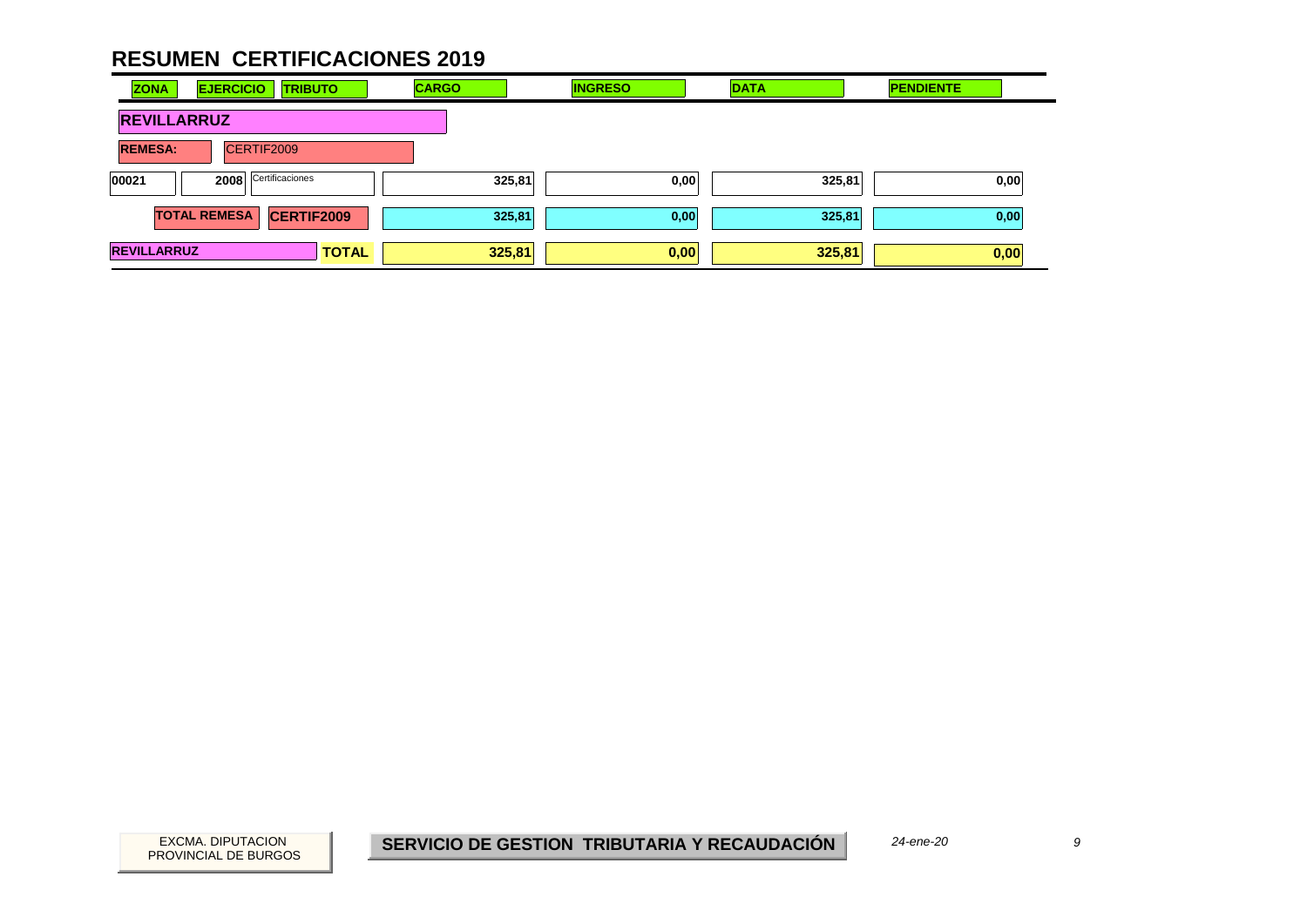| <b>ZONA</b>      | <b>EJERCICIO</b><br><b>TRIBUTO</b> | <b>CARGO</b> | <b>INGRESO</b> | <b>DATA</b> | <b>PENDIENTE</b> |
|------------------|------------------------------------|--------------|----------------|-------------|------------------|
| <b>SAN MAMES</b> |                                    |              |                |             |                  |
| <b>REMESA:</b>   | CERTIF2013                         |              |                |             |                  |
| 00021            | Certificaciones<br>2012            | 273,54       | 0,00           | 0,00        | 273,54           |
|                  | CERTIF2013<br><b>TOTAL REMESA</b>  | 273,54       | 0,00           | 0,00        | 273,54           |
| <b>SAN MAMES</b> | <b>TOTAL</b>                       | 273,54       | 0,00           | 0,00        | 273,54           |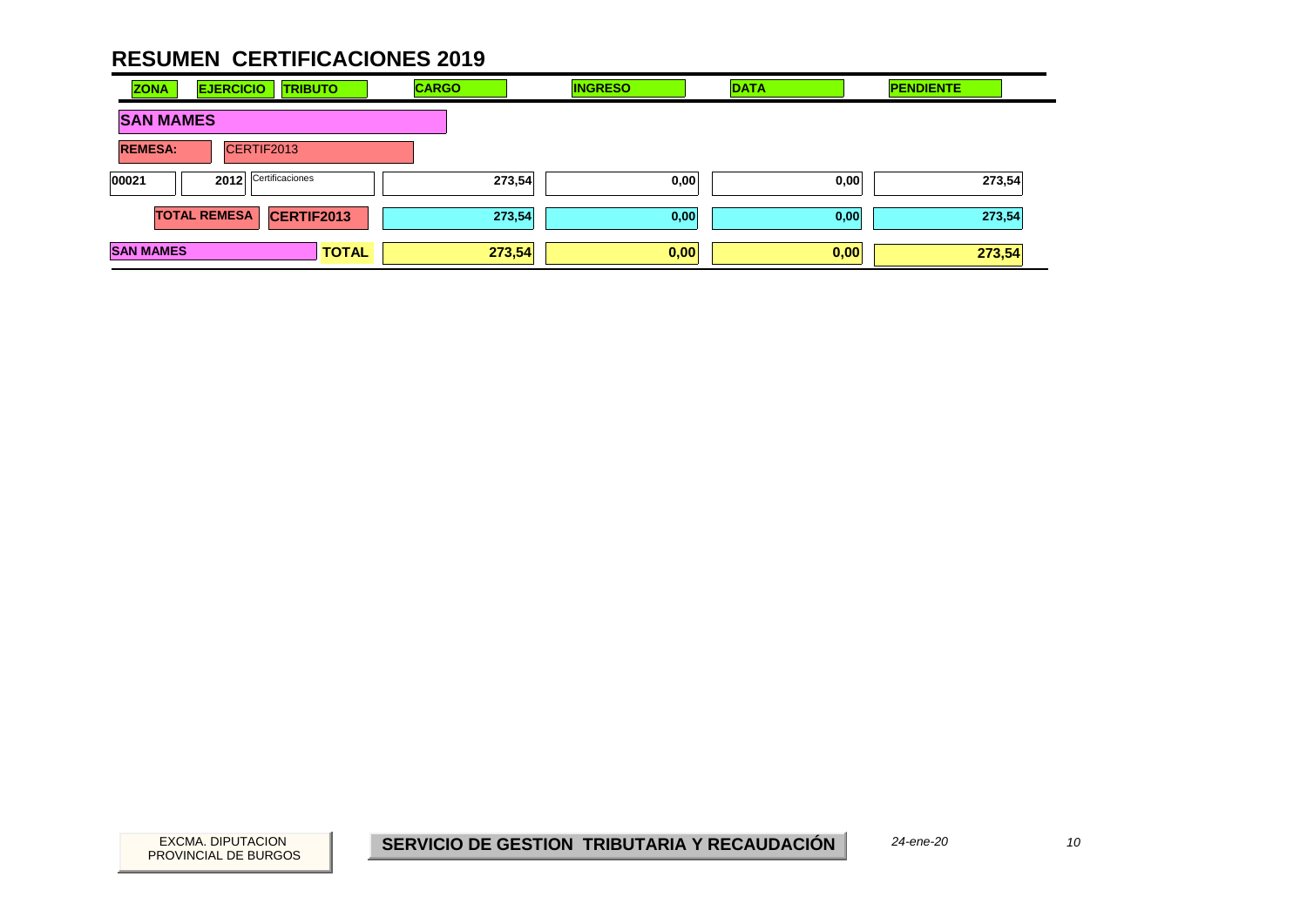| <b>ZONA</b>               | <b>EJERCICIO</b>    | <b>TRIBUTO</b>  | <b>CARGO</b> | <b>INGRESO</b> | <b>DATA</b> | <b>PENDIENTE</b> |
|---------------------------|---------------------|-----------------|--------------|----------------|-------------|------------------|
| <b>VALLE DE LAS NAVAS</b> |                     |                 |              |                |             |                  |
| <b>REMESA:</b>            | CERTIF2019          |                 |              |                |             |                  |
| 00021                     | 2019                | Certificaciones | 1.514,27     | 1.514,27       | 0,00        | 0,00             |
|                           | <b>TOTAL REMESA</b> | CERTIF2019      | 1.514,27     | 1.514,27       | 0,00        | 0,00             |
| <b>VALLE DE LAS NAVAS</b> |                     | <b>TOTAL</b>    | 1.514,27     | 1.514,27       | 0,00        | 0,00             |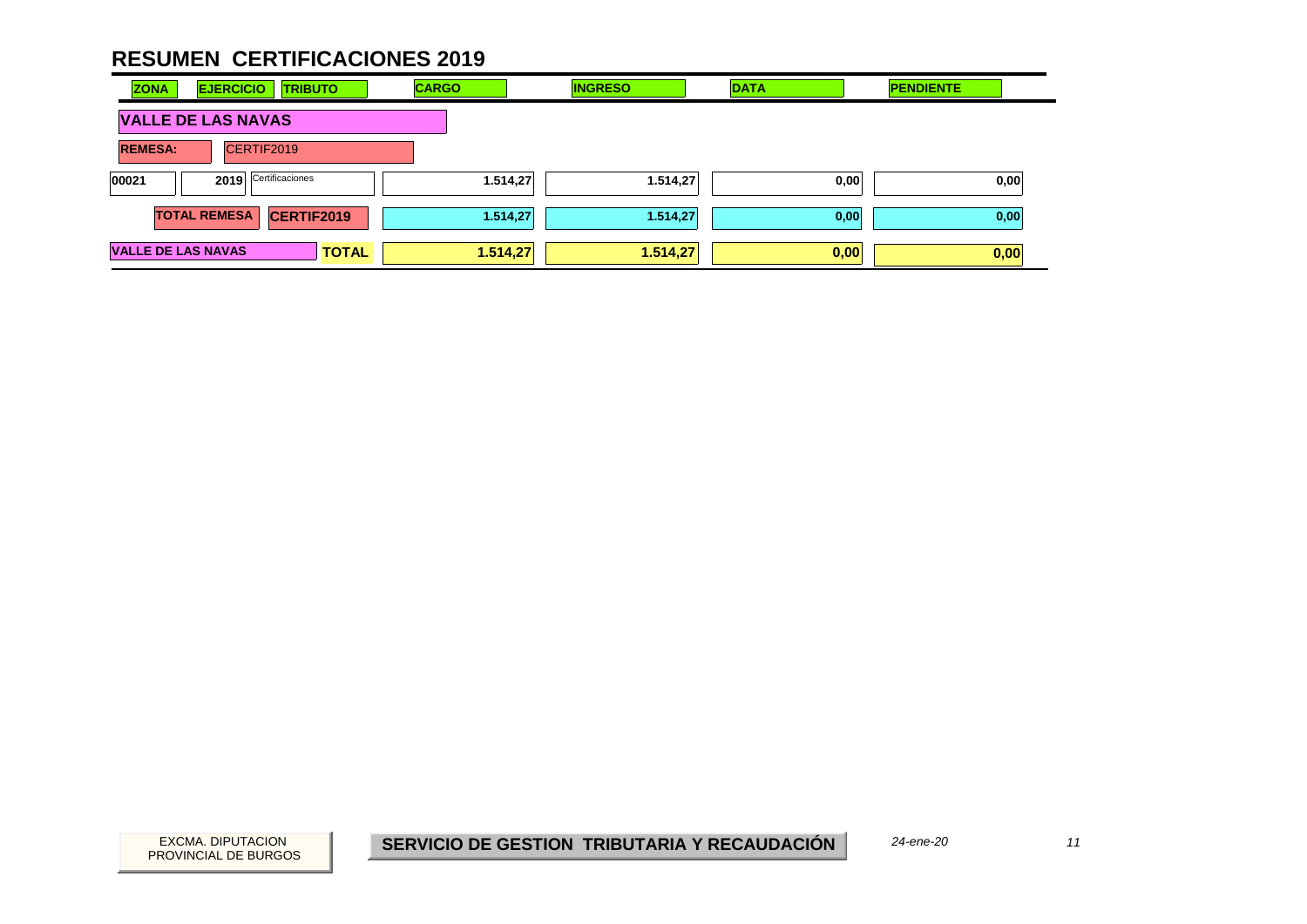

EXCMA. DIPUTACION *12***SERVICIO DE GESTION TRIBUTARIA Y RECAUDACIÓN**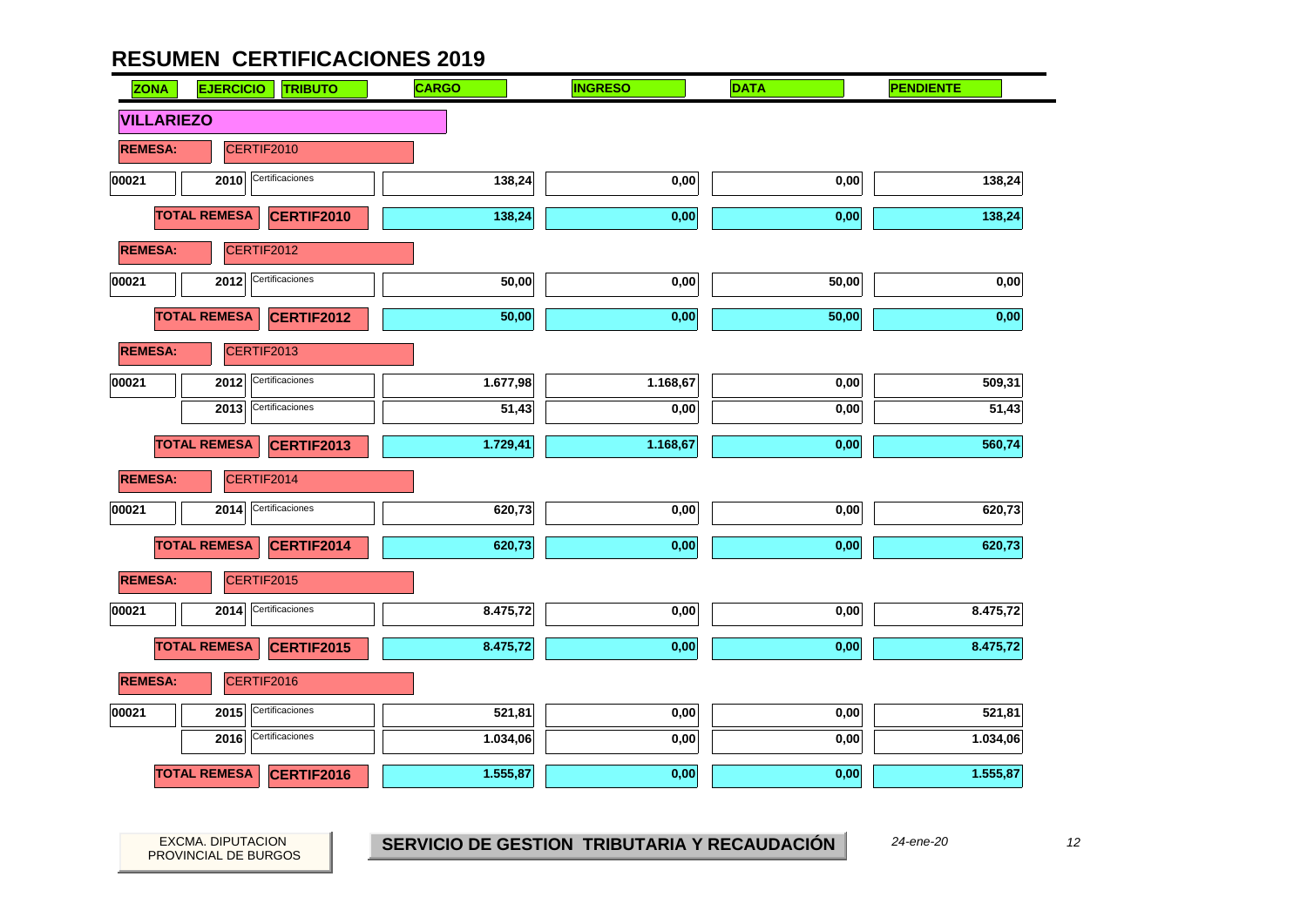| <b>ZONA</b>       | <b>EJERCICIO</b><br><b>TRIBUTO</b> | <b>CARGO</b> | <b>INGRESO</b> | <b>DATA</b> | <b>PENDIENTE</b> |
|-------------------|------------------------------------|--------------|----------------|-------------|------------------|
| <b>REMESA:</b>    | CERTIF2017                         |              |                |             |                  |
| 00021             | Certificaciones<br>2017            | 788,38       | 0,00           | 788,38      | 0,00             |
|                   | <b>TOTAL REMESA</b><br>CERTIF2017  | 788,38       | 0,00           | 788,38      | 0,00             |
| <b>REMESA:</b>    | CERTIF2019                         |              |                |             |                  |
| 00021             | Certificaciones<br>2019            | 1.061,33     | 51,61          | 0,00        | 1.009,72         |
|                   | <b>TOTAL REMESA</b><br>CERTIF2019  | 1.061,33     | 51,61          | 0,00        | 1.009,72         |
| <b>VILLARIEZO</b> | <b>TOTAL</b>                       | 14.419,68    | 1.220,28       | 838,38      | 12.361,02        |

*24-ene-20*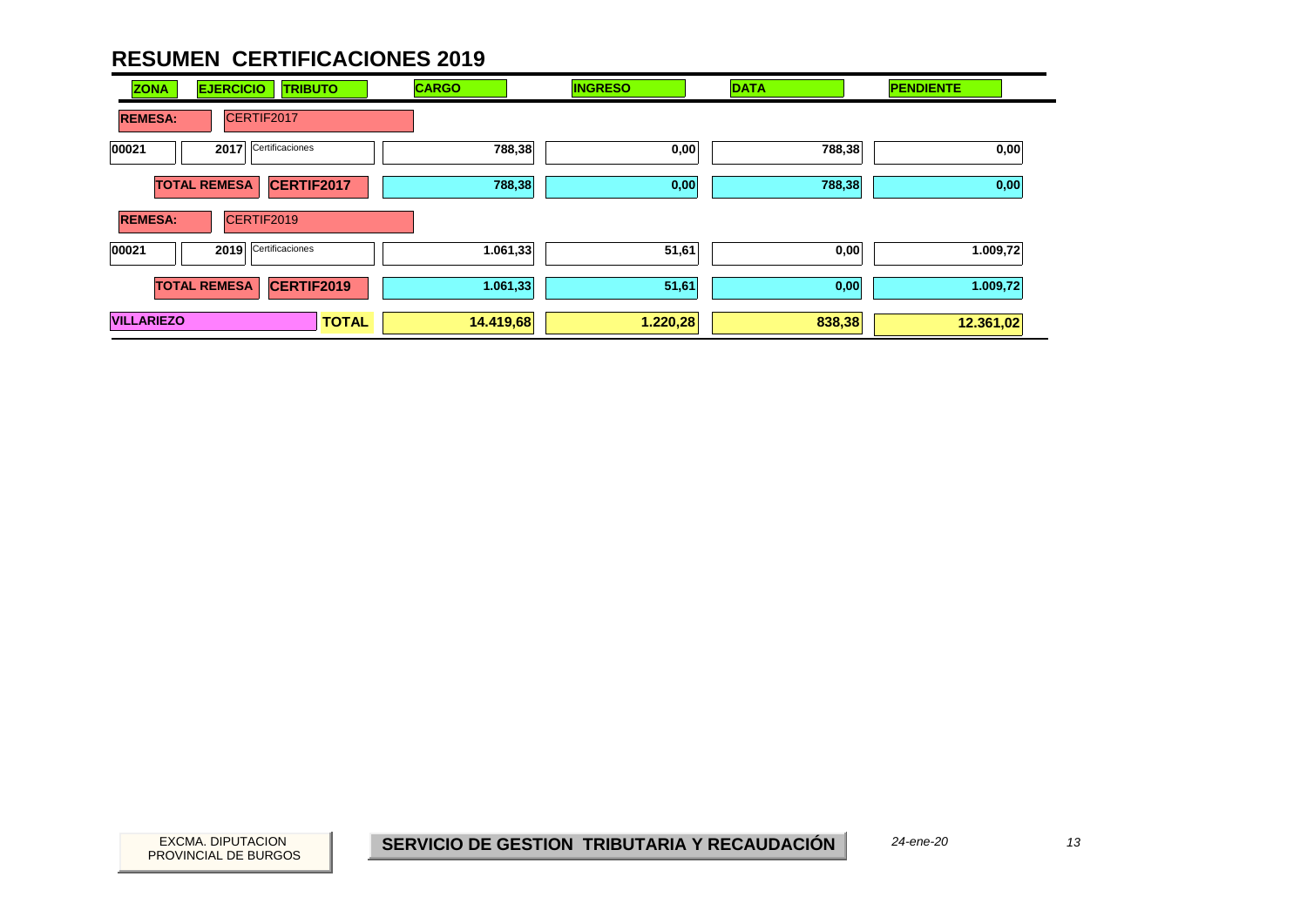| <b>ZONA</b> |                   | <b>STATISTICS</b> |                     |           |                | <b>A STORY</b> |
|-------------|-------------------|-------------------|---------------------|-----------|----------------|----------------|
|             | <b>TOTAL ZONA</b> | 00021             | 402.74<br>334.423,7 | 18.015.59 | $-479.49$<br>. | 315.236.00     |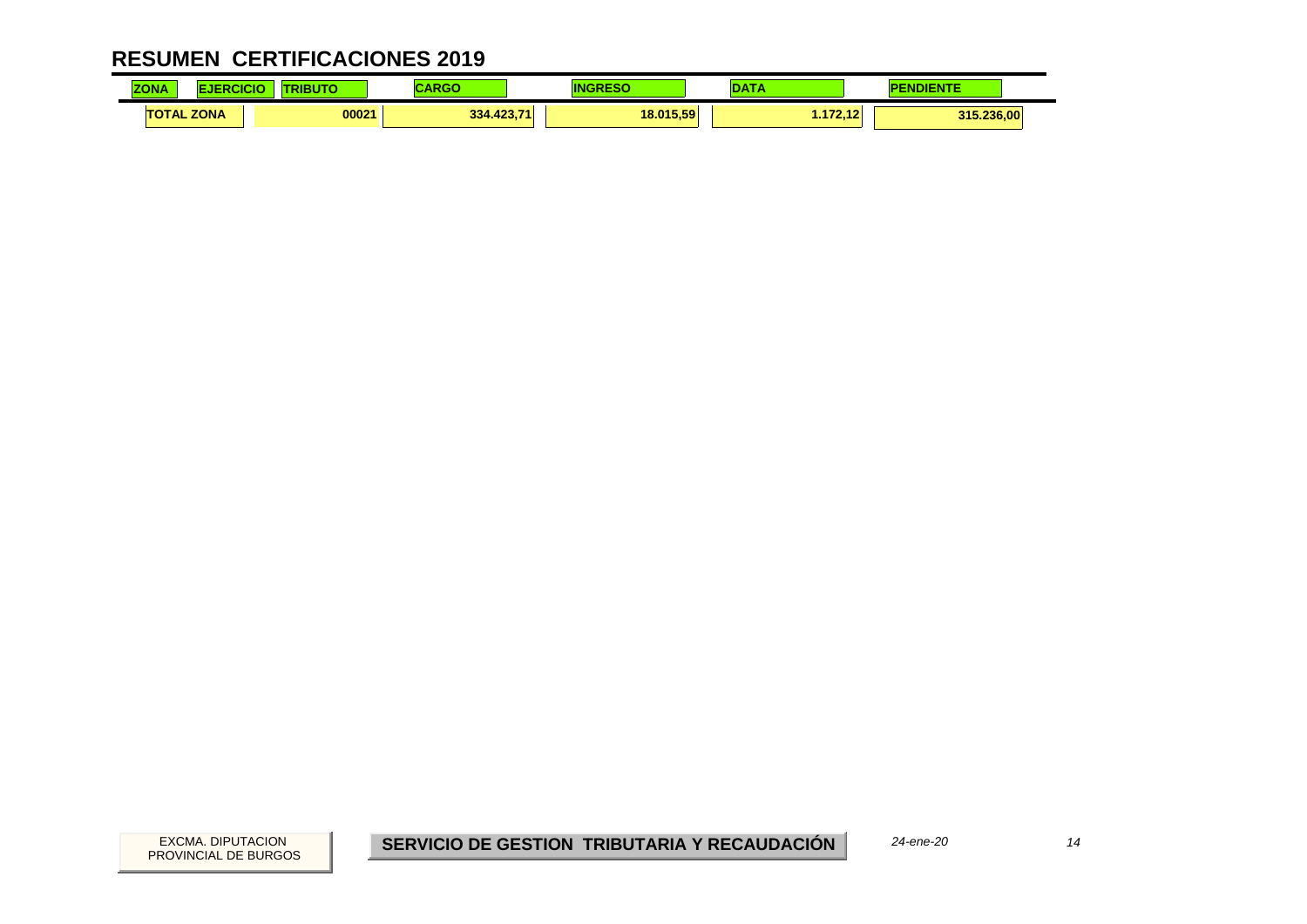| <b>ZONA</b>                     | <b>EJERCICIO</b>    | <b>TRIBUTO</b>  |              | <b>CARGO</b> |          | <b>INGRESO</b> | <b>DATA</b> |      | <b>PENDIENTE</b> |
|---------------------------------|---------------------|-----------------|--------------|--------------|----------|----------------|-------------|------|------------------|
| <b>ARENILLAS DE RIOPISUERGA</b> |                     |                 |              |              |          |                |             |      |                  |
| <b>REMESA:</b>                  |                     | CERTIF2019      |              |              |          |                |             |      |                  |
| 00031                           | 2017                | Certificaciones |              |              | 566,00   | 566,00         |             | 0,00 | 0,00             |
|                                 | 2019                | Certificaciones |              |              | 846,26   | 0,00           |             | 0,00 | 846,26           |
|                                 | <b>TOTAL REMESA</b> | CERTIF2019      |              |              | 1.412,26 | 566,00         |             | 0,00 | 846,26           |
| <b>ARENILLAS DE RIOPISUERGA</b> |                     |                 | <b>TOTAL</b> |              | 1.412,26 | 566,00         |             | 0,00 | 846,26           |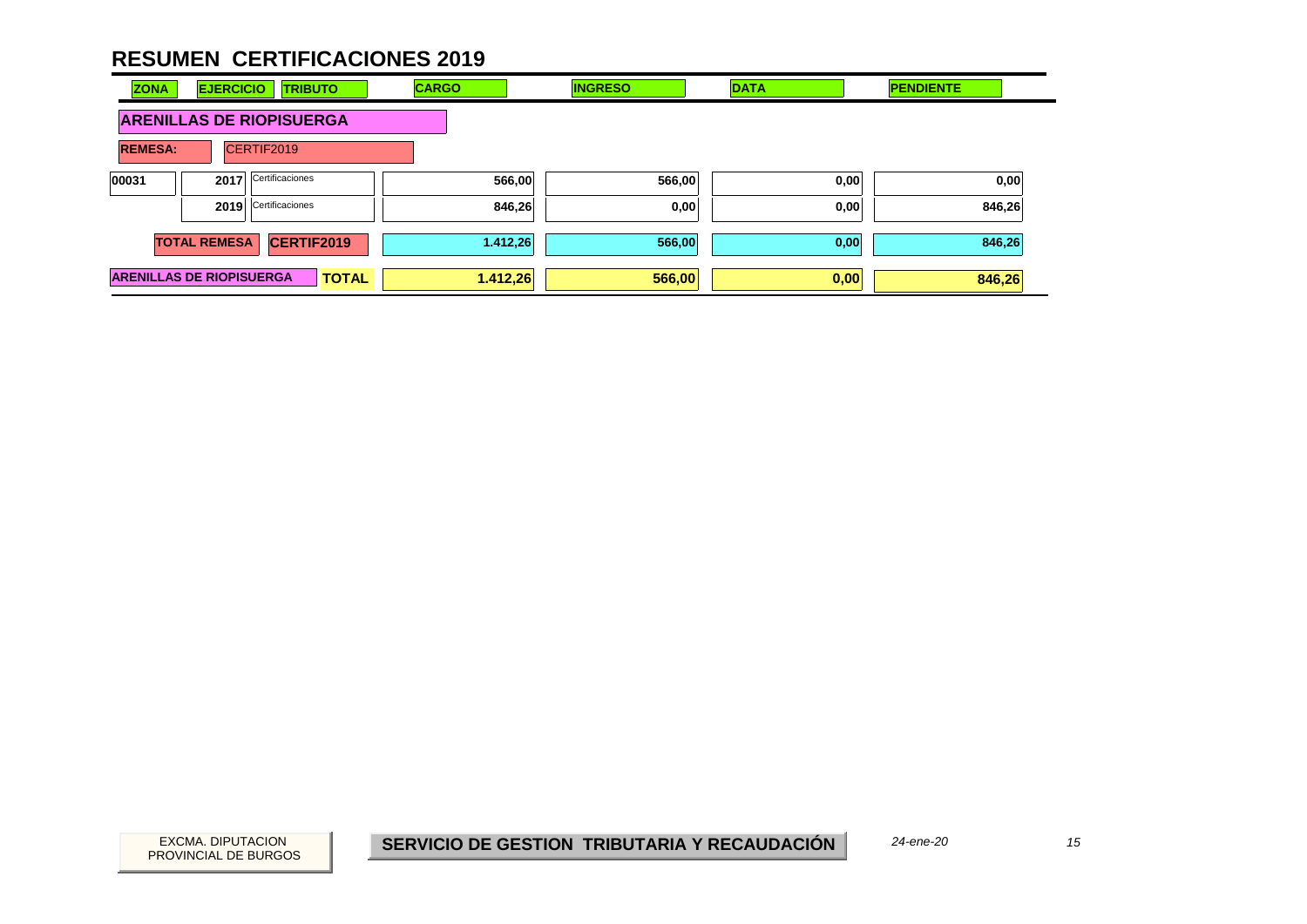| <b>ZONA</b>    | <b>EJERCICIO</b><br><b>TRIBUTO</b>       | <b>CARGO</b> | <b>INGRESO</b> | <b>DATA</b> | <b>PENDIENTE</b> |
|----------------|------------------------------------------|--------------|----------------|-------------|------------------|
| <b>HUMADA</b>  |                                          |              |                |             |                  |
| <b>REMESA:</b> | CERTIF2009                               |              |                |             |                  |
| 00031          | Certificaciones<br>2002                  | 1.207,43     | 0,00           | 0,00        | 1.207,43         |
|                | <b>CERTIF2009</b><br><b>TOTAL REMESA</b> | 1.207,43     | 0,00           | 0,00        | 1.207,43         |
| <b>HUMADA</b>  | <b>TOTAL</b>                             | 1.207,43     | 0,00           | 0,00        | 1.207,43         |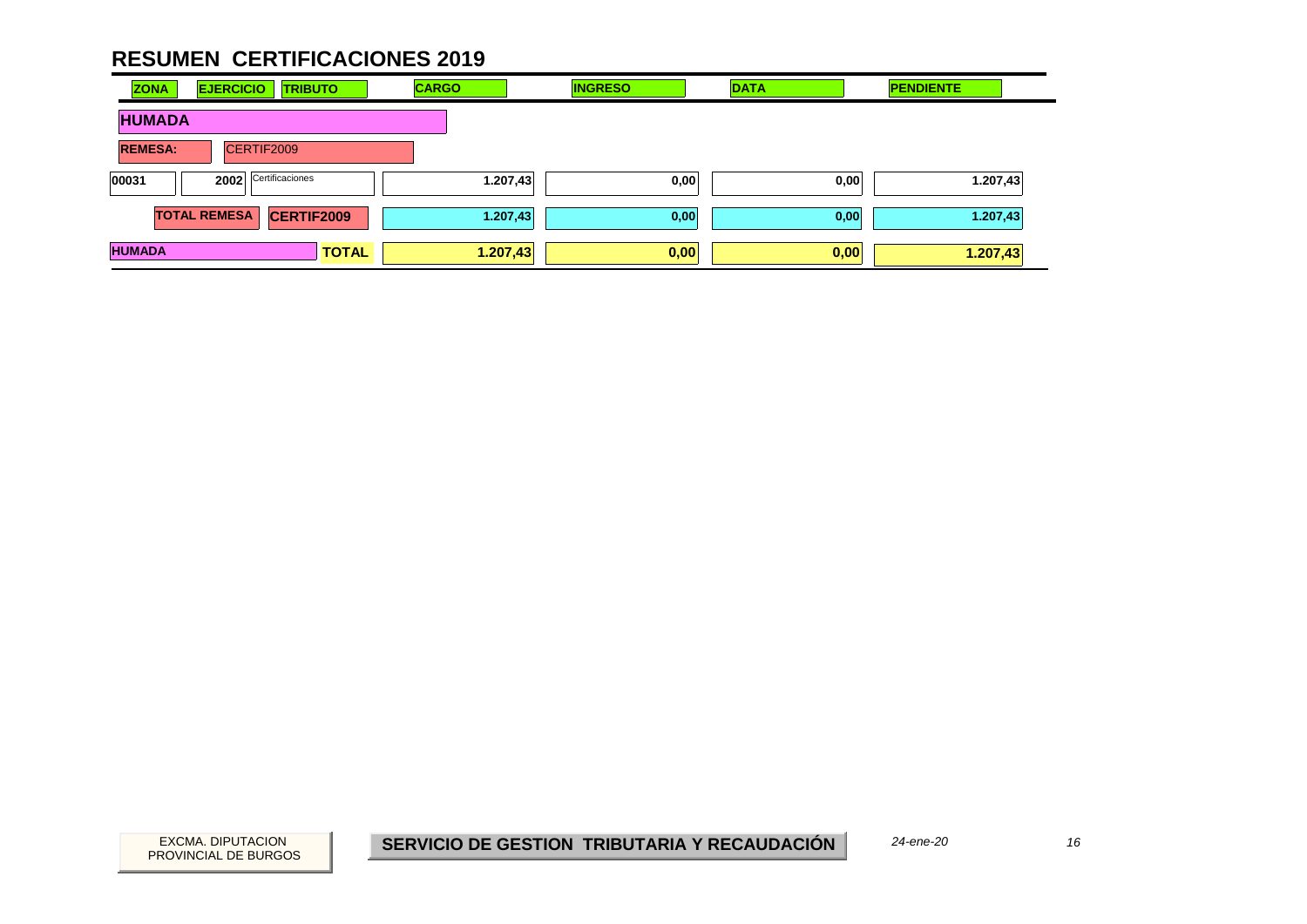| <b>ZONA</b><br><b>EJERCICIO</b><br><b>TRIBUTO</b> | <b>CARGO</b> | <b>INGRESO</b> | <b>DATA</b> | <b>PENDIENTE</b> |
|---------------------------------------------------|--------------|----------------|-------------|------------------|
| <b>PAMPLIEGA</b>                                  |              |                |             |                  |
| <b>REMESA:</b><br>CERTIF2017                      |              |                |             |                  |
| Certificaciones<br>00031<br>2017                  | 330,65       | 330,65         | 0,00        | 0,00             |
| <b>TOTAL REMESA</b><br>CERTIF2017                 | 330,65       | 330,65         | 0,00        | 0,00             |
| CERTIF2018<br><b>REMESA:</b>                      |              |                |             |                  |
| Certificaciones<br>00031<br>2018                  | 460,00       | 460,00         | 0,00        | 0,00             |
| <b>TOTAL REMESA</b><br><b>CERTIF2018</b>          | 460,00       | 460,00         | 0,00        | 0,00             |
| <b>REMESA:</b><br>CERTIF2019                      |              |                |             |                  |
| Certificaciones<br>00031<br>2018                  | 1.600,00     | 1.600,00       | 0,00        | 0,00             |
| Certificaciones<br>2019                           | 300,00       | 0,00           | 0,00        | 300,00           |
| <b>TOTAL REMESA</b><br><b>CERTIF2019</b>          | 1.900,00     | 1.600,00       | 0,00        | 300,00           |
| <b>PAMPLIEGA</b><br><b>TOTAL</b>                  | 2.690,65     | 2.390,65       | 0,00        | 300,00           |

 $\overline{\phantom{0}}$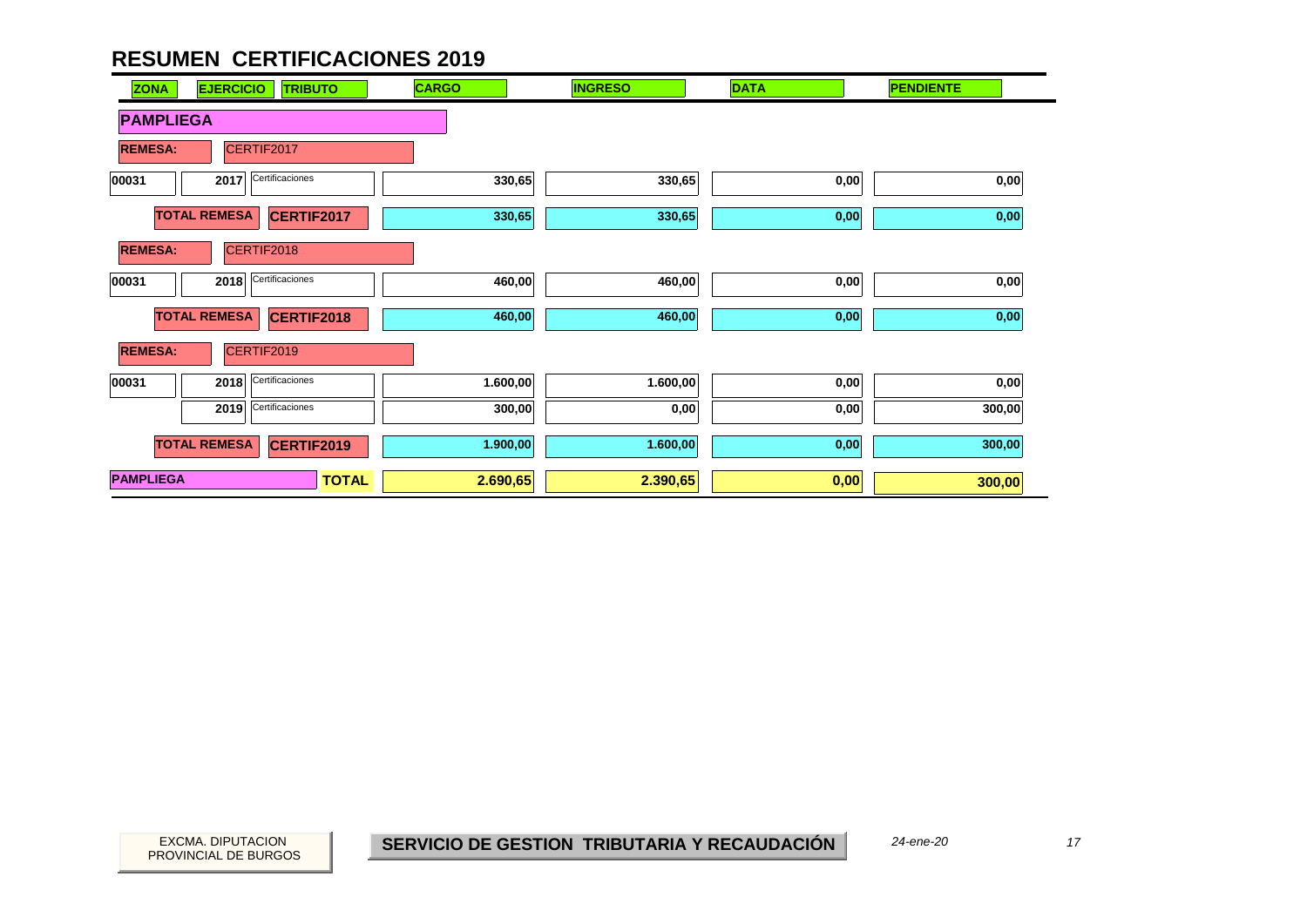| <b>ZONA</b>       | <b>EJERCICIO</b><br><b>TRIBUTO</b> | <b>CARGO</b> | <b>INGRESO</b> | <b>DATA</b> | <b>PENDIENTE</b> |
|-------------------|------------------------------------|--------------|----------------|-------------|------------------|
| <b>VILLADIEGO</b> |                                    |              |                |             |                  |
| <b>REMESA:</b>    | CERTIF2019                         |              |                |             |                  |
| 00031             | Certificaciones<br>2019            | 480,00       | 0,00           | 0,00        | 480,00           |
|                   | <b>TOTAL REMESA</b><br>CERTIF2019  | 480,00       | 0,00           | 0,00        | 480,00           |
| <b>VILLADIEGO</b> | <b>TOTAL</b>                       | 480,00       | 0,00           | 0,00        | 480,00           |

EXCMA. DIPUTACION *18***SERVICIO DE GESTION TRIBUTARIA Y RECAUDACIÓN**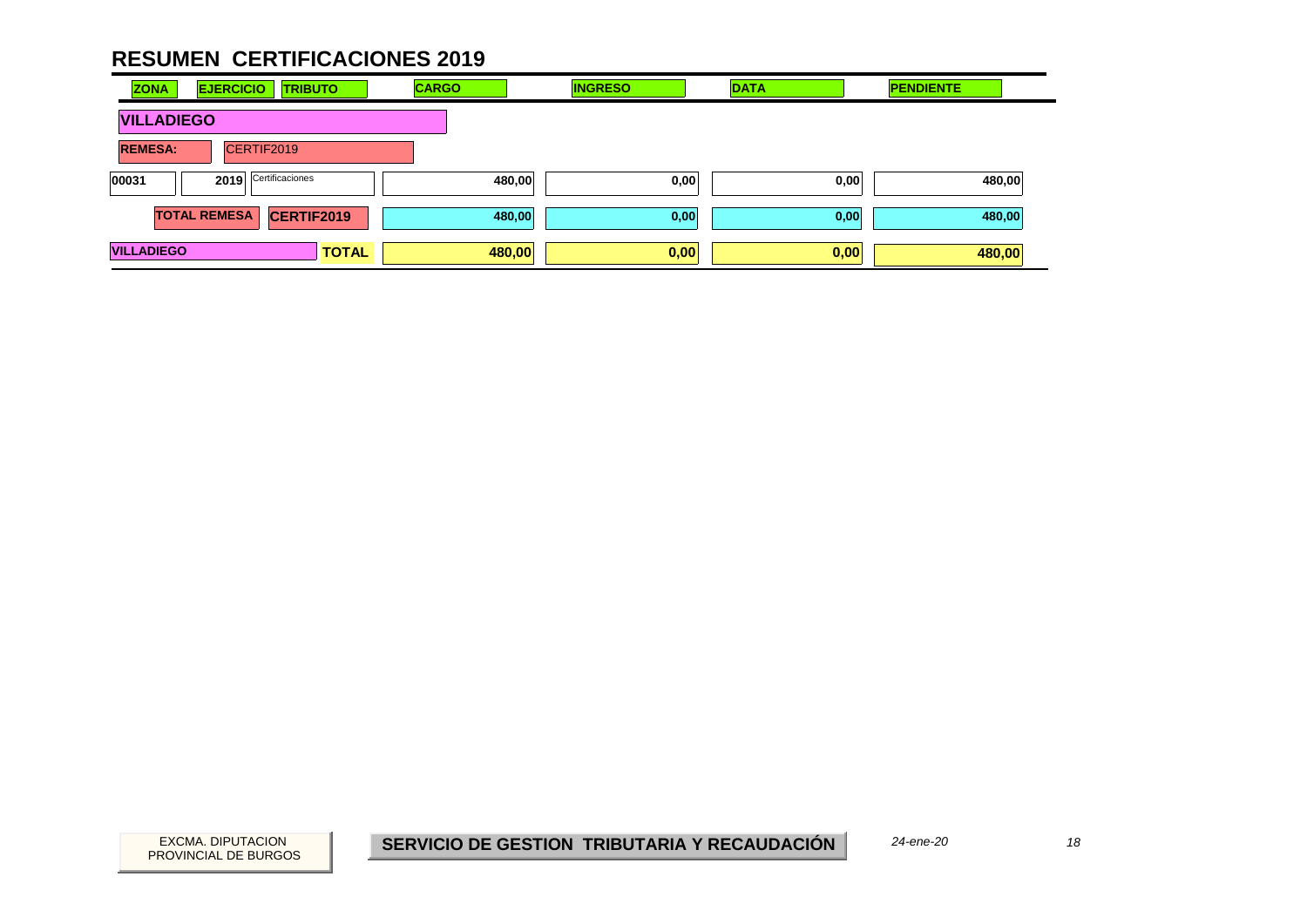| <b>ZONA</b>    | <b>EJERCICIO</b><br><b>TRIBUTO</b>           | <b>CARGO</b> | <b>INGRESO</b> | <b>DATA</b> | <b>PENDIENTE</b> |
|----------------|----------------------------------------------|--------------|----------------|-------------|------------------|
|                | <b>VILLAMAYOR DE TREVIÑO</b>                 |              |                |             |                  |
| <b>REMESA:</b> | CERTIF2013                                   |              |                |             |                  |
| 00031          | Certificaciones<br>2012                      | 360,00       | 0,00           | 0,00        | 360,00           |
|                | <b>TOTAL REMESA</b><br>CERTIF2013            | 360,00       | 0,00           | 0,00        | 360,00           |
|                | <b>VILLAMAYOR DE TREVIÑO</b><br><b>TOTAL</b> | 360,00       | 0,00           | 0,00        | 360,00           |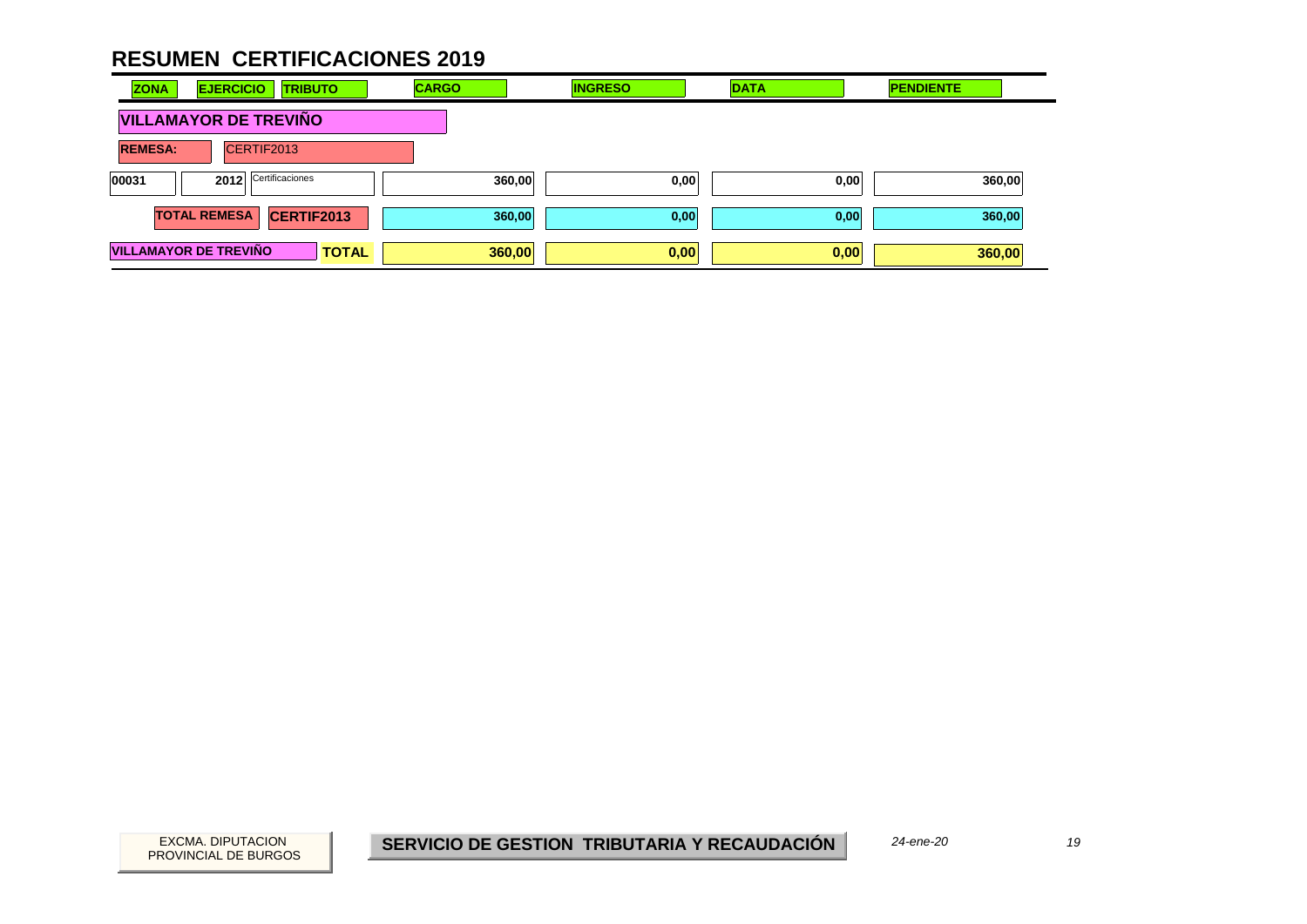| <b>ZONA</b>         | <b>EJERCICIO</b><br><b>TRIBUTO</b>       | <b>CARGO</b> | <b>INGRESO</b> | <b>DATA</b> | <b>PENDIENTE</b> |
|---------------------|------------------------------------------|--------------|----------------|-------------|------------------|
| <b>VILLAZOPEQUE</b> |                                          |              |                |             |                  |
| <b>REMESA:</b>      | CERTIF2012                               |              |                |             |                  |
| 00031               | Certificaciones<br>2009                  | 4.696,45     | 0,00           | 0,00        | 4.696,45         |
|                     | <b>TOTAL REMESA</b><br><b>CERTIF2012</b> | 4.696,45     | 0,00           | 0,00        | 4.696,45         |
| <b>VILLAZOPEQUE</b> | <b>TOTAL</b>                             | 4.696,45     | 0,00           | 0,00        | 4.696,45         |

20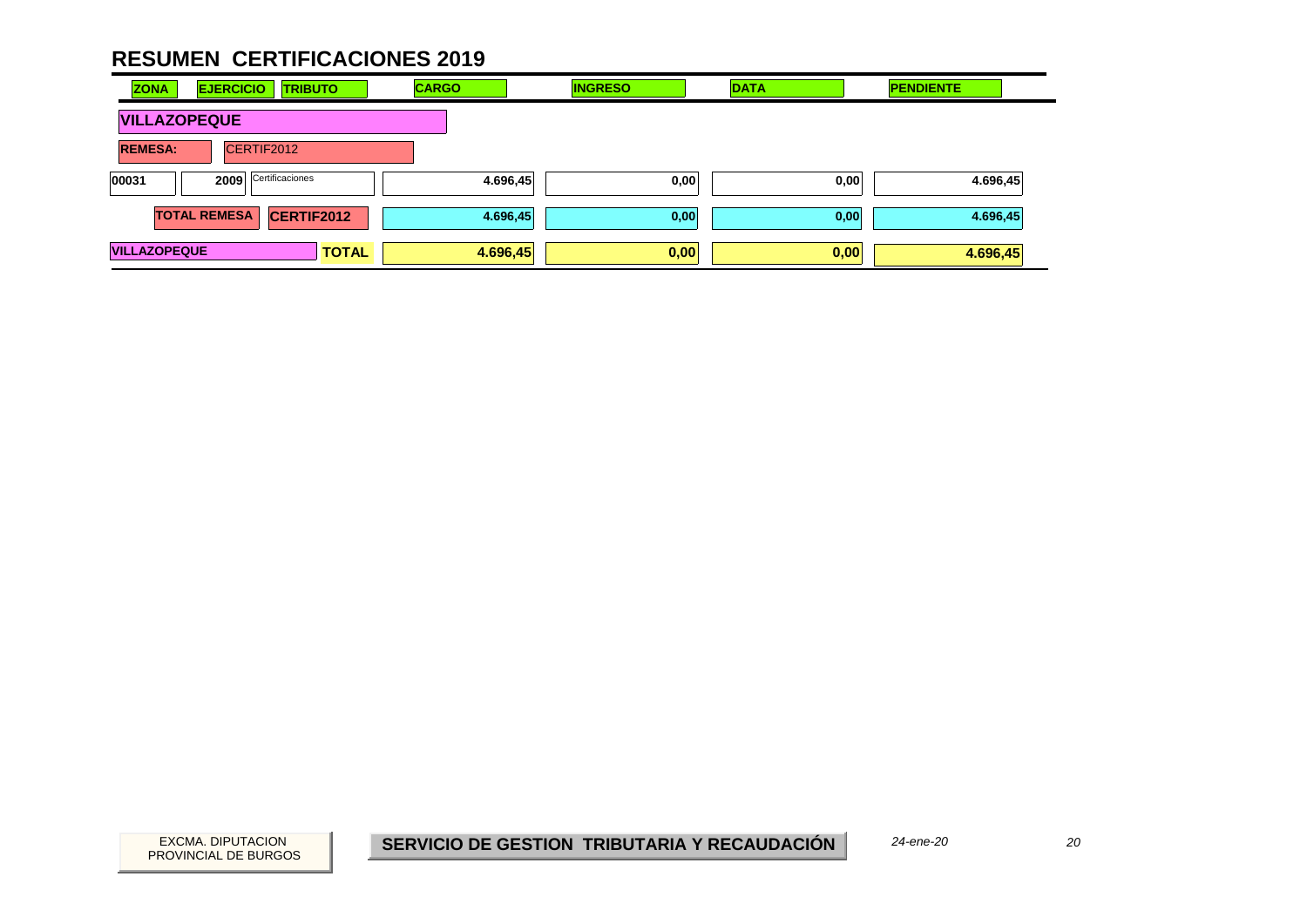| $-0.000$<br>$\overline{\mathbf{z}}$<br>LUNA | .           | .     |           |          |      |          |
|---------------------------------------------|-------------|-------|-----------|----------|------|----------|
| TAL<br>тс                                   | <b>ZONA</b> | 00031 | 10.846.79 | 2.956.65 | 0,00 | 7.890,1. |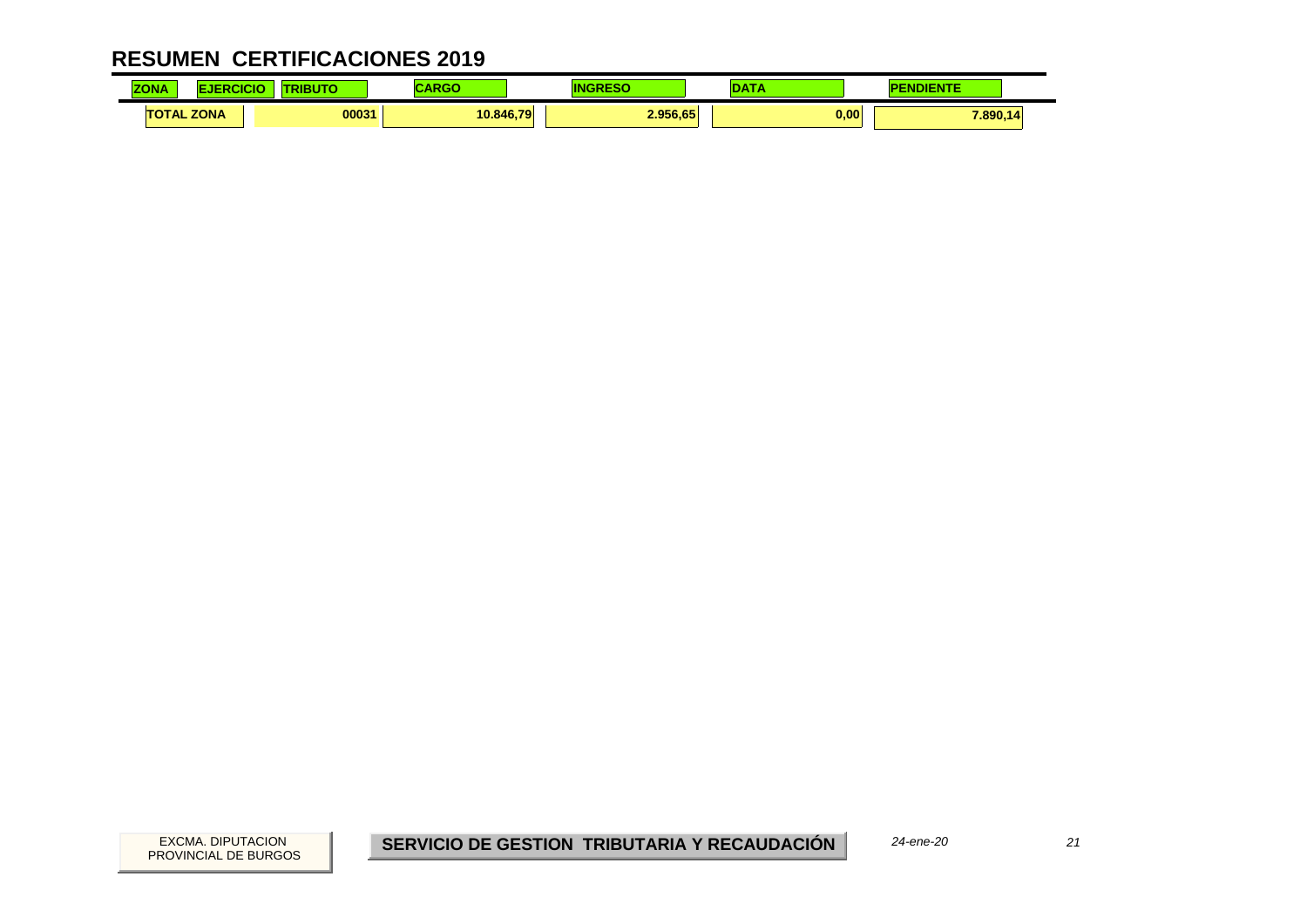| <b>ZONA</b>                 | <b>EJERCICIO</b><br><b>TRIBUTO</b>       | <b>CARGO</b> | <b>INGRESO</b> | <b>DATA</b> | <b>PENDIENTE</b> |
|-----------------------------|------------------------------------------|--------------|----------------|-------------|------------------|
|                             | <b>CASTRILLO DE LA VEGA</b>              |              |                |             |                  |
| <b>REMESA:</b>              | CERTIF2012                               |              |                |             |                  |
| 00041                       | Certificaciones<br>2011                  | 1.917,75     | 0,00           | 0,00        | 1.917,75         |
|                             | <b>CERTIF2012</b><br><b>TOTAL REMESA</b> | 1.917,75     | 0,00           | 0,00        | 1.917,75         |
| <b>CASTRILLO DE LA VEGA</b> | <b>TOTAL</b>                             | 1.917,75     | 0,00           | 0,00        | 1.917,75         |

22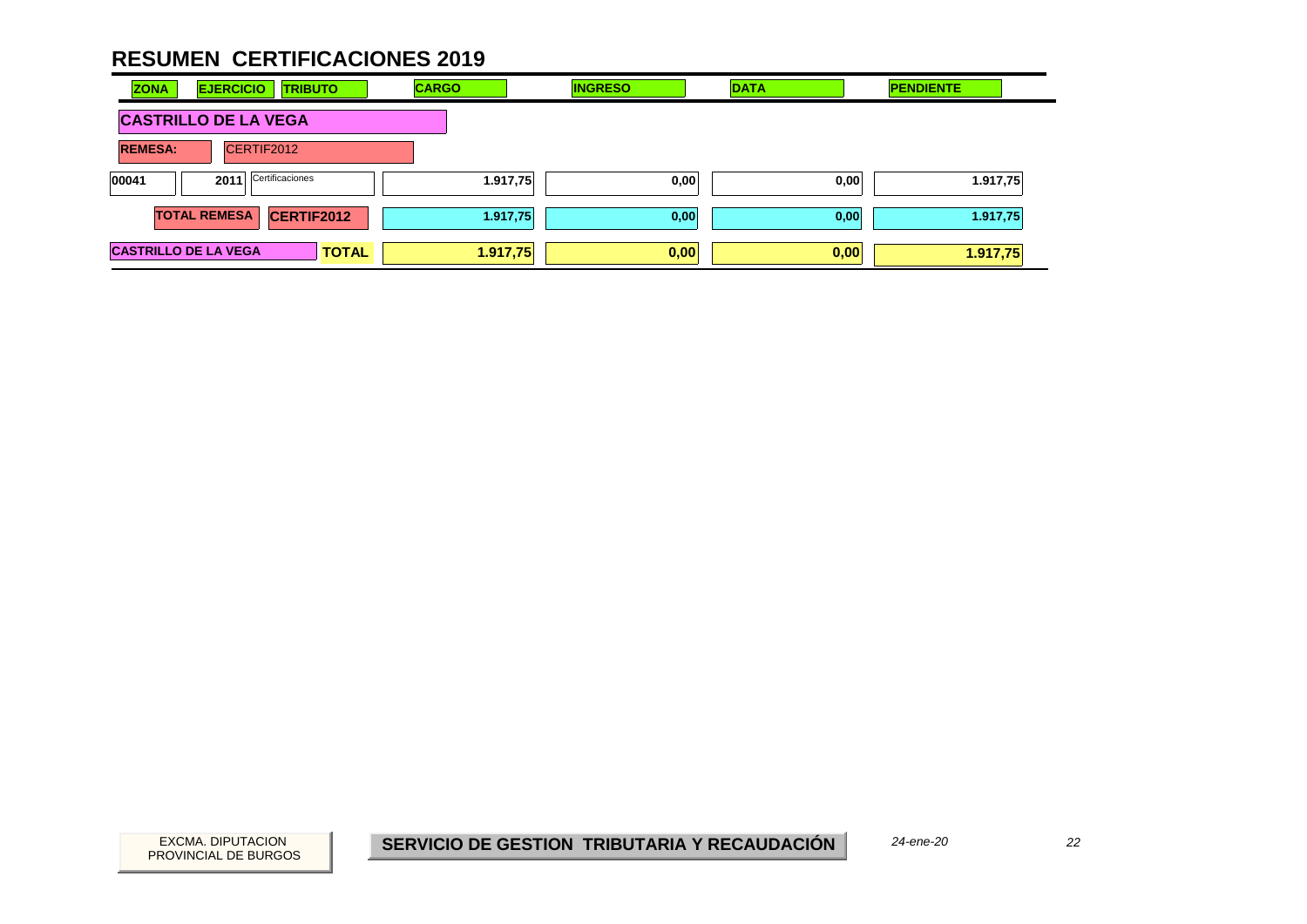

23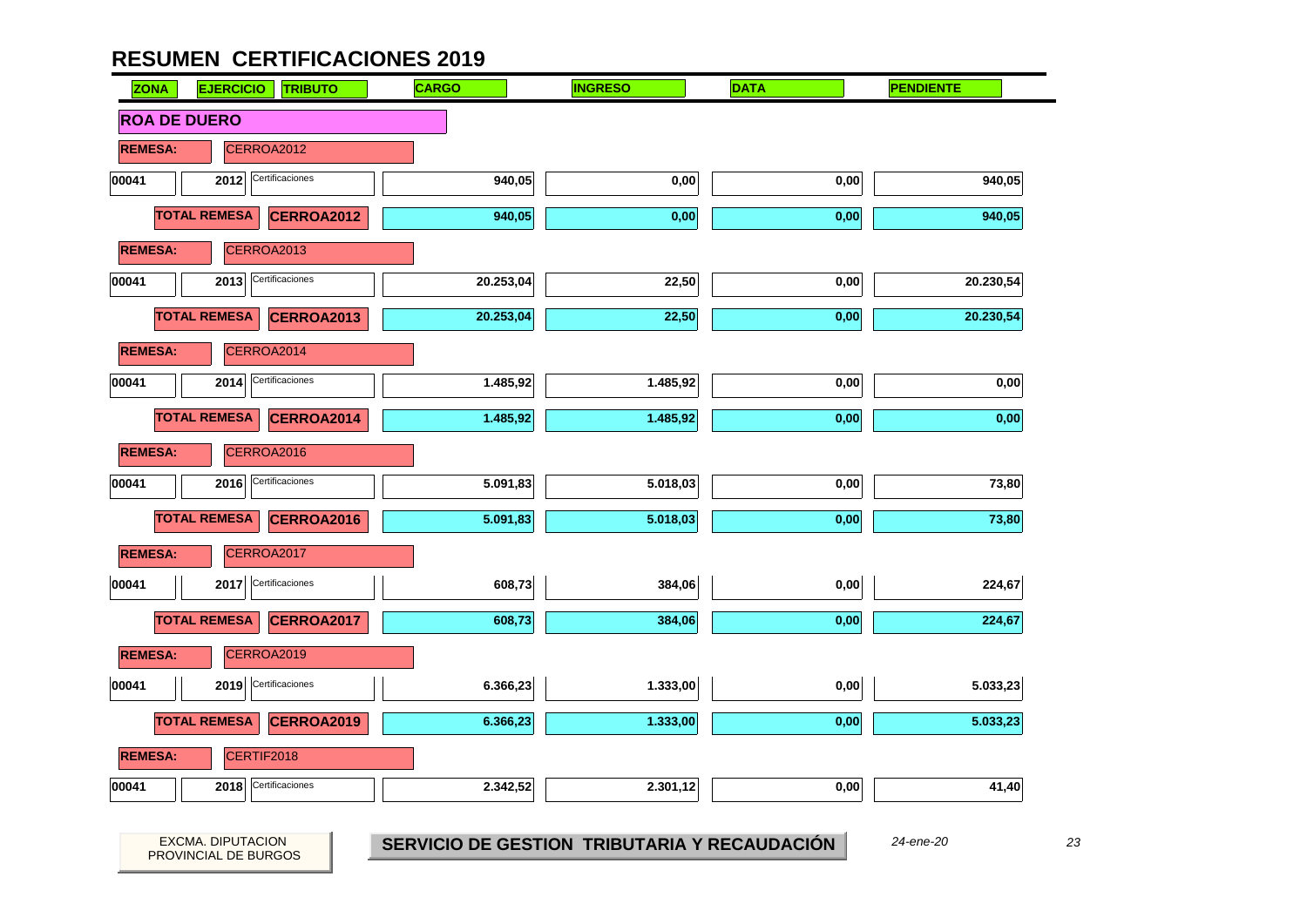| <b>ZONA</b><br><b>EJERCICIO</b> | <b>ITRIBUTO</b>   | <b>CARGO</b> | <b>INGRESO</b> | <b>DATA</b> | <b>PENDIENTE</b> |
|---------------------------------|-------------------|--------------|----------------|-------------|------------------|
| <b>TOTAL REMESA</b>             | <b>CERTIF2018</b> | 2.342,52     | 2.301,12       | 0,00        | 41,40            |
| <b>ROA DE DUERO</b>             | <b>TOTAL</b>      | 37.088,32    | 10.544.63      | 0,00        | 26.543,69        |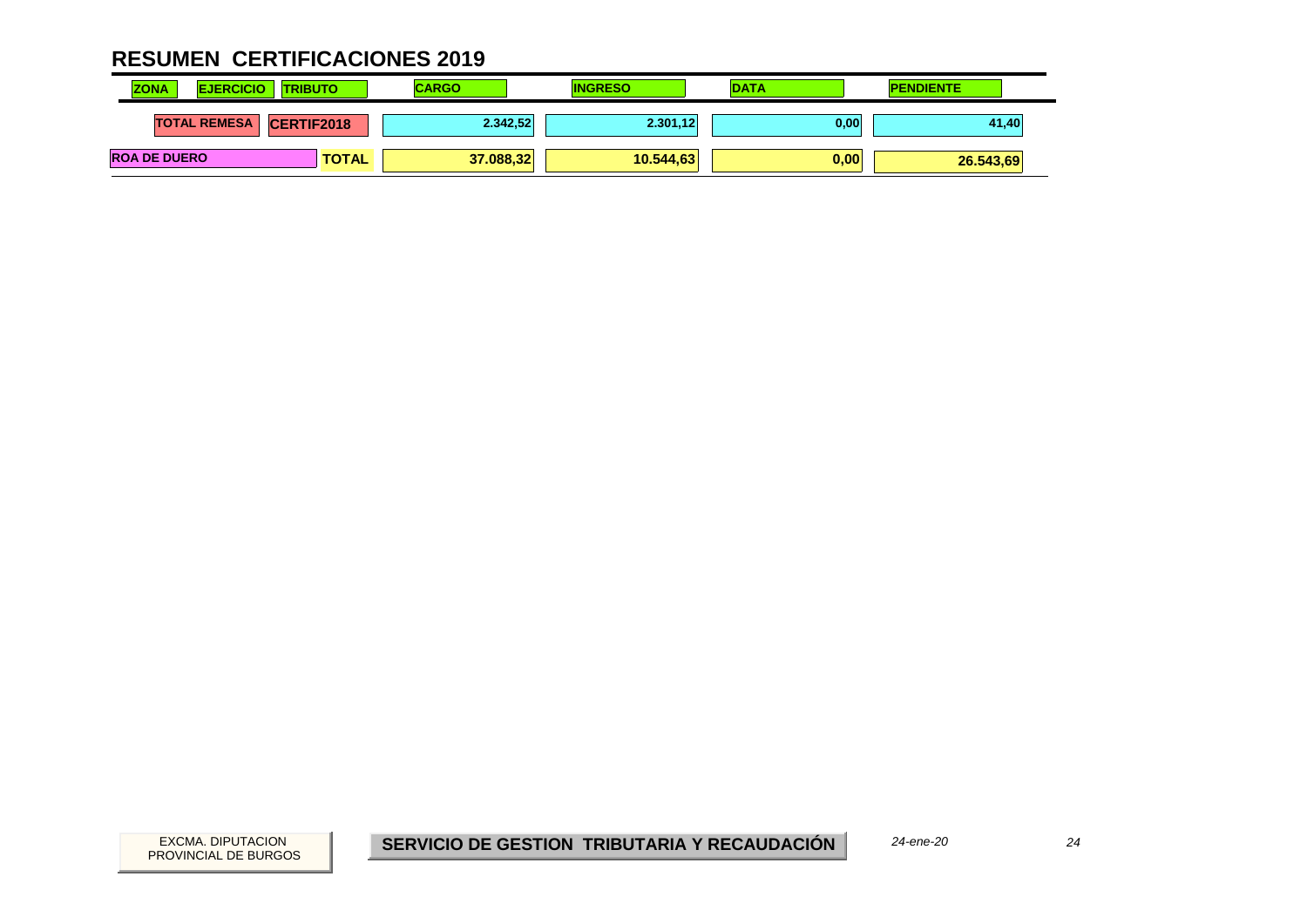| <b>ZONA</b><br><b>SING</b> |             | .     |           |           |                   |
|----------------------------|-------------|-------|-----------|-----------|-------------------|
| $\mathbf{L}$<br>$\sim$     | <b>ZONA</b> | 00041 | 39,006.07 | 10.544,63 | 0.00<br>28.461,44 |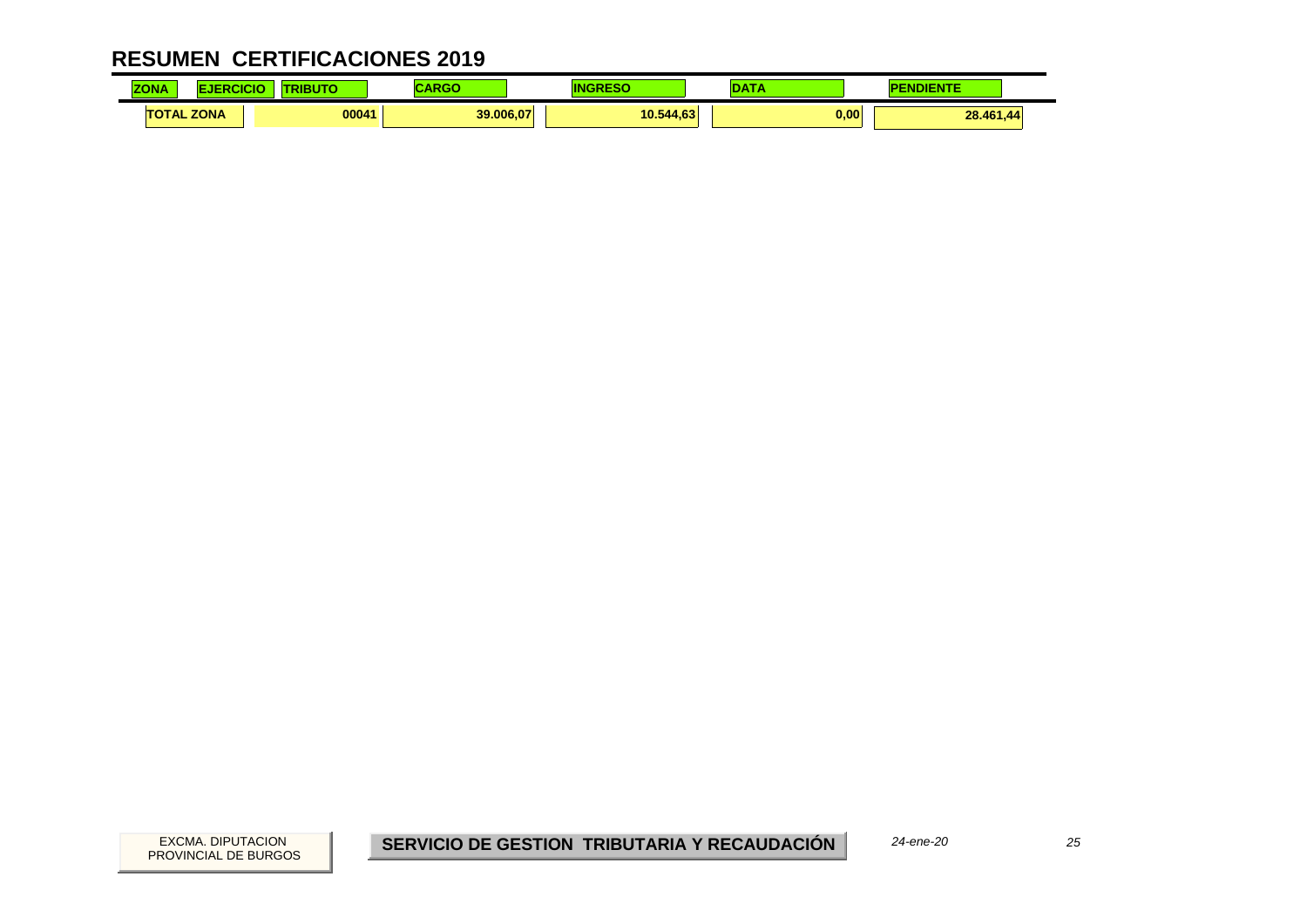| <b>EJERCICIO</b><br><b>ZONA</b>  | <b>TRIBUTO</b>    | <b>CARGO</b> | <b>INGRESO</b> | <b>DATA</b> | <b>PENDIENTE</b> |
|----------------------------------|-------------------|--------------|----------------|-------------|------------------|
| <b>COM. REGANTES BENTRETEA</b>   |                   |              |                |             |                  |
| <b>REMESA:</b><br>CERTIF2017     |                   |              |                |             |                  |
| Certificaciones<br>00061<br>2014 |                   | 1.449,70     | 1.449,70       | 0,00        | 0,00             |
| <b>TOTAL REMESA</b>              | CERTIF2017        | 1.449,70     | 1.449,70       | 0,00        | 0,00             |
| CERTIF2018<br><b>REMESA:</b>     |                   |              |                |             |                  |
| Certificaciones<br>00061<br>2018 |                   | 5.280,00     | 5.100,00       | 60,00       | 120,00           |
| <b>TOTAL REMESA</b>              | <b>CERTIF2018</b> | 5.280,00     | 5.100,00       | 60,00       | 120,00           |
| <b>REMESA:</b><br>CERTIF2019     |                   |              |                |             |                  |
| Certificaciones<br>00061<br>2019 |                   | 180,00       | 180,00         | 0,00        | 0,00             |
| <b>TOTAL REMESA</b>              | CERTIF2019        | 180,00       | 180,00         | 0,00        | 0,00             |
| <b>COM. REGANTES BENTRETEA</b>   | <b>TOTAL</b>      | 6.909,70     | 6.729,70       | 60,00       | 120,00           |

26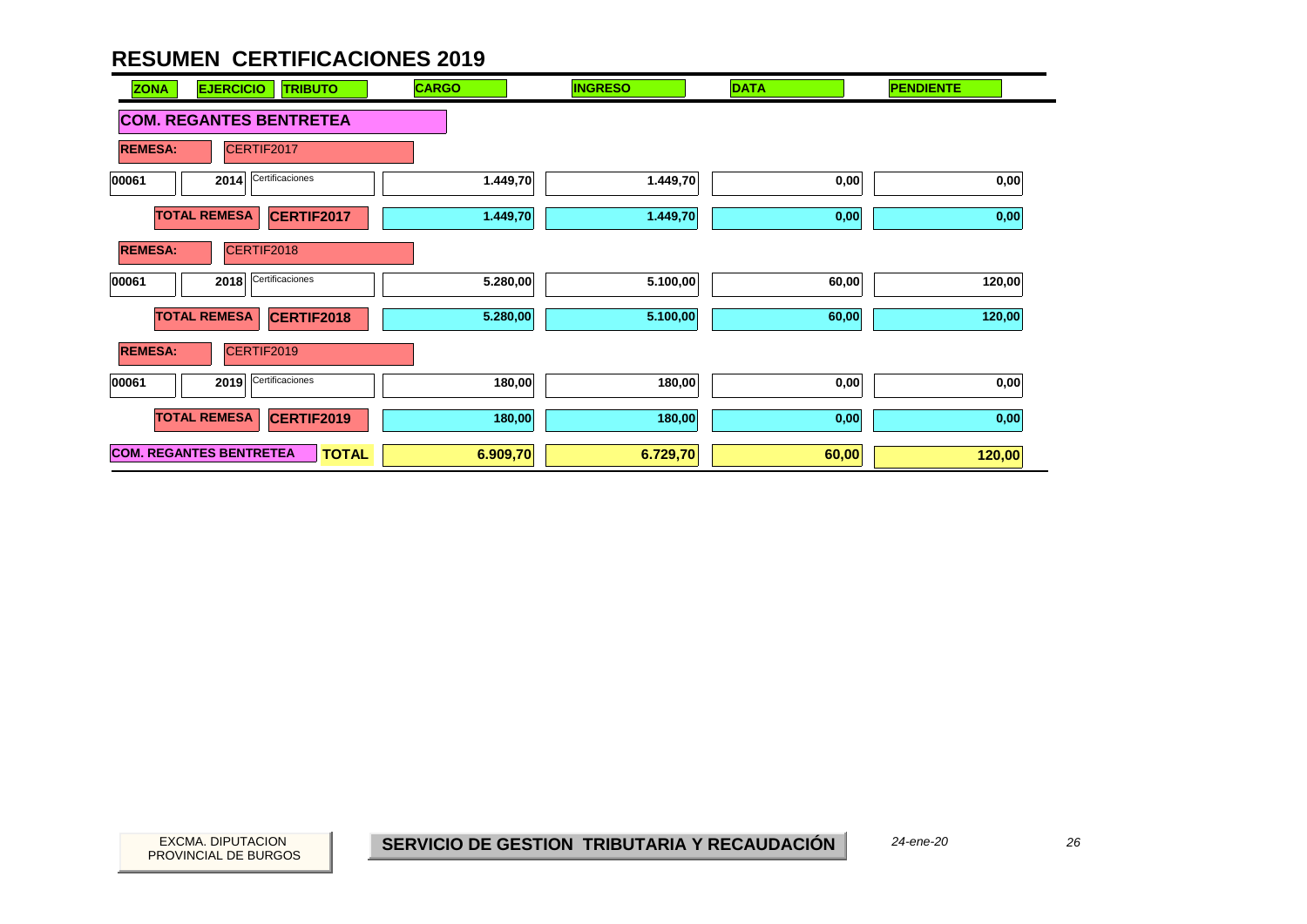| <b>ZONA</b>               | <b>EJERCICIO</b><br><b>TRIBUTO</b> | <b>CARGO</b> | <b>INGRESO</b> | <b>DATA</b> | <b>PENDIENTE</b> |
|---------------------------|------------------------------------|--------------|----------------|-------------|------------------|
| <b>CONDADO DE TREVIÑO</b> |                                    |              |                |             |                  |
| <b>REMESA:</b>            | CERTIF2015                         |              |                |             |                  |
| 00061                     | Certificaciones<br>2015            | 207,08       | 0,00           | 0,00        | 207,08           |
|                           | CERTIF2015<br><b>TOTAL REMESA</b>  | 207,08       | 0,00           | 0,00        | 207,08           |
| <b>CONDADO DE TREVIÑO</b> | <b>TOTAL</b>                       | 207,08       | 0,00           | 0,00        | 207,08           |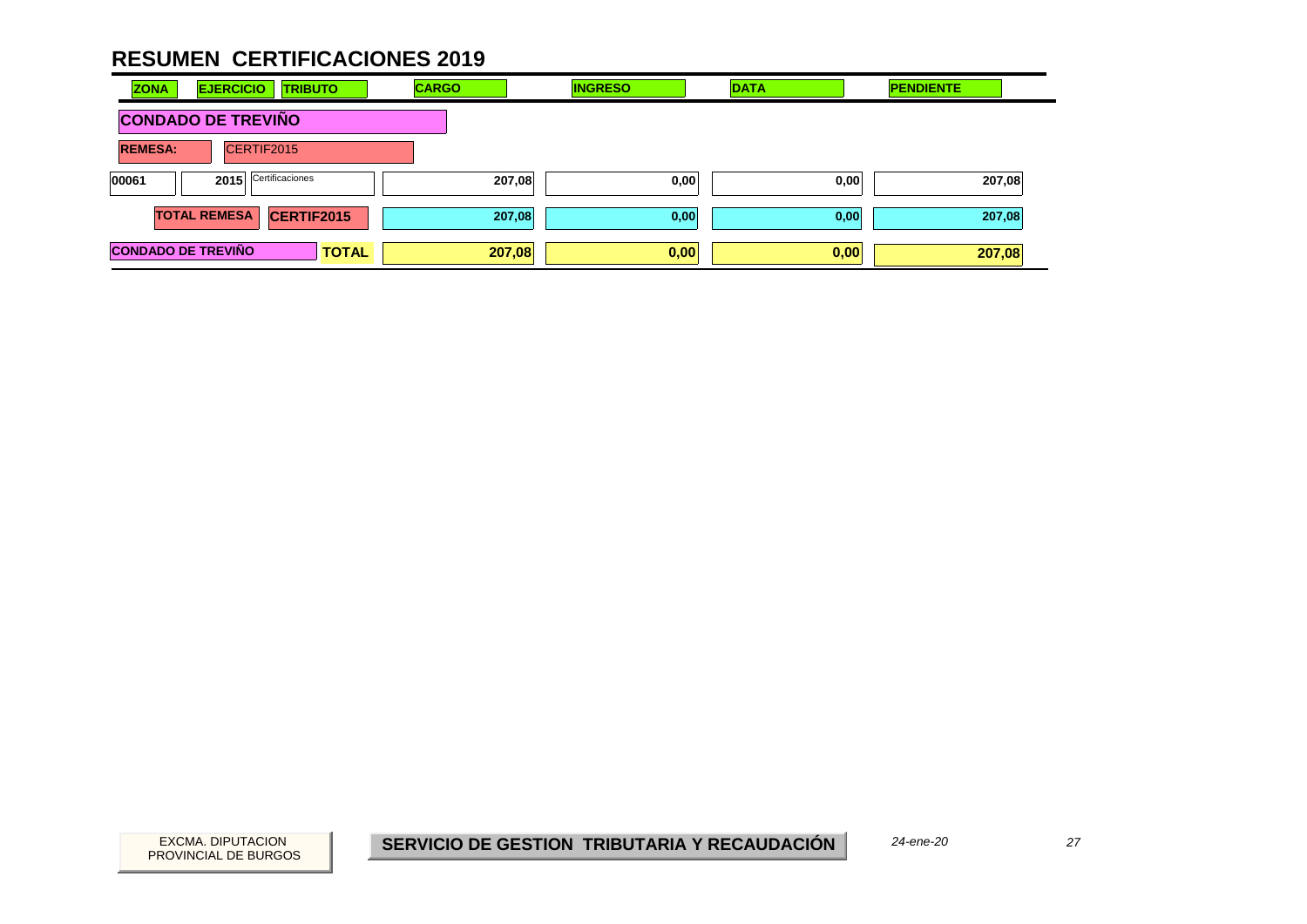| <b>ZONA</b>     | <b>EJERCICIO</b><br><b>TRIBUTO</b>       | <b>CARGO</b> | <b>INGRESO</b> | <b>DATA</b> | <b>PENDIENTE</b> |  |
|-----------------|------------------------------------------|--------------|----------------|-------------|------------------|--|
| <b>PANCORBO</b> |                                          |              |                |             |                  |  |
| <b>REMESA:</b>  | CERTIF2011                               |              |                |             |                  |  |
| 00061           | Certificaciones<br>2007                  | 1.805,32     | 0,00           | 1.706,32    | 99,00            |  |
|                 | Certificaciones<br>2008                  | 33,00        | 0,00           | 0,00        | 33,00            |  |
|                 | Certificaciones<br>2009                  | 33,00        | 0,00           | 0,00        | 33,00            |  |
|                 | Certificaciones<br>2010                  | 33,00        | 0,00           | 0,00        | 33,00            |  |
|                 | <b>TOTAL REMESA</b><br><b>CERTIF2011</b> | 1.904,32     | 0,00           | 1.706,32    | 198,00           |  |
| <b>REMESA:</b>  | CERTIF2012                               |              |                |             |                  |  |
| 00061           | Certificaciones<br>2011                  | 33,00        | 0,00           | 0,00        | 33,00            |  |
|                 | <b>TOTAL REMESA</b><br><b>CERTIF2012</b> | 33,00        | 0,00           | 0,00        | 33,00            |  |
| <b>REMESA:</b>  | CERTIF2016                               |              |                |             |                  |  |
| 00061           | Certificaciones<br>2014                  | 150,00       | 0,00           | 0,00        | 150,00           |  |
|                 | <b>TOTAL REMESA</b><br>CERTIF2016        | 150,00       | 0,00           | 0,00        | 150,00           |  |
| <b>REMESA:</b>  | CERTIF2018                               |              |                |             |                  |  |
| 00061           | Certificaciones<br>2016                  | 200,00       | 0,00           | 0,00        | 200,00           |  |
|                 | Certificaciones<br>2018                  | 227,00       | 0,00           | 0,00        | 227,00           |  |
|                 | <b>TOTAL REMESA</b><br>CERTIF2018        | 427,00       | 0,00           | 0,00        | 427,00           |  |
| <b>PANCORBO</b> | <b>TOTAL</b>                             | 2.514,32     | 0,00           | 1.706,32    | 808,00           |  |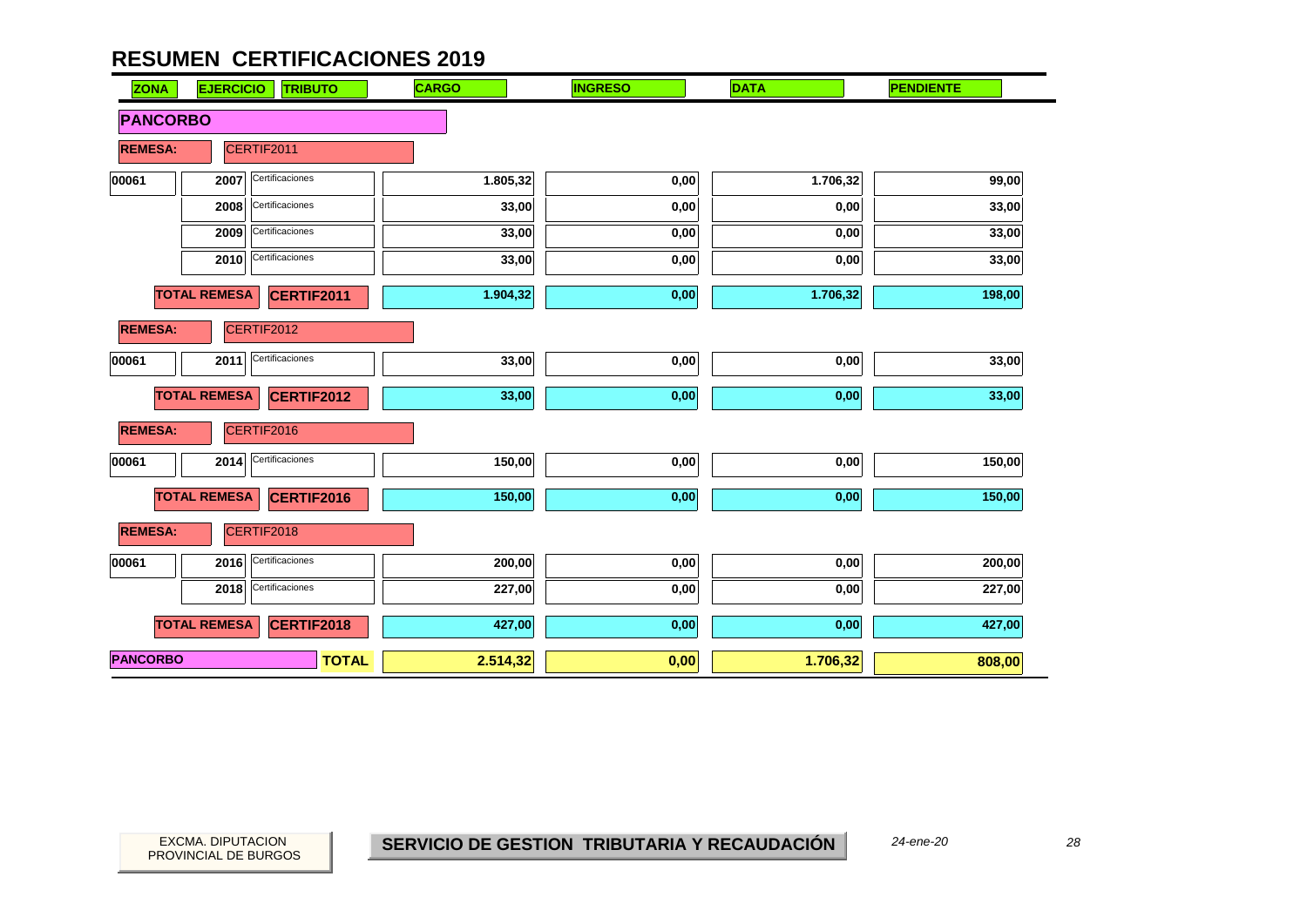| <b>ZONA</b>           | <b>EJERCICIO</b><br><b>TRIBUTO</b> |              | <b>CARGO</b> | <b>INGRESO</b> | <b>DATA</b> | <b>PENDIENTE</b> |  |
|-----------------------|------------------------------------|--------------|--------------|----------------|-------------|------------------|--|
| <b>POZA DE LA SAL</b> |                                    |              |              |                |             |                  |  |
| <b>REMESA:</b>        | CERTIF2015                         |              |              |                |             |                  |  |
| 00061                 | Certificaciones<br>2012            |              | 40.865,61    | 1.053,73       | 0,00        | 39.811,88        |  |
|                       | CERTIF2015<br><b>TOTAL REMESA</b>  |              | 40.865,61    | 1.053,73       | 0,00        | 39.811,88        |  |
| <b>POZA DE LA SAL</b> |                                    | <b>TOTAL</b> | 40.865,61    | 1.053,73       | 0,00        | 39.811,88        |  |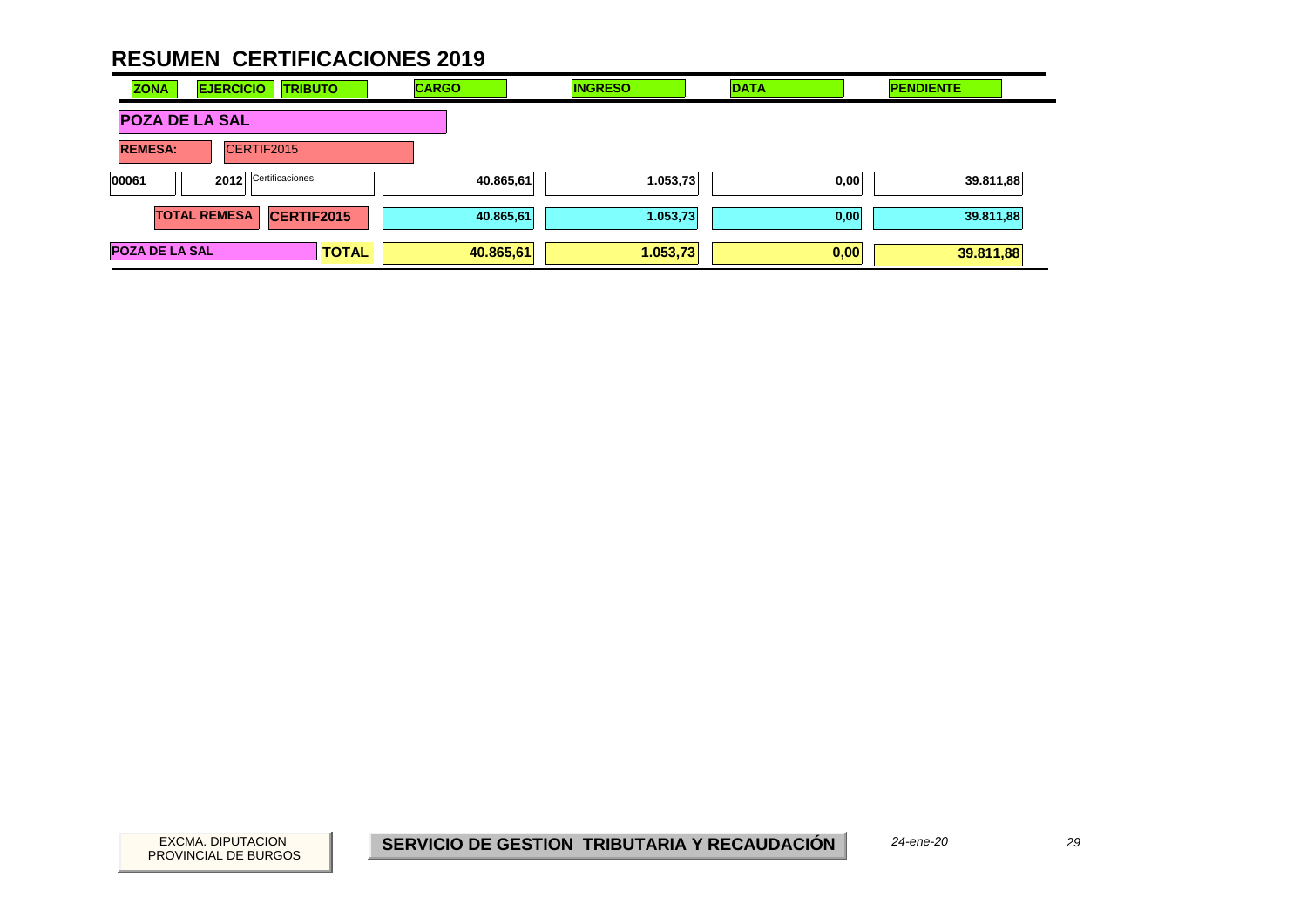| <b>ZONA</b>    | <b>EJERCICIO</b><br><b>TRIBUTO</b>           | <b>CARGO</b> | <b>INGRESO</b> | <b>DATA</b> | <b>PENDIENTE</b> |
|----------------|----------------------------------------------|--------------|----------------|-------------|------------------|
|                | <b>PUEBLA DE ARGANZON,LA</b>                 |              |                |             |                  |
| <b>REMESA:</b> | CERTIF2015                                   |              |                |             |                  |
| 00061          | Certificaciones<br>2014                      | 17.374,39    | 0,00           | 0,00        | 17.374,39        |
|                | <b>CERTIF2015</b><br><b>TOTAL REMESA</b>     | 17.374,39    | 0,00           | 0,00        | 17.374,39        |
|                | <b>PUEBLA DE ARGANZON,LA</b><br><b>TOTAL</b> | 17.374,39    | 0,00           | 0,00        | 17.374,39        |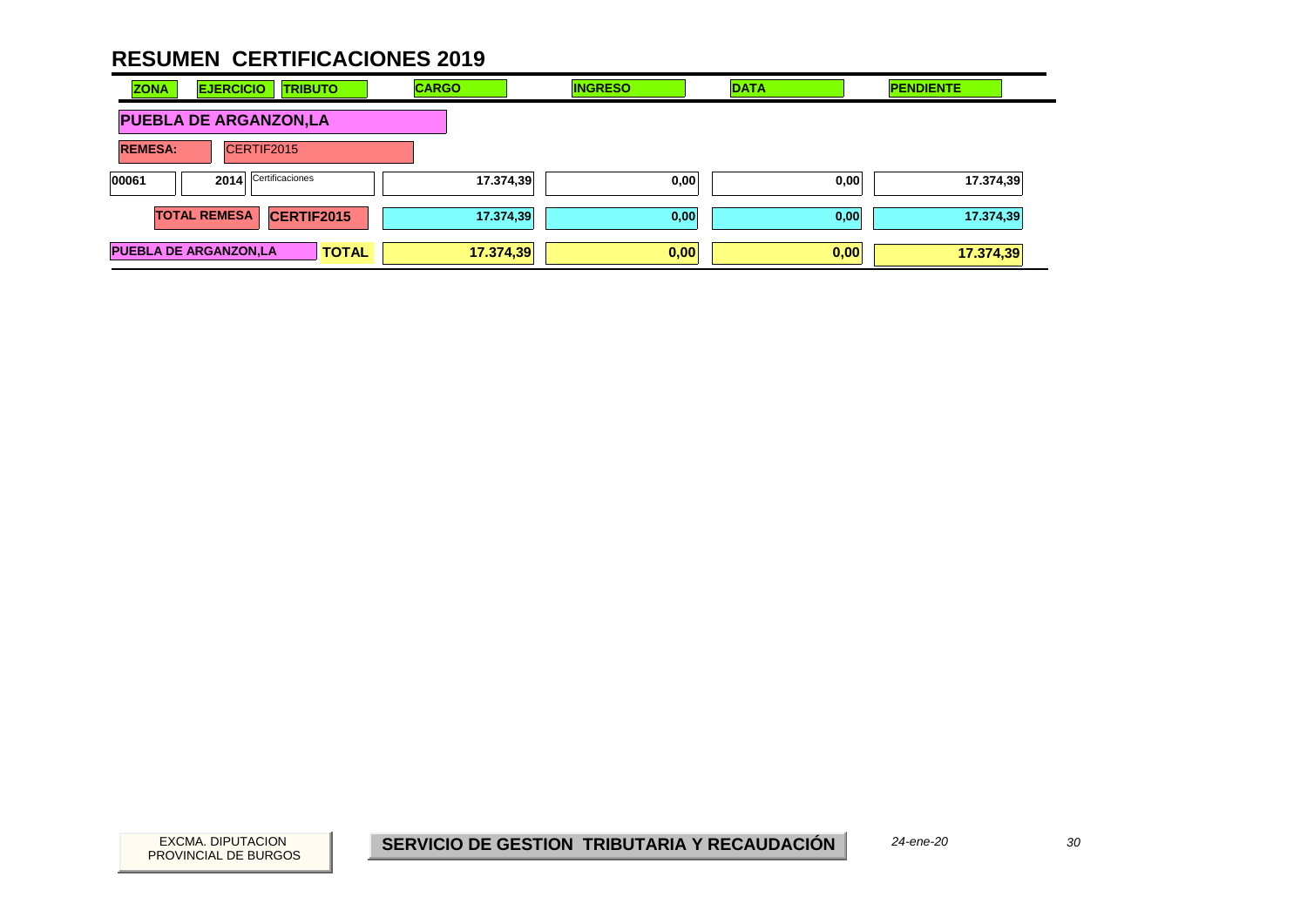| <b>ZONA</b><br>$-$ UNA |             | <b><i><u>Property</u></i></b> |                            |                          |         |           |
|------------------------|-------------|-------------------------------|----------------------------|--------------------------|---------|-----------|
| $\mathbf{T}$ AL        | <b>ZONA</b> | 00061                         | 1.10<br>67.87 <sup>4</sup> | 7.783.<br>$\overline{a}$ | .766.32 | 58.321,35 |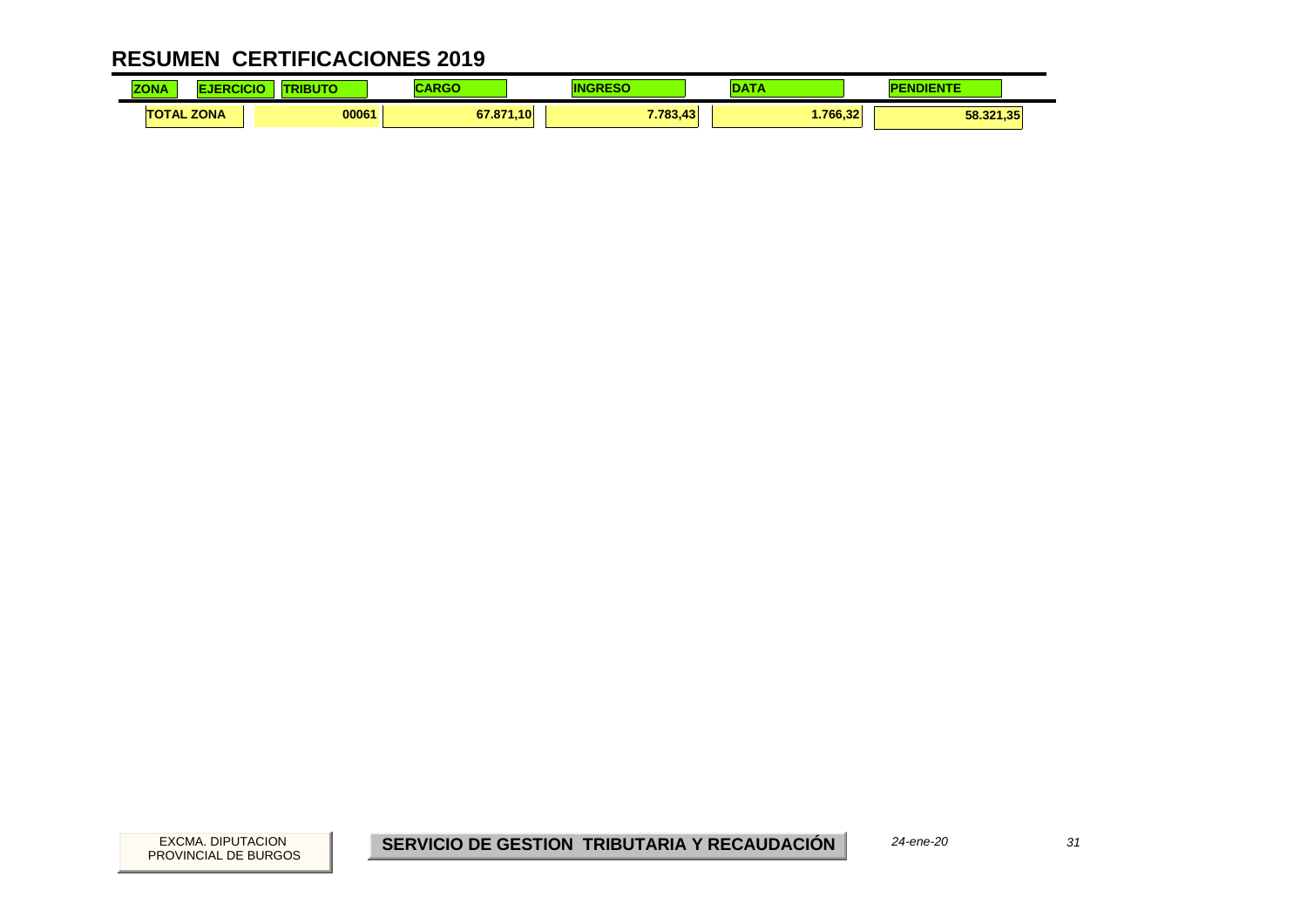PROVINCIAL DE BURGOS

| <b>ZONA</b>    | <b>EJERCICIO</b>    | <b>TRIBUTO</b>    | <b>CARGO</b> | <b>INGRESO</b> | <b>DATA</b> | <b>PENDIENTE</b>  |
|----------------|---------------------|-------------------|--------------|----------------|-------------|-------------------|
| <b>LERMA</b>   |                     |                   |              |                |             |                   |
| <b>REMESA:</b> |                     | CERTIF2009        |              |                |             |                   |
| 00081          | 2007                | Certificaciones   | 59,98        | $0,\!00$       | 59,98       | $\mathbf{0{,}00}$ |
|                | <b>TOTAL REMESA</b> | CERTIF2009        | 59,98        | 0,00           | 59,98       | 0,00              |
| <b>REMESA:</b> |                     | CERTIF2014        |              |                |             |                   |
| 00081          | 2010                | Certificaciones   | 1.499,37     | 0,00           | 0,00        | 1.499,37          |
|                | 2011                | Certificaciones   | 1.598,35     | $_{0,00}$      | 0,00        | 1.598,35          |
|                | 2012                | Certificaciones   | 18.859,48    | 278,15         | 0,00        | 18.581,33         |
|                | 2013                | Certificaciones   | 22,51        | 0,00           | 0,00        | 22,51             |
|                | <b>TOTAL REMESA</b> | CERTIF2014        | 21.979,71    | 278,15         | 0,00        | 21.701,56         |
| <b>REMESA:</b> |                     | CERTIF2015        |              |                |             |                   |
| 00081          | 2012                | Certificaciones   | 255,71       | 0,00           | 0,00        | 255,71            |
|                | 2014                | Certificaciones   | 2.639,97     | 624,40         | 360,00      | 1.655,57          |
|                | <b>TOTAL REMESA</b> | <b>CERTIF2015</b> | 2.895,68     | 624,40         | 360,00      | 1.911,28          |
| <b>REMESA:</b> |                     | CERTIF2017        |              |                |             |                   |
| 00081          | 2014                | Certificaciones   | 100,00       | 0,00           | 0,00        | 100,00            |
|                | 2015                | Certificaciones   | 1.592,67     | 70,00          | 640,48      | 882,19            |
|                | 2016                | Certificaciones   | 3.494,57     | 964,18         | 360,00      | 2.170,39          |
|                | 2017                | Certificaciones   | 5.535,01     | 893,27         | 360,00      | 4.281,74          |
|                | <b>TOTAL REMESA</b> | CERTIF2017        | 10.722,25    | 1.927,45       | 1.360,48    | 7.434,32          |
| <b>REMESA:</b> |                     | CERTIF2018        |              |                |             |                   |
| 00081          | 2015                | Certificaciones   | 492,44       | 62,23          | 0,00        | 430,21            |
|                | 2016                | Certificaciones   | 964,13       | 447,67         | 329,76      | 186,70            |

 $32$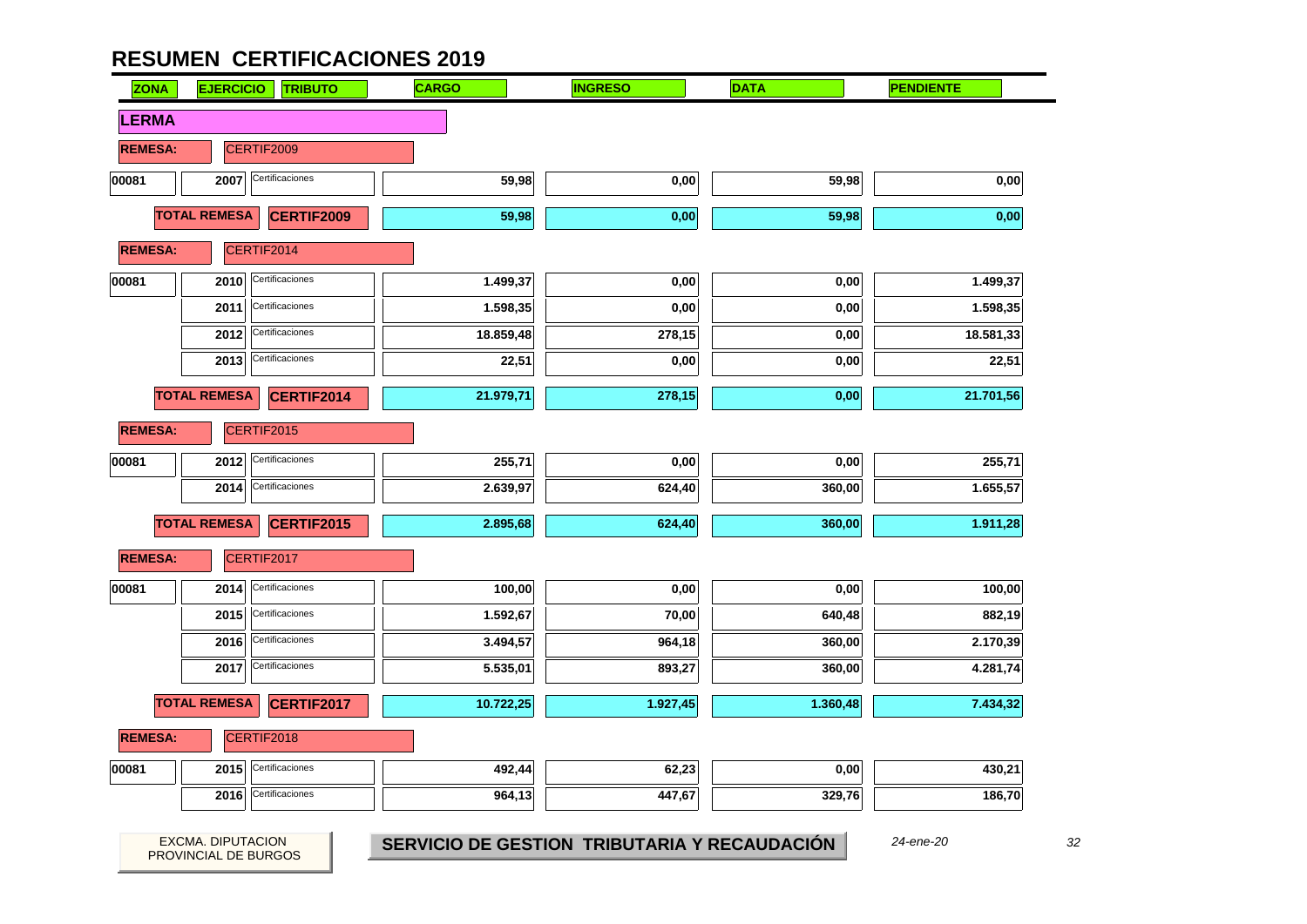| <b>ZONA</b>  | <b>EJERCICIO</b>    | <b>TRIBUTO</b>    | <b>CARGO</b> | <b>INGRESO</b> | <b>DATA</b> | <b>PENDIENTE</b> |
|--------------|---------------------|-------------------|--------------|----------------|-------------|------------------|
| 00081        | 2017                | Certificaciones   | 569,79       | 171,79         | 0,00        | 398,00           |
|              | 2018                | Certificaciones   | 9.614,06     | 3.511,26       | 262,00      | 5.840,80         |
|              | <b>TOTAL REMESA</b> | <b>CERTIF2018</b> | 11.640,42    | 4.192,95       | 591,76      | 6.855,71         |
| <b>LERMA</b> |                     | <b>TOTAL</b>      | 47.298,04    | 7.022,95       | 2.372,22    | 37.902,87        |

33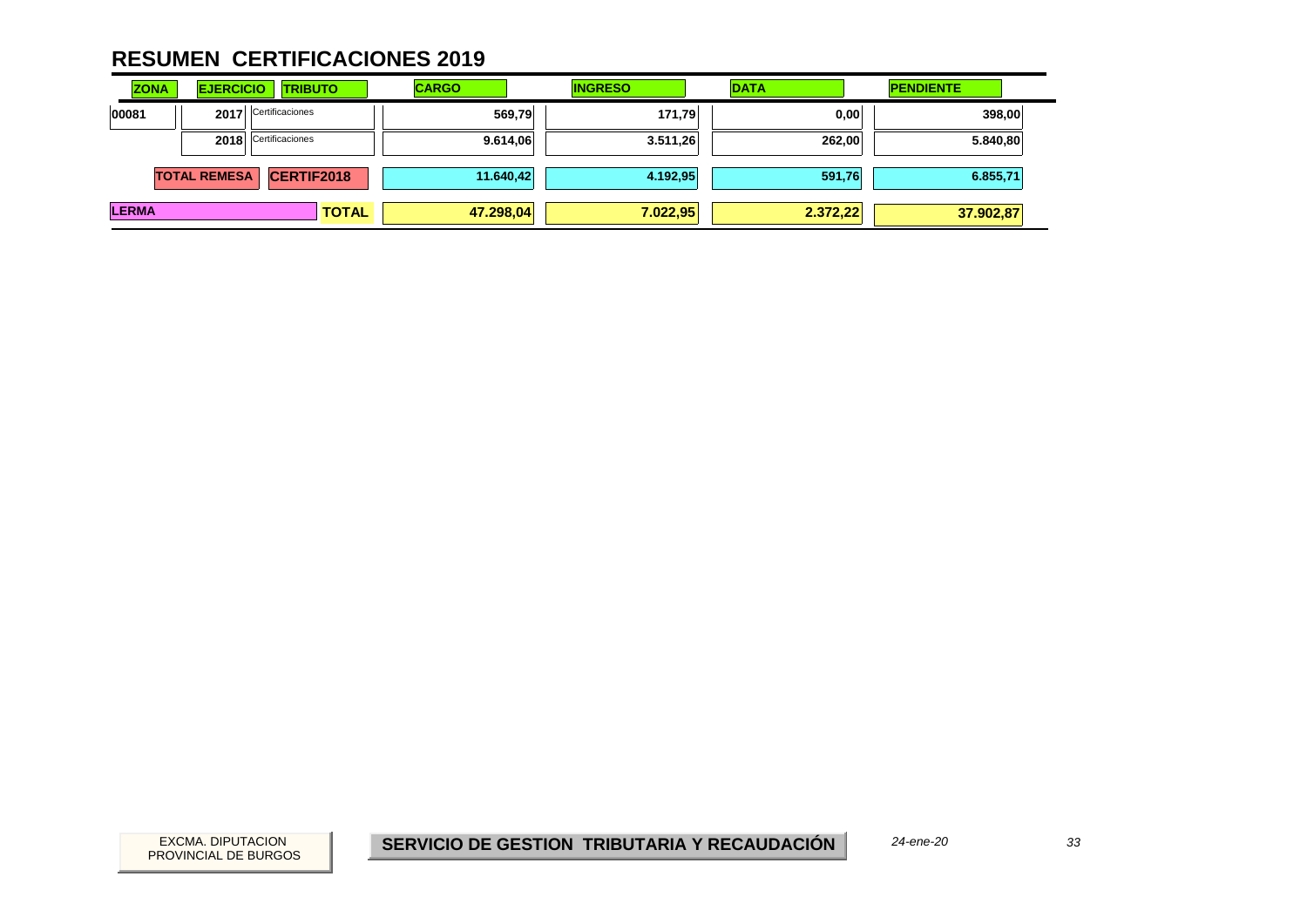| <b>ZONA</b> |                   | <b><i><u>ALCOHOL: 2005</u></i></b> |           |          |                             | <b>CONTRACTOR</b> |
|-------------|-------------------|------------------------------------|-----------|----------|-----------------------------|-------------------|
|             | <b>TOTAL ZONA</b> | 00081                              | 47.298.04 | 7.022.95 | 0.270.00<br><b>L.JIL.LL</b> | 37.902,87         |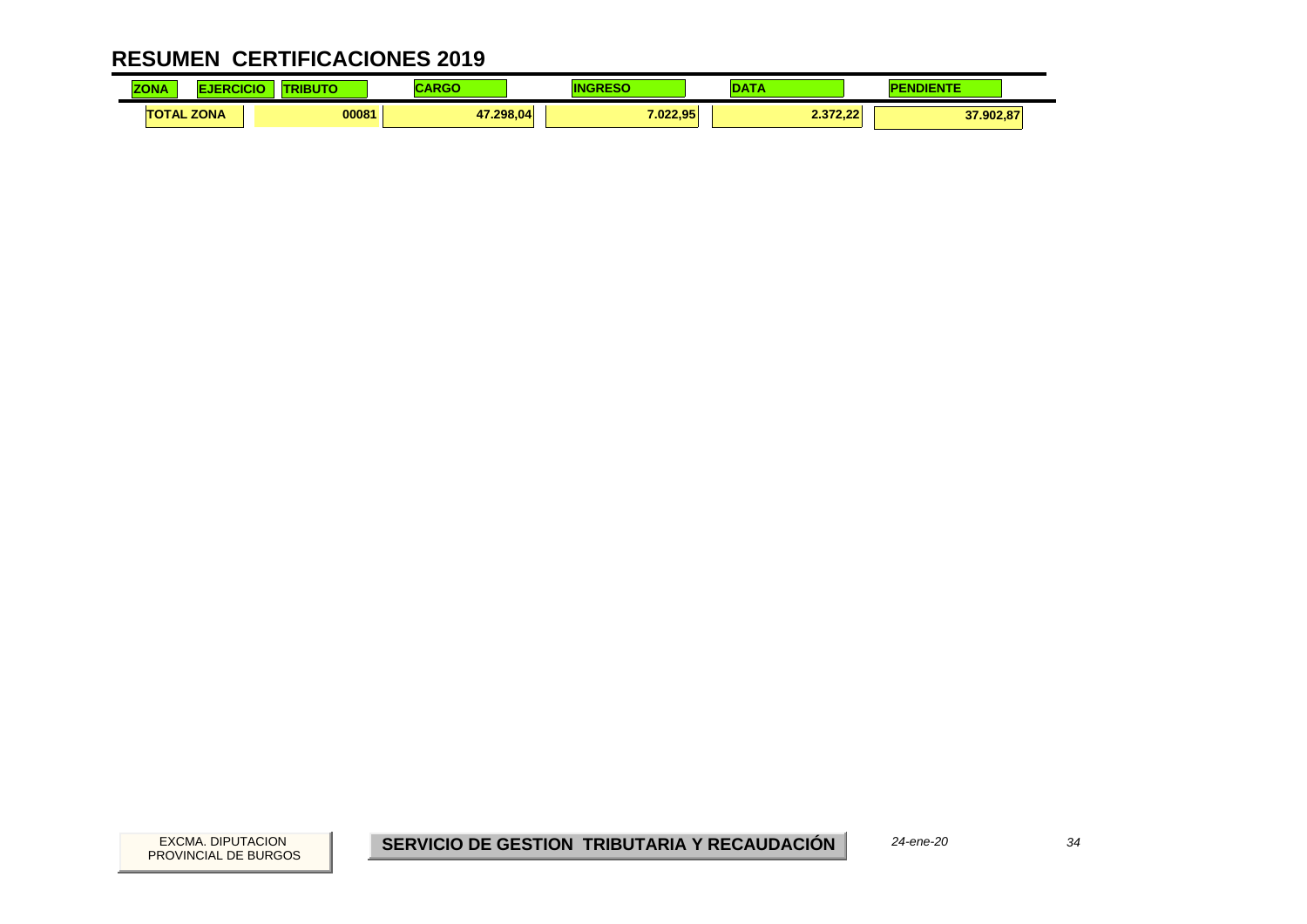| <b>EJERCICIO</b><br><b>ZONA</b><br><b>TRIBUTO</b>               | <b>CARGO</b>                          | <b>INGRESO</b> | <b>DATA</b> | <b>PENDIENTE</b> |  |  |  |  |
|-----------------------------------------------------------------|---------------------------------------|----------------|-------------|------------------|--|--|--|--|
|                                                                 | <b>COMUNERO NTRA. SRA. DE REVENGA</b> |                |             |                  |  |  |  |  |
| <b>REMESA:</b><br>CERTIF2016                                    |                                       |                |             |                  |  |  |  |  |
| 2015 Certificaciones<br>00111                                   | 21.518,58                             | 0,00           | 0,00        | 21.518,58        |  |  |  |  |
| <b>TOTAL REMESA</b><br><b>CERTIF2016</b>                        | 21.518,58                             | 0,00           | 0,00        | 21.518,58        |  |  |  |  |
| <b>COMUNERO NTRA. SRA. DE</b><br><b>TOTAL</b><br><b>REVENGA</b> | 21.518,58                             | 0,00           | 0,00        | 21.518,58        |  |  |  |  |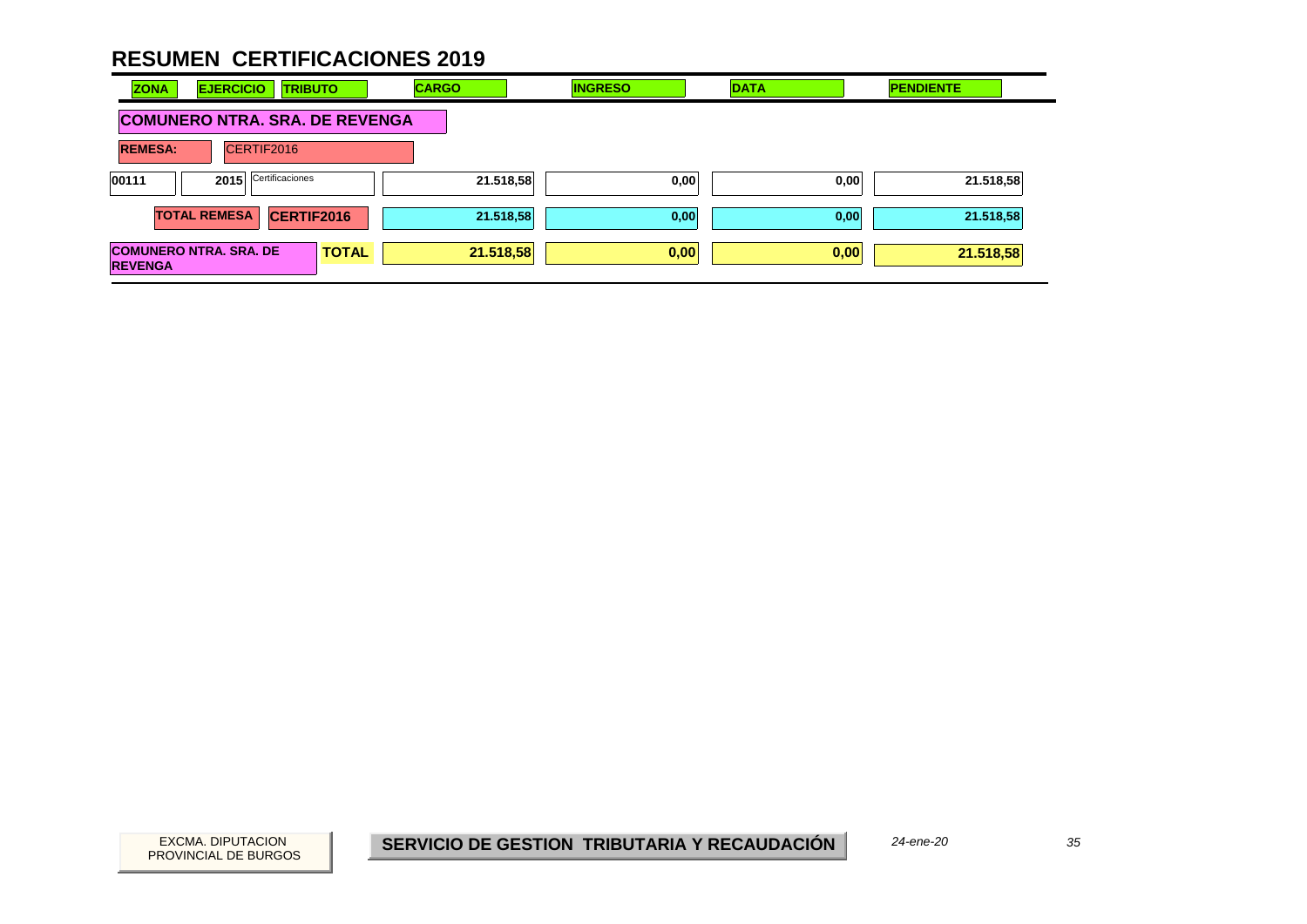| <b>EJERCICIO</b><br><b>ZONA</b><br><b>TRIBUTO</b> | <b>CARGO</b> | <b>INGRESO</b> | <b>DATA</b> | <b>PENDIENTE</b> |
|---------------------------------------------------|--------------|----------------|-------------|------------------|
| <b>QUINTANAR DE LA SIERRA</b>                     |              |                |             |                  |
| CERTIF2018<br><b>REMESA:</b>                      |              |                |             |                  |
| Certificaciones<br>00111<br>2018                  | 2.060,00     | 1.290,00       | 470,00      | 300,00           |
| <b>TOTAL REMESA</b><br><b>CERTIF2018</b>          | 2.060,00     | 1.290,00       | 470,00      | 300,00           |
| <b>QUINTANAR DE LA SIERRA</b><br><b>TOTAL</b>     | 2.060,00     | 1.290,00       | 470,00      | 300,00           |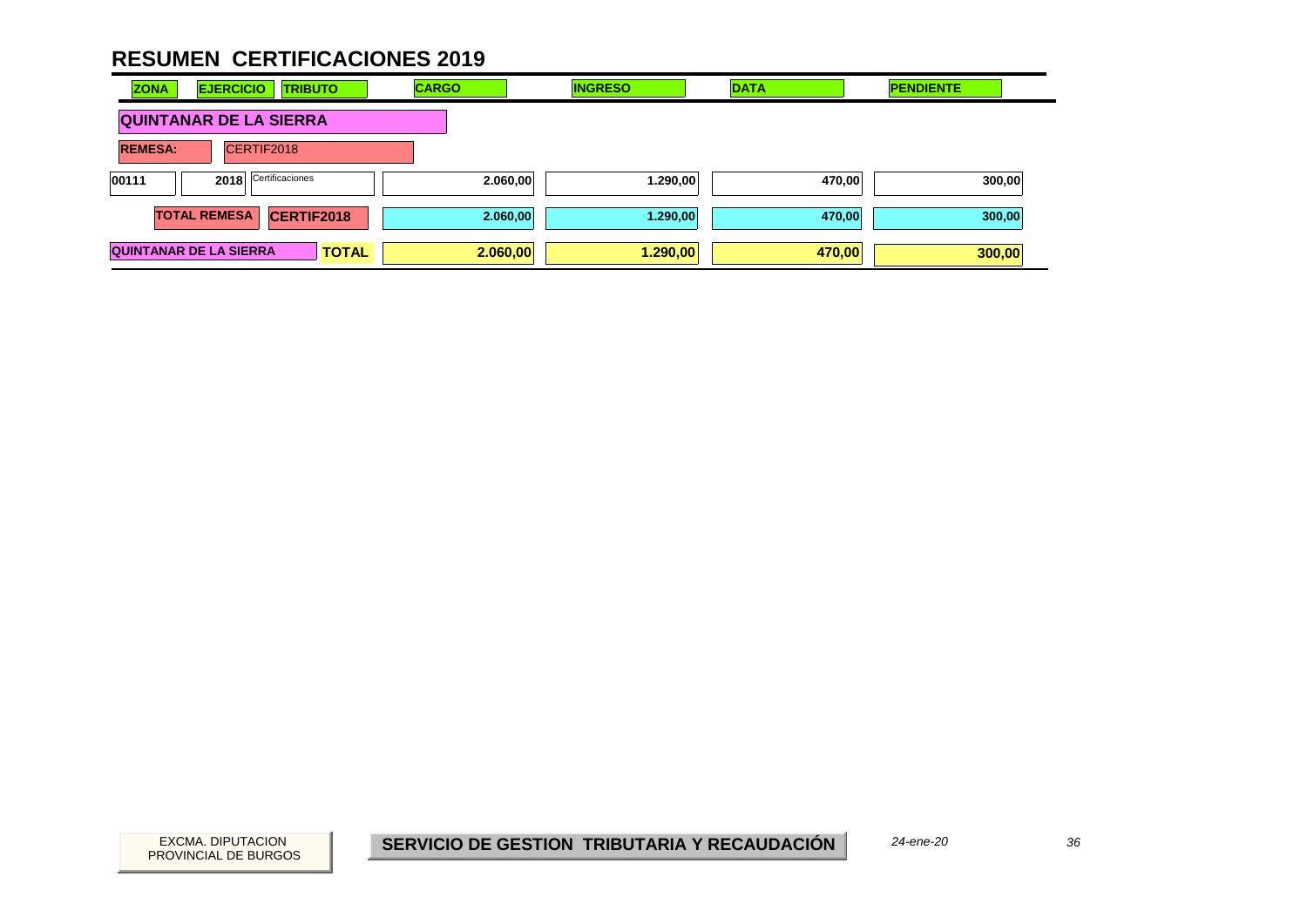| <b>ZONA</b>    | <b>EJERCICIO</b><br><b>TRIBUTO</b>           | <b>CARGO</b> | <b>INGRESO</b> | <b>DATA</b> | <b>PENDIENTE</b> |
|----------------|----------------------------------------------|--------------|----------------|-------------|------------------|
|                | <b>SALAS DE LOS INFANTES</b>                 |              |                |             |                  |
| <b>REMESA:</b> | CERTIF2011                                   |              |                |             |                  |
| 00111          | Certificaciones<br>2010                      | 139,03       | 139,03         | 0,00        | 0,00             |
|                | <b>TOTAL REMESA</b><br>CERTIF2011            | 139,03       | 139,03         | 0,00        | 0,00             |
| <b>REMESA:</b> | CERTIF2017                                   |              |                |             |                  |
| 00111          | Certificaciones<br>2014                      | 299,40       | 299,40         | 0,00        | 0,00             |
|                | 2015 Certificaciones                         | 81,00        | 81,00          | 0,00        | 0,00             |
|                | 2016 Certificaciones                         | 625,00       | 0,00           | 0,00        | 625,00           |
|                | <b>TOTAL REMESA</b><br>CERTIF2017            | 1.005,40     | 380,40         | 0,00        | 625,00           |
| <b>REMESA:</b> | CERTIF2018                                   |              |                |             |                  |
| 00111          | 2017 Certificaciones                         | 1.577,41     | 91,92          | 0,00        | 1.485,49         |
|                | Certificaciones<br>2019                      |              | 1.485,49       | 0,00        |                  |
|                | <b>TOTAL REMESA</b><br><b>CERTIF2018</b>     | 1.577,41     | 1.577,41       | 0,00        | 0,00             |
|                | <b>SALAS DE LOS INFANTES</b><br><b>TOTAL</b> | 2.721,84     | 2.096,84       | 0,00        | 625,00           |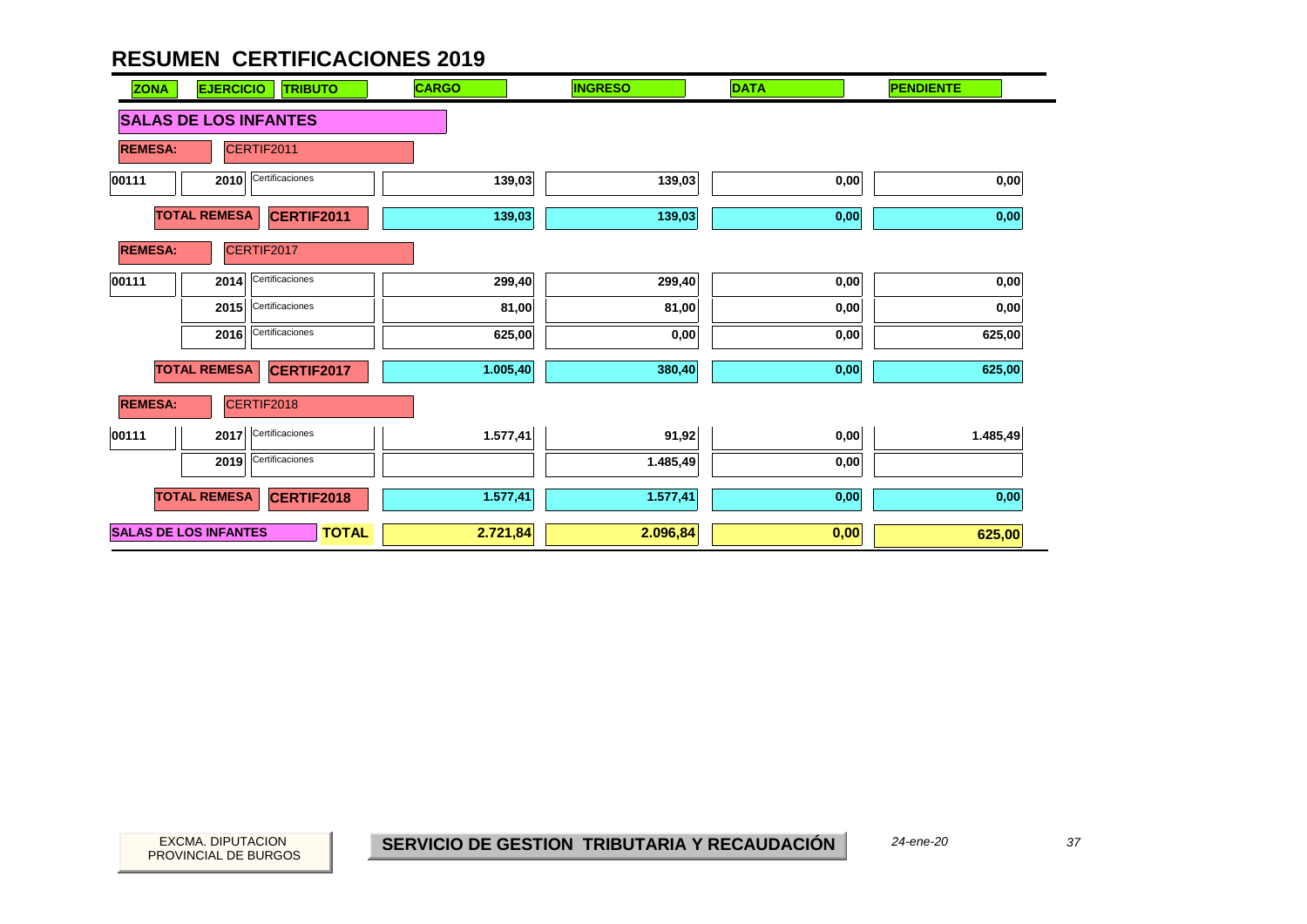| <b>ZONA</b><br><u>_JNA - </u> | .     |           |          | <b>CONTINUES</b>    |
|-------------------------------|-------|-----------|----------|---------------------|
| <b>TOTAL ZONA</b>             | 00111 | 26,300.42 | 3.386.84 | 470.00<br>22.443,58 |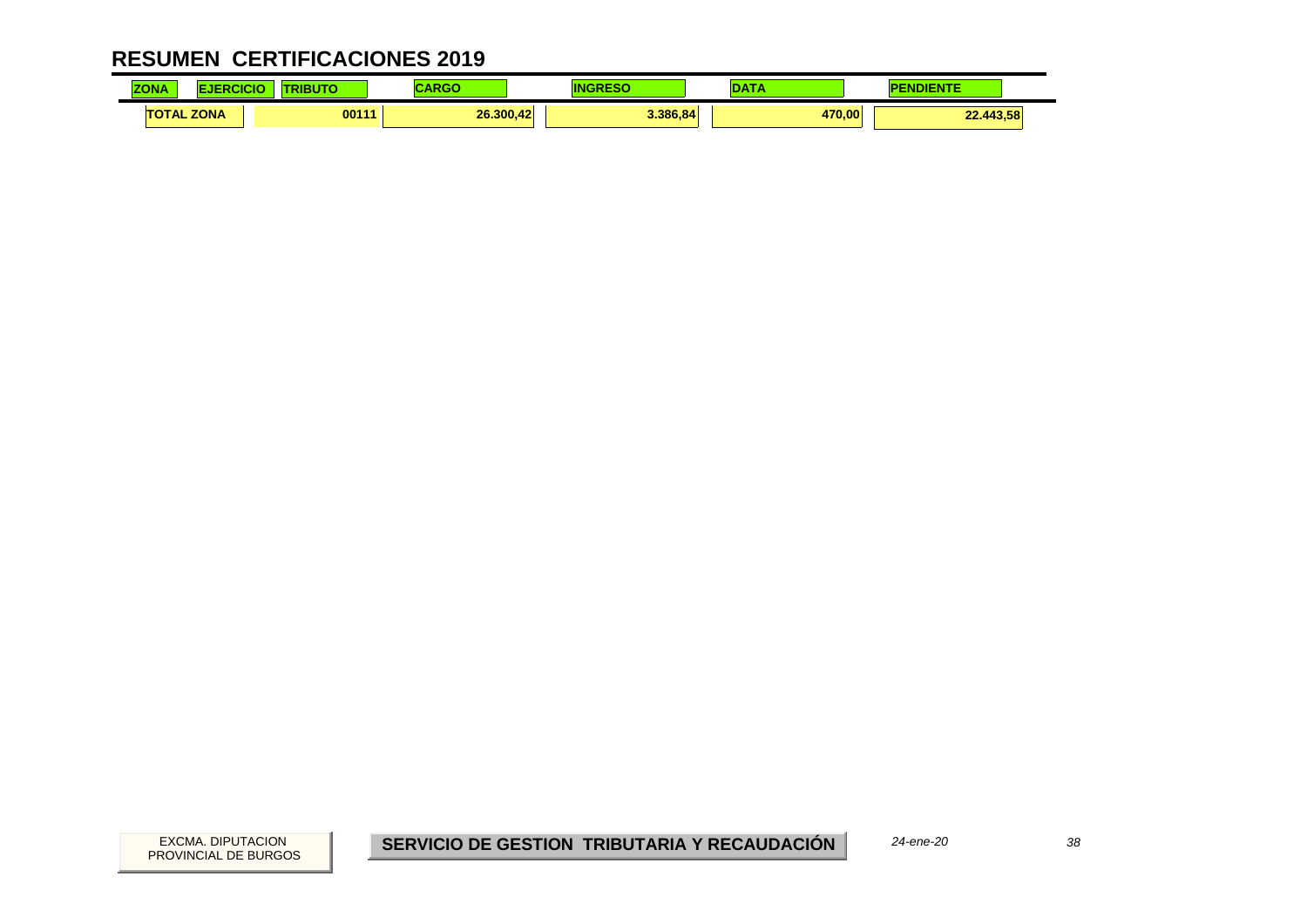

PROVINCIAL DE BURGOS

*24-ene-20*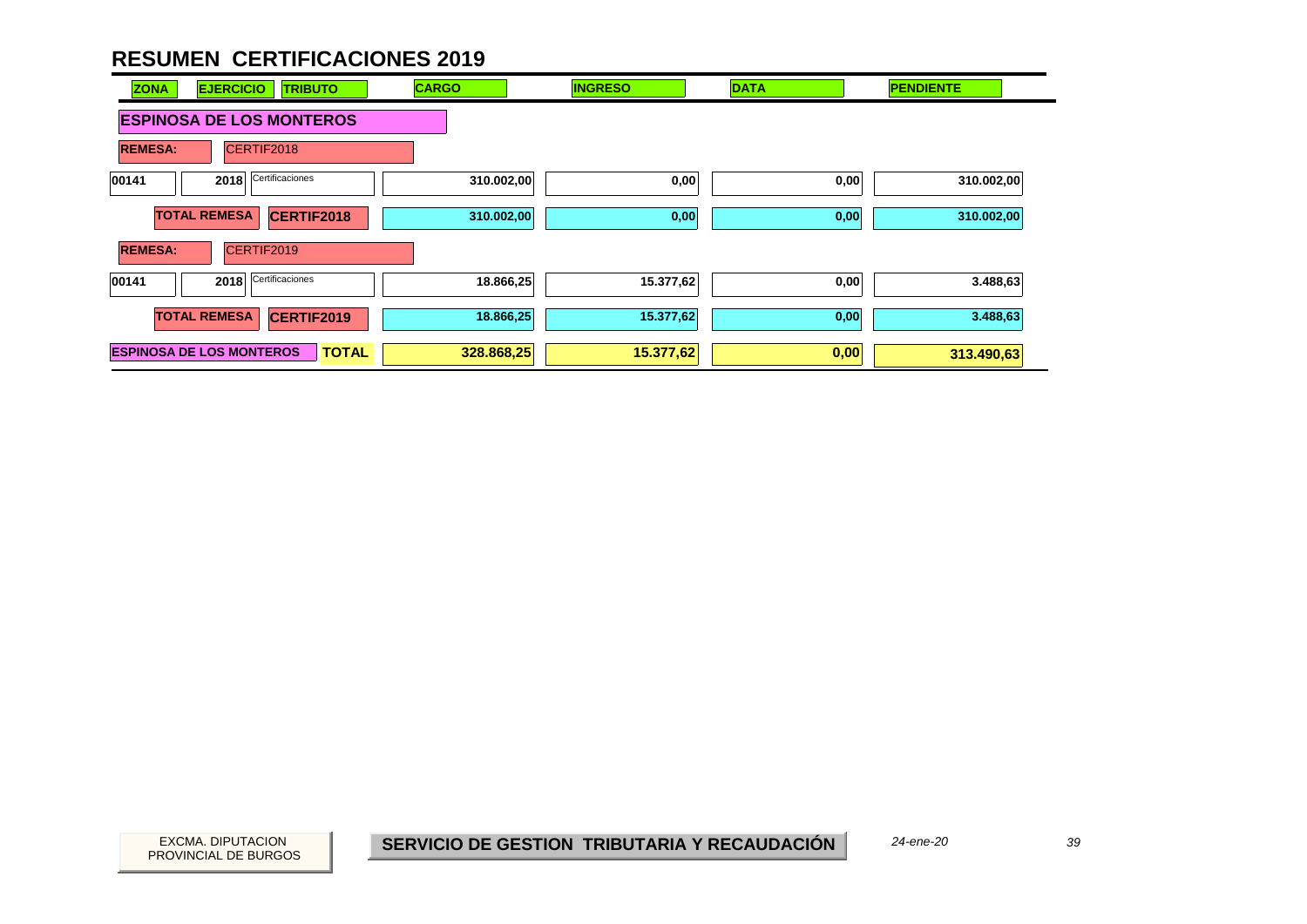| <b>EJERCICIO</b><br><b>TRIBUTO</b><br><b>ZONA</b> | <b>CARGO</b> | <b>INGRESO</b> | <b>DATA</b> | <b>PENDIENTE</b> |
|---------------------------------------------------|--------------|----------------|-------------|------------------|
| <b>MERINDAD DE MONTIJA</b>                        |              |                |             |                  |
| CERTIF2008<br><b>REMESA:</b>                      |              |                |             |                  |
| Certificaciones<br>00141<br>2008                  | 19.673,60    | 0,00           | 0,00        | 19.673,60        |
| <b>TOTAL REMESA</b><br><b>CERTIF2008</b>          | 19.673,60    | 0,00           | 0,00        | 19.673,60        |
| CERTIF2010<br><b>REMESA:</b>                      |              |                |             |                  |
| Certificaciones<br>00141<br>2009                  | 9.543,13     | 526,26         | 0,00        | 9.016,87         |
| <b>TOTAL REMESA</b><br>CERTIF2010                 | 9.543,13     | 526,26         | 0,00        | 9.016,87         |
| <b>REMESA:</b><br>CERTIF2012                      |              |                |             |                  |
| Certificaciones<br>2011<br>00141                  | 3.751,19     | 0,00           | 0,00        | 3.751,19         |
| <b>TOTAL REMESA</b><br>CERTIF2012                 | 3.751,19     | 0,00           | 0,00        | 3.751,19         |
| <b>MERINDAD DE MONTIJA</b><br><b>TOTAL</b>        | 32.967,92    | 526,26         | 0,00        | 32.441,66        |

40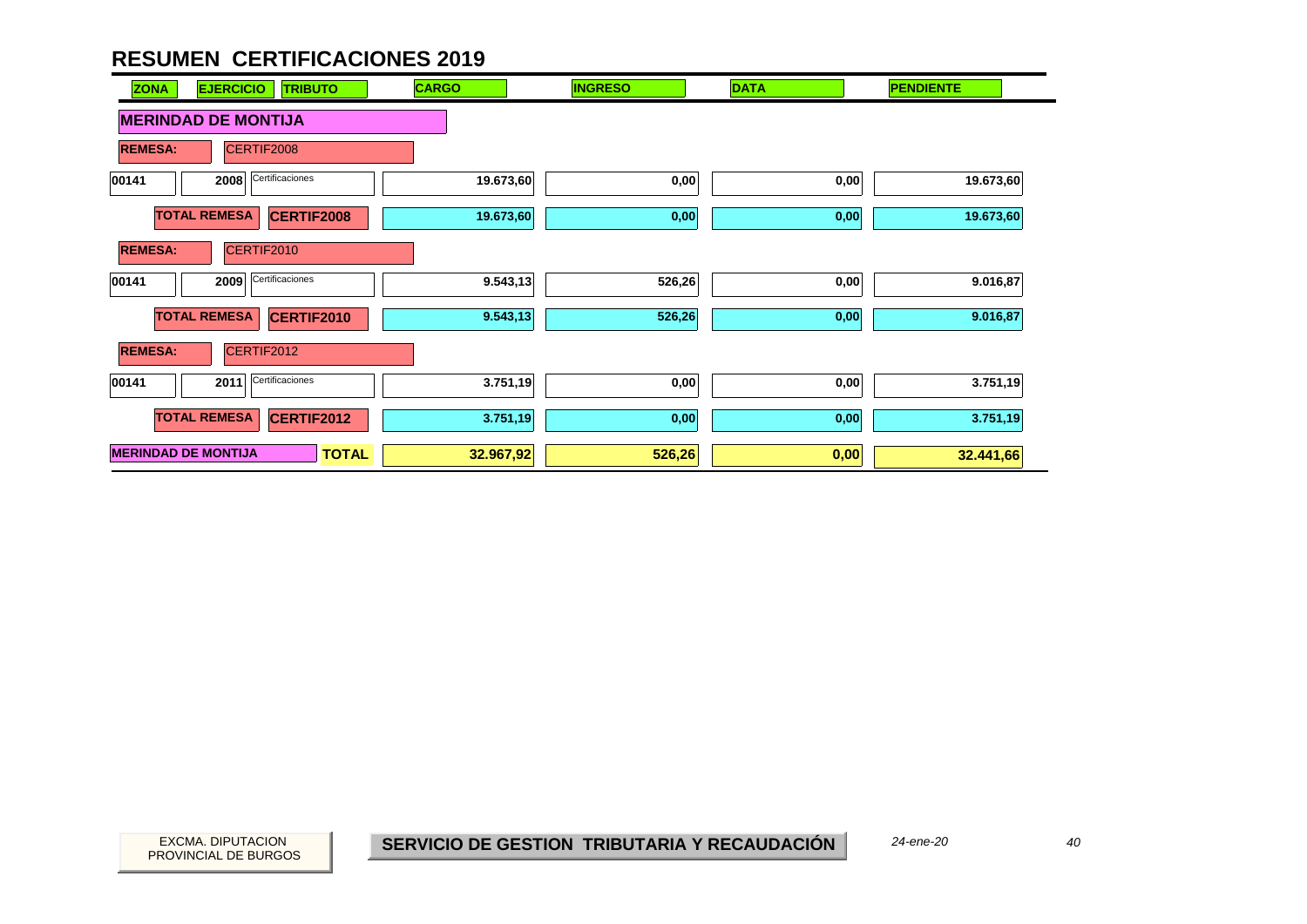| <b>ZONA</b>          | <b>TRIBUTO</b><br><b>EJERCICIO</b> | <b>CARGO</b> | <b>INGRESO</b> | <b>DATA</b> | <b>PENDIENTE</b> |
|----------------------|------------------------------------|--------------|----------------|-------------|------------------|
| <b>VALLE DE LOSA</b> |                                    |              |                |             |                  |
| <b>REMESA:</b>       | CERTIF2012                         |              |                |             |                  |
| 00141                | Certificaciones<br>2010            | 232,19       | 0,00           | 0,00        | 232,19           |
|                      | Certificaciones<br>2011            | 186,48       | 0,00           | 186,48      | 0,00             |
|                      | <b>TOTAL REMESA</b><br>CERTIF2012  | 418,67       | 0,00           | 186,48      | 232,19           |
| <b>REMESA:</b>       | CERTIF2013                         |              |                |             |                  |
| 00141                | 2012 Certificaciones               | 322,37       | 0,00           | 0,00        | 322,37           |
|                      | <b>TOTAL REMESA</b><br>CERTIF2013  | 322,37       | 0,00           | 0,00        | 322,37           |
| <b>REMESA:</b>       | CERTIF2015                         |              |                |             |                  |
| 00141                | Certificaciones<br>2014            | 1.000,00     | 0,00           | $0,\!00$    | 1.000,00         |
|                      | <b>TOTAL REMESA</b><br>CERTIF2015  | 1.000,00     | 0,00           | 0,00        | 1.000,00         |
| <b>REMESA:</b>       | CERTIF2016                         |              |                |             |                  |
| 00141                | Certificaciones<br>2015            | 57,08        | 0,00           | 0,00        | 57,08            |
|                      | <b>TOTAL REMESA</b><br>CERTIF2016  | 57,08        | 0,00           | 0,00        | 57,08            |
| <b>REMESA:</b>       | CERTIF2018                         |              |                |             |                  |
| 00141                | Certificaciones<br>2017            | 8.173,06     | 0,00           | $0,\!00$    | 8.173,06         |
|                      | <b>TOTAL REMESA</b><br>CERTIF2018  | 8.173,06     | 0,00           | 0,00        | 8.173,06         |
| <b>VALLE DE LOSA</b> | <b>TOTAL</b>                       | 9.971,18     | 0,00           | 186,48      | 9.784,70         |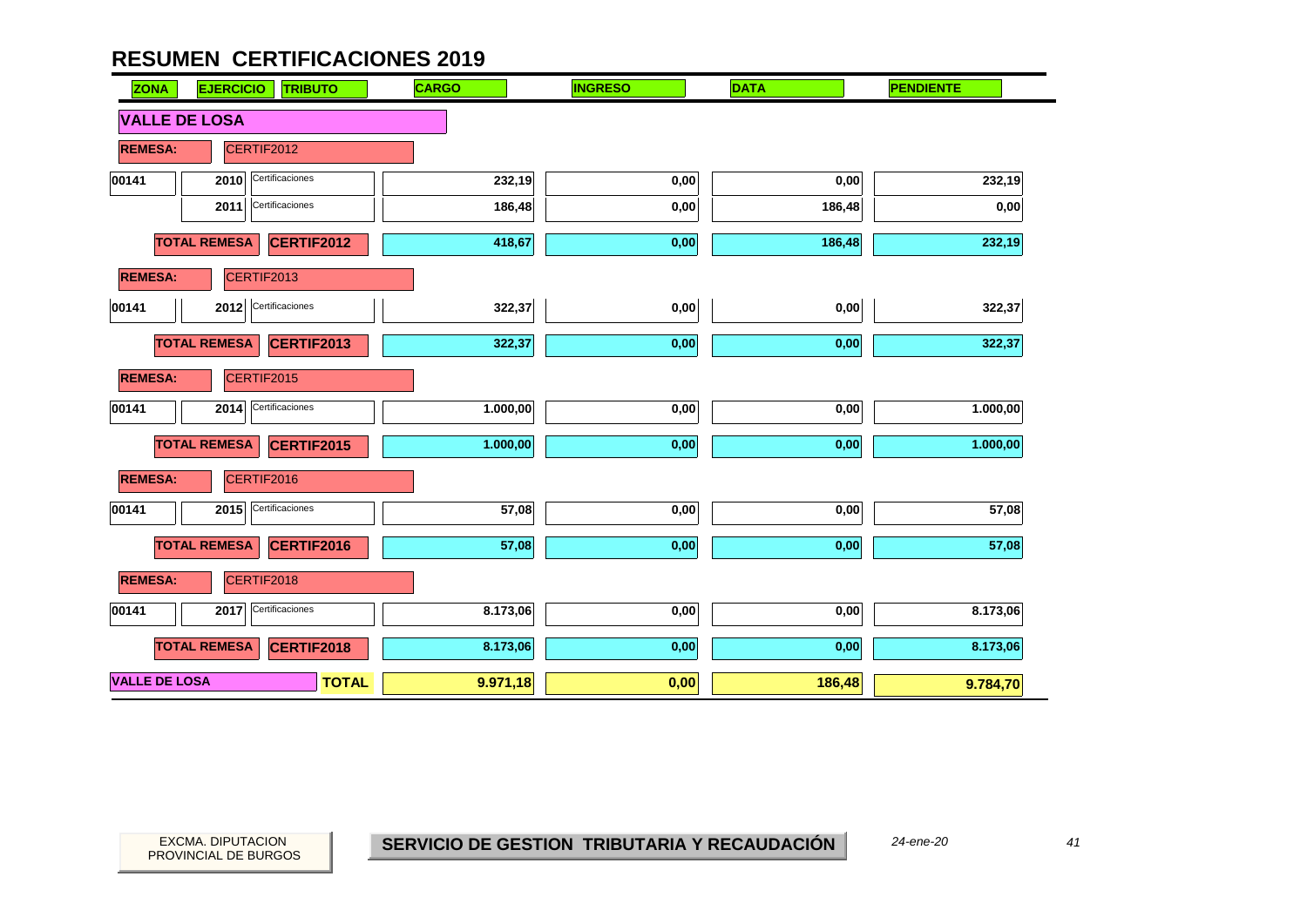| <b>ZONA</b>    | <b>EJERCICIO</b><br><b>TRIBUTO</b>       | <b>CARGO</b>                                 | <b>INGRESO</b> | <b>DATA</b> | <b>PENDIENTE</b> |
|----------------|------------------------------------------|----------------------------------------------|----------------|-------------|------------------|
|                | <b>VALLE DE MENA</b>                     |                                              |                |             |                  |
| <b>REMESA:</b> | CERTIF2008                               |                                              |                |             |                  |
| 00141          | Certificaciones<br>2006                  | 43.966,54                                    | $_{0,00}$      | 0,00        | 43.966,54        |
|                | <b>TOTAL REMESA</b><br>CERTIF2008        | 43.966,54                                    | 0,00           | 0,00        | 43.966,54        |
| <b>REMESA:</b> | CERTIF2011                               |                                              |                |             |                  |
| 00141          | Certificaciones<br>2006                  | 3.730,55                                     | 0,00           | 0,00        | 3.730,55         |
|                | Certificaciones<br>2007                  | 154,37                                       | 0,00           | 55,20       | 99,17            |
|                | Certificaciones<br>2008                  | 165,16                                       | 0,00           | 0,00        | 165,16           |
|                | Certificaciones<br>2009                  | 794,83                                       | 78,62          | 0,00        | 716,21           |
|                | <b>TOTAL REMESA</b><br><b>CERTIF2011</b> | 4.844,91                                     | 78,62          | 55,20       | 4.711,09         |
| <b>REMESA:</b> | CERTIF2012                               |                                              |                |             |                  |
| 00141          | Certificaciones<br>2010                  | 832,88                                       | 0,00           | 0,00        | 832,88           |
|                | Certificaciones<br>2011                  | 52.507,37                                    | 24,29          | 1.668,72    | 50.814,36        |
|                | <b>TOTAL REMESA</b><br><b>CERTIF2012</b> | 53.340,25                                    | 24,29          | 1.668,72    | 51.647,24        |
| <b>REMESA:</b> | CERTIF2013                               |                                              |                |             |                  |
| 00141          | Certificaciones<br>2011                  | 1.952,94                                     | 0,00           | 0,00        | 1.952,94         |
|                | 2012 Certificaciones                     | 13,80                                        | 0,00           | 0,00        | 13,80            |
|                | <b>TOTAL REMESA</b><br>CERTIF2013        | 1.966,74                                     | 0,00           | 0,00        | 1.966,74         |
| <b>REMESA:</b> | CERTIF2015                               |                                              |                |             |                  |
| 00141          | Certificaciones<br>2015                  | 471,67                                       | 0,00           | 0,00        | 471,67           |
|                | <b>TOTAL REMESA</b><br>CERTIF2015        | 471,67                                       | 0,00           | 0,00        | 471,67           |
| <b>REMESA:</b> | CERTIF2017                               |                                              |                |             |                  |
|                |                                          |                                              |                |             |                  |
|                | EXCMA. DIPUTACION                        | SERVICIO DE GESTION TRIBUTARIA Y RECAUDACIÓN |                |             | 24-ene-20        |
|                | PROVINCIAL DE BURGOS                     |                                              |                |             |                  |

42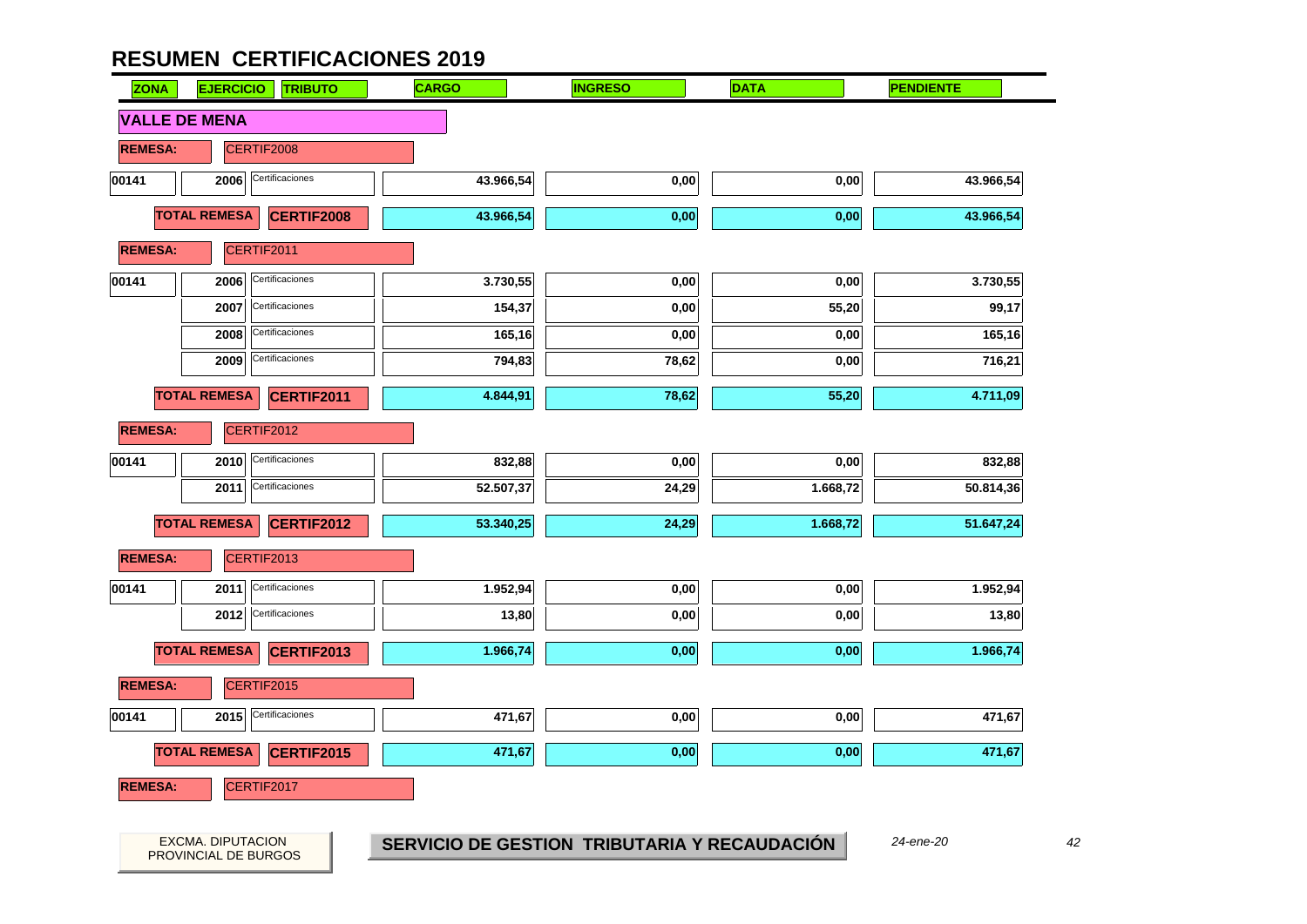| <b>ZONA</b>          | <b>EJERCICIO</b>    | <b>TRIBUTO</b>       | <b>CARGO</b> | <b>INGRESO</b> | <b>DATA</b> | <b>PENDIENTE</b> |
|----------------------|---------------------|----------------------|--------------|----------------|-------------|------------------|
| 00141                | 2014                | Certificaciones      | 260,13       | 260,13         | 0,00        | 0,00             |
|                      | 2015                | Certificaciones      | 23,00        | 0,00           | 0,00        | 23,00            |
|                      |                     | 2016 Certificaciones | 116,65       | 116,65         | 0,00        | 0,00             |
|                      | <b>TOTAL REMESA</b> | CERTIF2017           | 399,78       | 376,78         | 0,00        | 23,00            |
| <b>VALLE DE MENA</b> |                     | <b>TOTAL</b>         | 104.989,89   | 479,69         | 1.723,92    | 102.786,28       |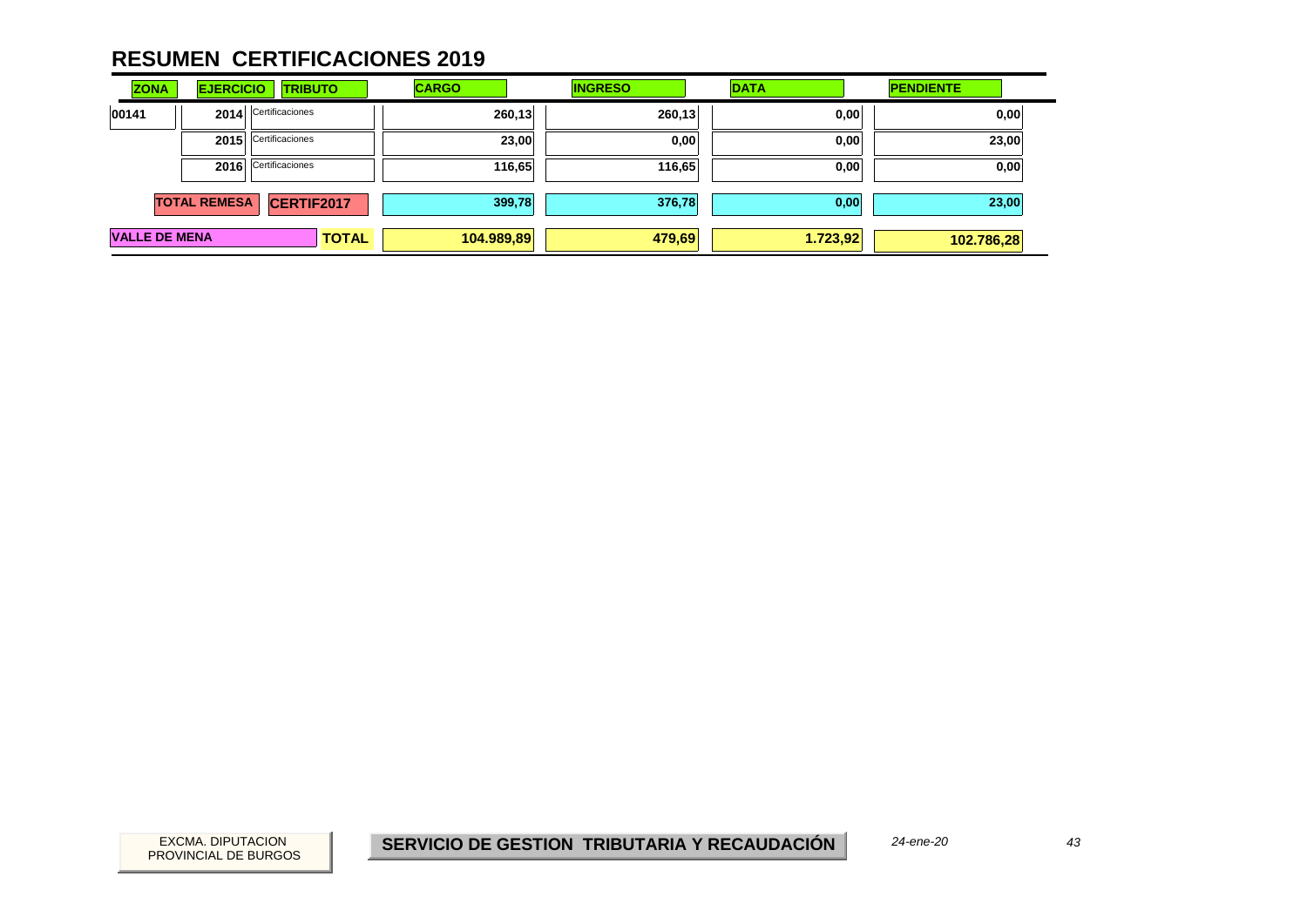

44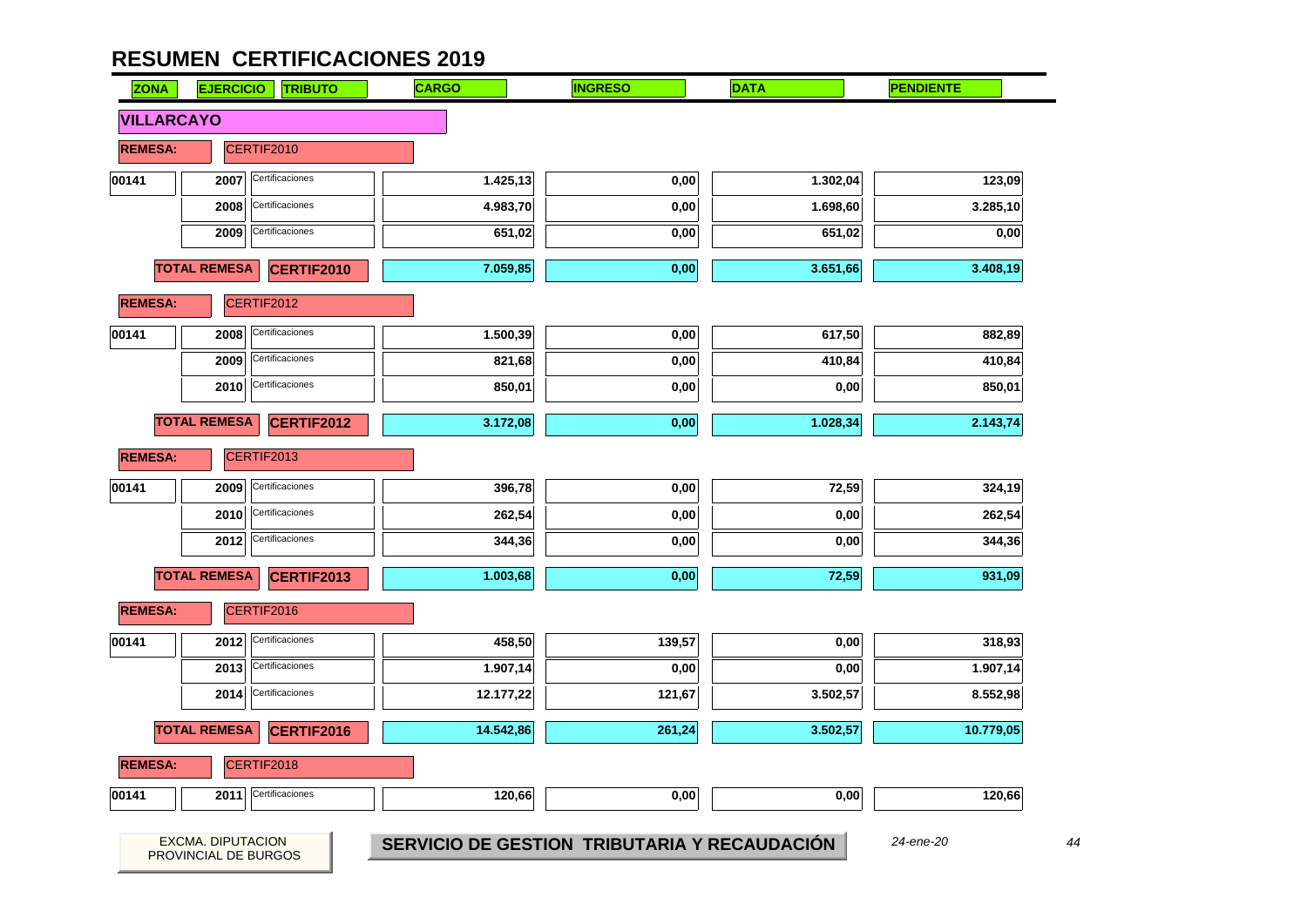| <b>ZONA</b>       | <b>EJERCICIO</b>    | <b>TRIBUTO</b>       | <b>CARGO</b> | <b>INGRESO</b> | <b>DATA</b> | <b>PENDIENTE</b> |
|-------------------|---------------------|----------------------|--------------|----------------|-------------|------------------|
| 00141             | 2012                | Certificaciones      | 2.740,34     | 0,00           | 269,28      | 2.471,06         |
|                   | 2013                | Certificaciones      | 766,98       | 420,88         | 0,00        | 346,10           |
|                   |                     | 2015 Certificaciones | 11.335,77    | 235,59         | 9.778,91    | 1.321,27         |
|                   | <b>TOTAL REMESA</b> | <b>CERTIF2018</b>    | 14.963,75    | 656,47         | 10.048,19   | 4.259,09         |
| <b>VILLARCAYO</b> |                     | <b>TOTAL</b>         | 40.742,22    | 917,71         | 18.303,35   | 21.521,16        |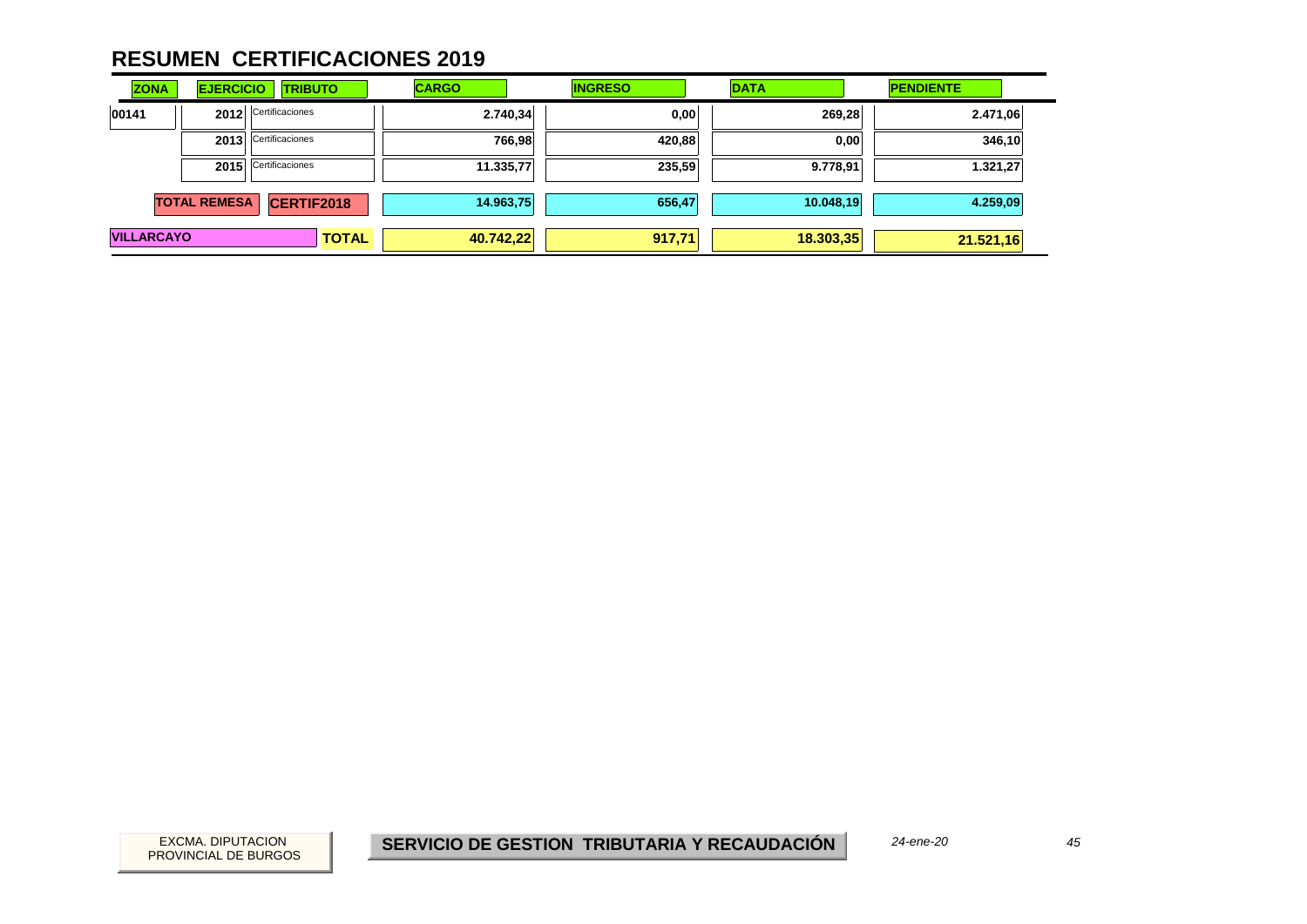| <b>ZONA</b>       | ICI | 11 ודי<br>3U | $\blacksquare$    |           | --        | INIENTE<br>. . |
|-------------------|-----|--------------|-------------------|-----------|-----------|----------------|
| <b>TOTAL ZONA</b> |     | 00141        | 517.539.46<br>. . | 17.301.28 | 20.213.75 | 480.024,43     |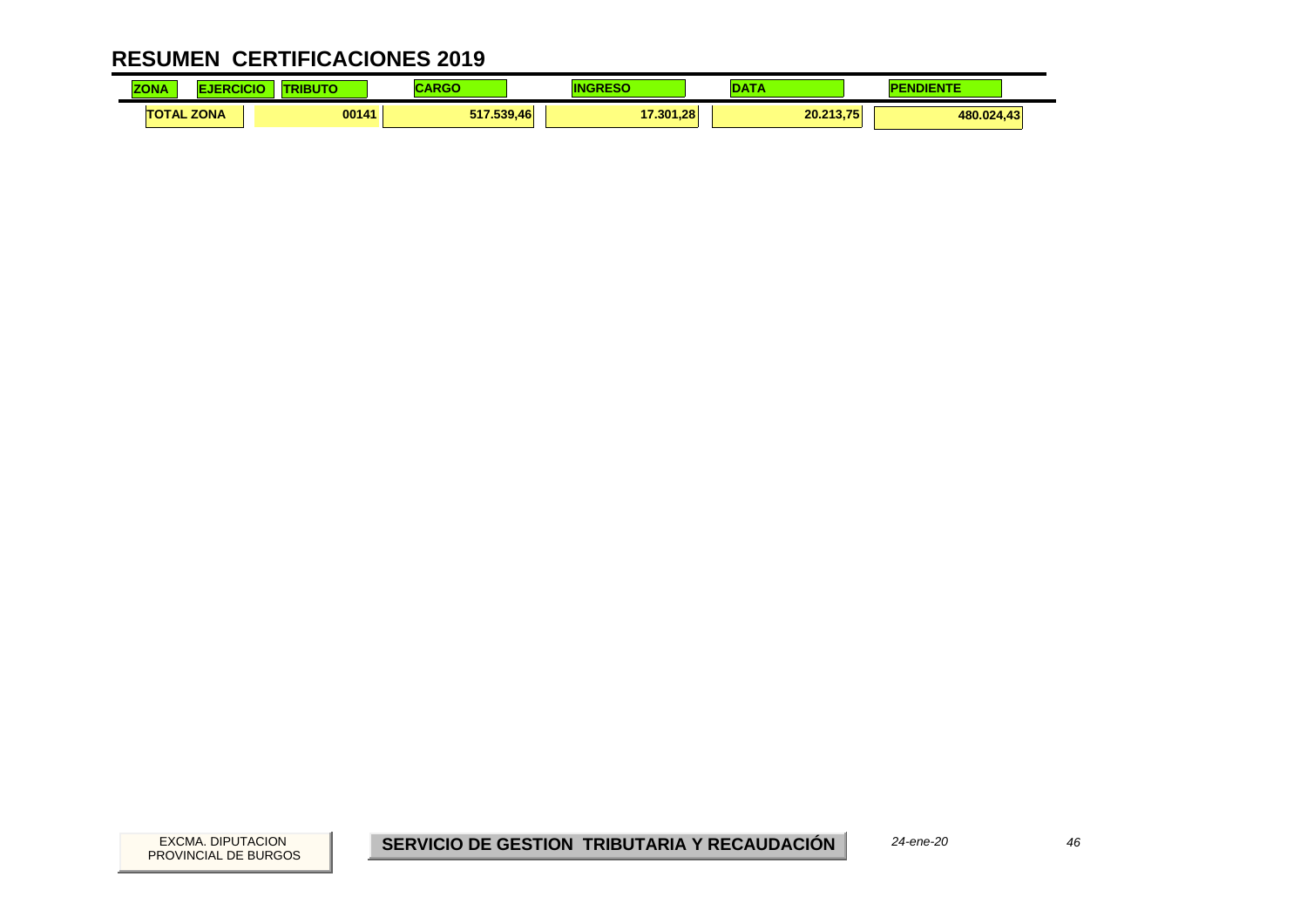| <b>ZONA</b>                | <b>EJERCICIO</b>           | <b>TRIBUTO</b>  | <b>CARGO</b> | <b>INGRESO</b> | <b>DATA</b> | <b>PENDIENTE</b> |
|----------------------------|----------------------------|-----------------|--------------|----------------|-------------|------------------|
|                            | <b>BOVEDA DE LA RIBERA</b> |                 |              |                |             |                  |
| <b>REMESA:</b>             |                            | CERTIF2014      |              |                |             |                  |
| 00142                      | 2010                       | Certificaciones | 12.020,24    | 0,00           | 0,00        | 12.020,24        |
|                            | 2011                       | Certificaciones | 12.020,24    | 0,00           | 0,00        | 12.020,24        |
|                            | 2012                       | Certificaciones | 12.020,24    | 0,00           | 0,00        | 12.020,24        |
|                            | 2013                       | Certificaciones | 12.020,24    | 0,00           | 0,00        | 12.020,24        |
|                            | <b>TOTAL REMESA</b>        | CERTIF2014      | 48.080,96    | 0,00           | 0,00        | 48.080,96        |
| <b>BOVEDA DE LA RIBERA</b> |                            | <b>TOTAL</b>    | 48.080,96    | 0,00           | 0,00        | 48.080,96        |

EXCMA. DIPUTACION *47***SERVICIO DE GESTION TRIBUTARIA Y RECAUDACIÓN**

*24-ene-20*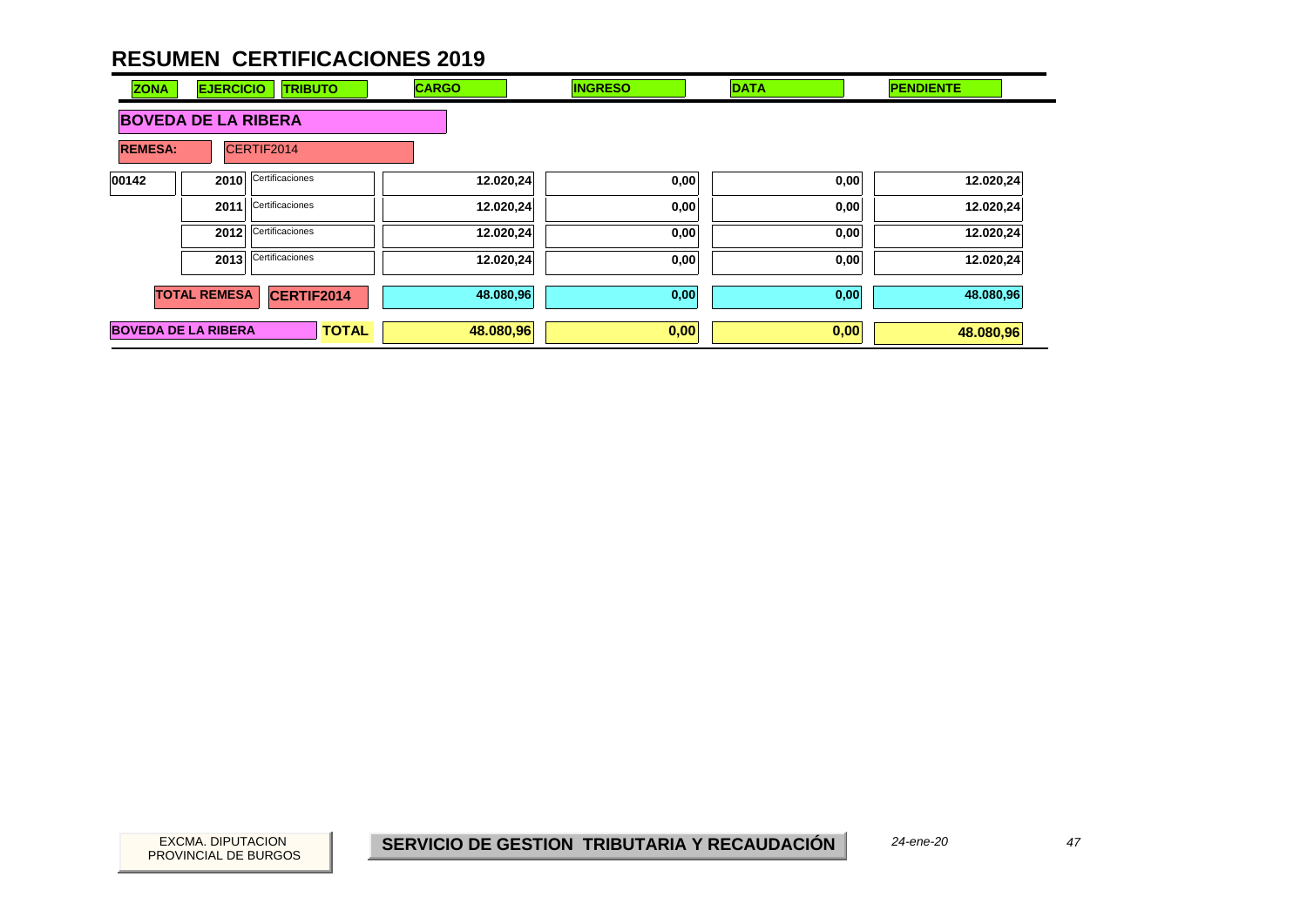| <b>ZONA</b>    | <b>EJERCICIO</b>       | <b>TRIBUTO</b>    | <b>CARGO</b> | <b>INGRESO</b> | <b>DATA</b> | <b>PENDIENTE</b> |
|----------------|------------------------|-------------------|--------------|----------------|-------------|------------------|
|                | <b>MEDINA DE POMAR</b> |                   |              |                |             |                  |
| <b>REMESA:</b> |                        | CERTIF2005        |              |                |             |                  |
| 00142          | 2002                   | Certificaciones   | 57,22        | 0,00           | 0,00        | 57,22            |
|                | <b>TOTAL REMESA</b>    | <b>CERTIF2005</b> | 57,22        | 0,00           | 0,00        | 57,22            |
| <b>REMESA:</b> |                        | CERTIF2007        |              |                |             |                  |
| 00142          | 2006                   | Certificaciones   | 91,00        | 0,00           | 0,00        | 91,00            |
|                | <b>TOTAL REMESA</b>    | CERTIF2007        | 91,00        | 0,00           | 0,00        | 91,00            |
| <b>REMESA:</b> |                        | CERTIF2008        |              |                |             |                  |
| 00142          | 2006                   | Certificaciones   | 60,00        | 0,00           | 0,00        | 60,00            |
|                | 2007                   | Certificaciones   | 971,00       | 0,00           | 0,00        | 971,00           |
|                | <b>TOTAL REMESA</b>    | <b>CERTIF2008</b> | 1.031,00     | 0,00           | 0,00        | 1.031,00         |
| <b>REMESA:</b> |                        | CERTIF2009        |              |                |             |                  |
| 00142          | 2007                   | Certificaciones   | 60,00        | 0,00           | 0,00        | 60,00            |
|                | 2008                   | Certificaciones   | 450,00       | 0,00           | 180,00      | 270,00           |
|                | 2009                   | Certificaciones   | 390,00       | 0,00           | 0,00        | 390,00           |
|                | <b>TOTAL REMESA</b>    | <b>CERTIF2009</b> | 900,00       | 0,00           | 180,00      | 720,00           |
| <b>REMESA:</b> |                        | CERTIF2010        |              |                |             |                  |
| 00142          | 2006                   | Certificaciones   | 262,99       | 0,00           | 262,99      | 0,00             |
|                | 2007                   | Certificaciones   | 2.119,04     | 0,00           | 0,00        | 2.119,04         |
|                | 2008                   | Certificaciones   | 43.735,52    | 1.124,00       | 1.811,70    | 40.799,82        |
|                | 2009                   | Certificaciones   | 355,87       | 0,00           | 95,01       | 260,86           |
|                | 2010                   | Certificaciones   | 90,00        | 0,00           | 90,00       | 0,00             |
|                | <b>TOTAL REMESA</b>    | <b>CERTIF2010</b> | 46.563,42    | 1.124,00       | 2.259,70    | 43.179,72        |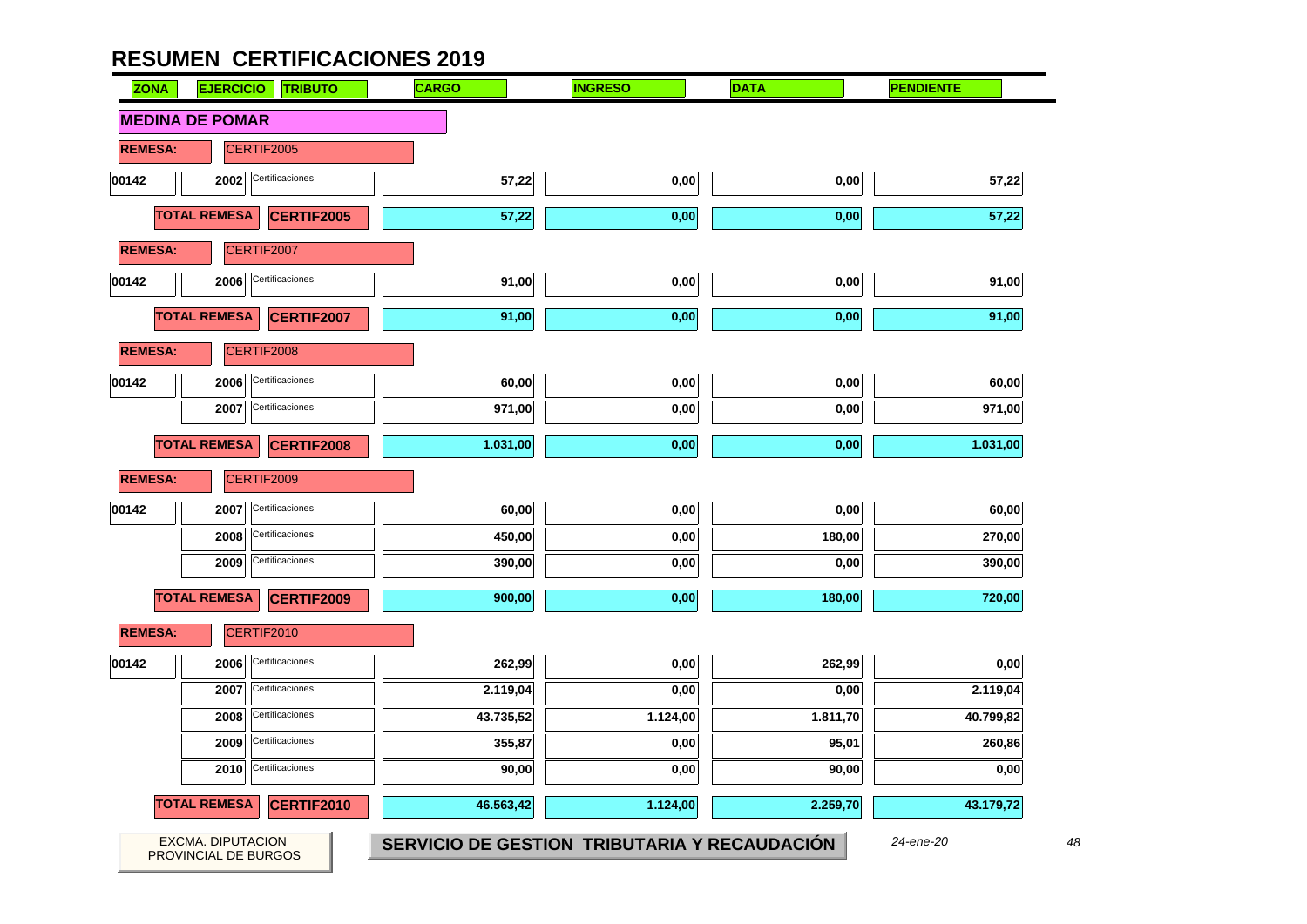| <b>ZONA</b>    | <b>EJERCICIO</b><br><b>TRIBUTO</b>               | <b>CARGO</b>                                 | <b>INGRESO</b> | <b>DATA</b> | <b>PENDIENTE</b> |
|----------------|--------------------------------------------------|----------------------------------------------|----------------|-------------|------------------|
| <b>REMESA:</b> | CERTIF2011                                       |                                              |                |             |                  |
| 00142          | Certificaciones<br>2010                          | 770,00                                       | 0,00           | 330,00      | 440,00           |
|                | Certificaciones<br>2011                          | 1.537,58                                     | 0,00           | 490,00      | 1.047,58         |
|                | <b>TOTAL REMESA</b><br>CERTIF2011                | 2.307,58                                     | 0,00           | 820,00      | 1.487,58         |
| <b>REMESA:</b> | CERTIF2012                                       |                                              |                |             |                  |
| 00142          | Certificaciones<br>2009                          | 1.451,26                                     | 0,00           | 0,00        | 1.451,26         |
|                | Certificaciones<br>2011                          | 4.526,70                                     | 245,10         | 380,00      | 3.901,60         |
|                | Certificaciones<br>2012                          | 550,00                                       | 0,00           | 0,00        | 550,00           |
|                | <b>TOTAL REMESA</b><br>CERTIF2012                | 6.527,96                                     | 245,10         | 380,00      | 5.902,86         |
| <b>REMESA:</b> | CERTIF2014                                       |                                              |                |             |                  |
| 00142          | Certificaciones<br>2011                          | 4.070,94                                     | 403,80         | 63,45       | 3.603,69         |
|                | Certificaciones<br>2012                          | 6.465,91                                     | 198,76         | 452,13      | 5.815,02         |
|                | Certificaciones<br>2013                          | 802,17                                       | 802,17         | 0,00        | 0,00             |
|                | <b>TOTAL REMESA</b><br>CERTIF2014                | 11.339,02                                    | 1.404,73       | 515,58      | 9.418,71         |
| <b>REMESA:</b> | CERTIF2016                                       |                                              |                |             |                  |
| 00142          | Certificaciones<br>2013                          | 18.375,35                                    | 305,62         | 118,54      | 17.951,19        |
|                | Certificaciones<br>2014                          | 12.842,38                                    | 5.292,94       | 0,00        | 7.549,44         |
|                | <b>TOTAL REMESA</b><br>CERTIF2016                | 31.217,73                                    | 5.598,56       | 118,54      | 25.500,63        |
| <b>REMESA:</b> | CERTIF2017                                       |                                              |                |             |                  |
| 00142          | Certificaciones<br>2014                          | 34,00                                        | 0,00           | 0,00        | 34,00            |
|                | Certificaciones<br>2015                          | 2.045,42                                     | 516,27         | 0,00        | 1.529,15         |
|                | Certificaciones<br>2017                          | 400,54                                       | 400,54         | 0,00        | 0,00             |
|                | <b>TOTAL REMESA</b><br>CERTIF2017                | 2.479,96                                     | 916,81         | 0,00        | 1.563,15         |
|                | <b>EXCMA. DIPUTACION</b><br>PROVINCIAL DE BURGOS | SERVICIO DE GESTION TRIBUTARIA Y RECAUDACIÓN |                |             | 24-ene-20        |

49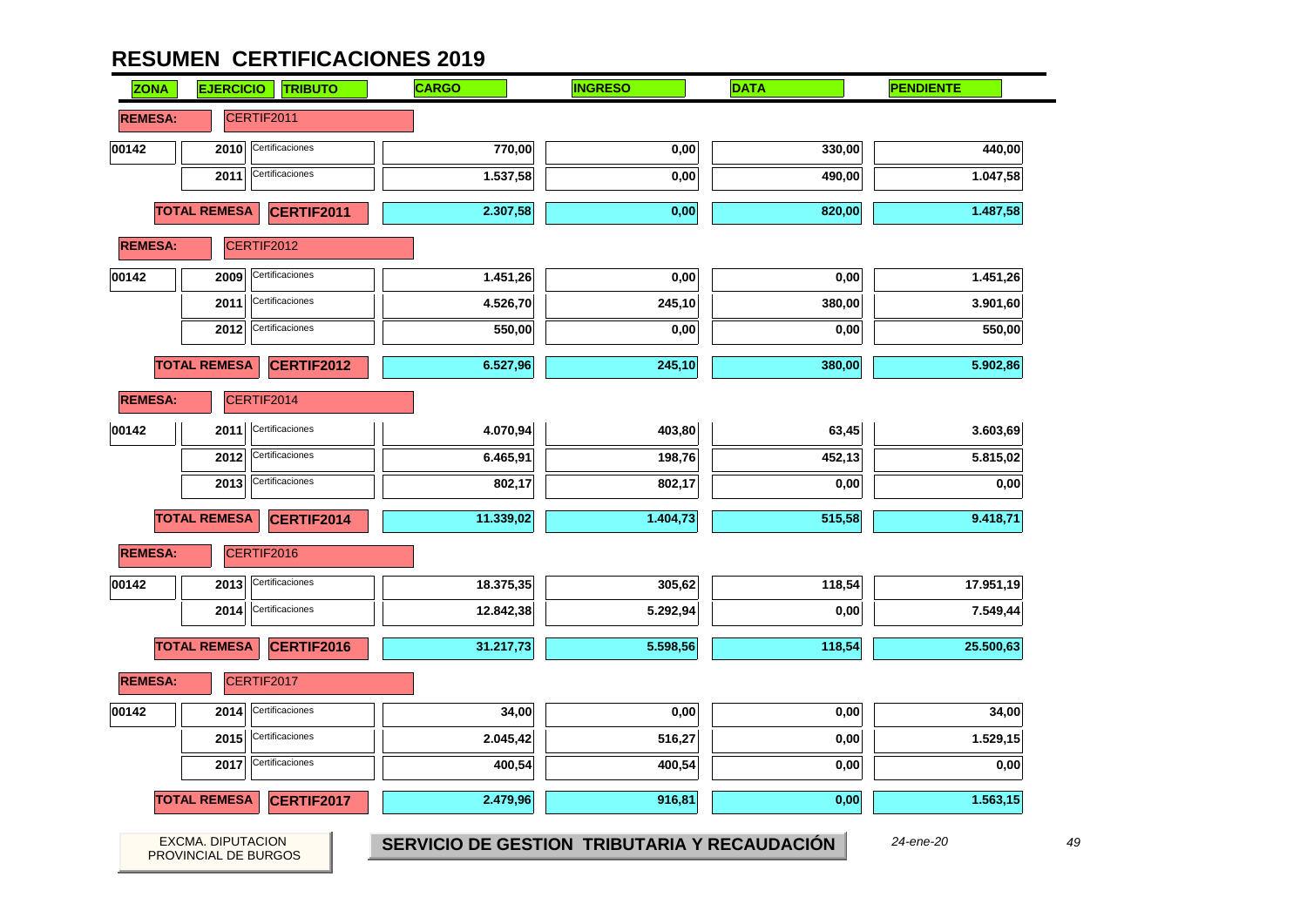| <b>ZONA</b>            | <b>EJERCICIO</b><br><b>TRIBUTO</b>       | <b>CARGO</b> | <b>INGRESO</b> | <b>DATA</b> | <b>PENDIENTE</b> |
|------------------------|------------------------------------------|--------------|----------------|-------------|------------------|
| <b>REMESA:</b>         | CERTIF2018                               |              |                |             |                  |
| 00142                  | Certificaciones<br>2015                  | 1.481,65     | 504,98         | 0,00        | 976,67           |
|                        | <b>TOTAL REMESA</b><br>CERTIF2018        | 1.481,65     | 504,98         | 0,00        | 976,67           |
| <b>REMESA:</b>         | CERTIF2019                               |              |                |             |                  |
| 00142                  | Certificaciones<br>2018                  | 3.120,00     | 0,00           | 0,00        | 3.120,00         |
|                        | <b>TOTAL REMESA</b><br><b>CERTIF2019</b> | 3.120,00     | 0,00           | 0,00        | 3.120,00         |
| <b>MEDINA DE POMAR</b> | <b>TOTAL</b>                             | 107.116,54   | 9.794,18       | 4.273,82    | 93.048,54        |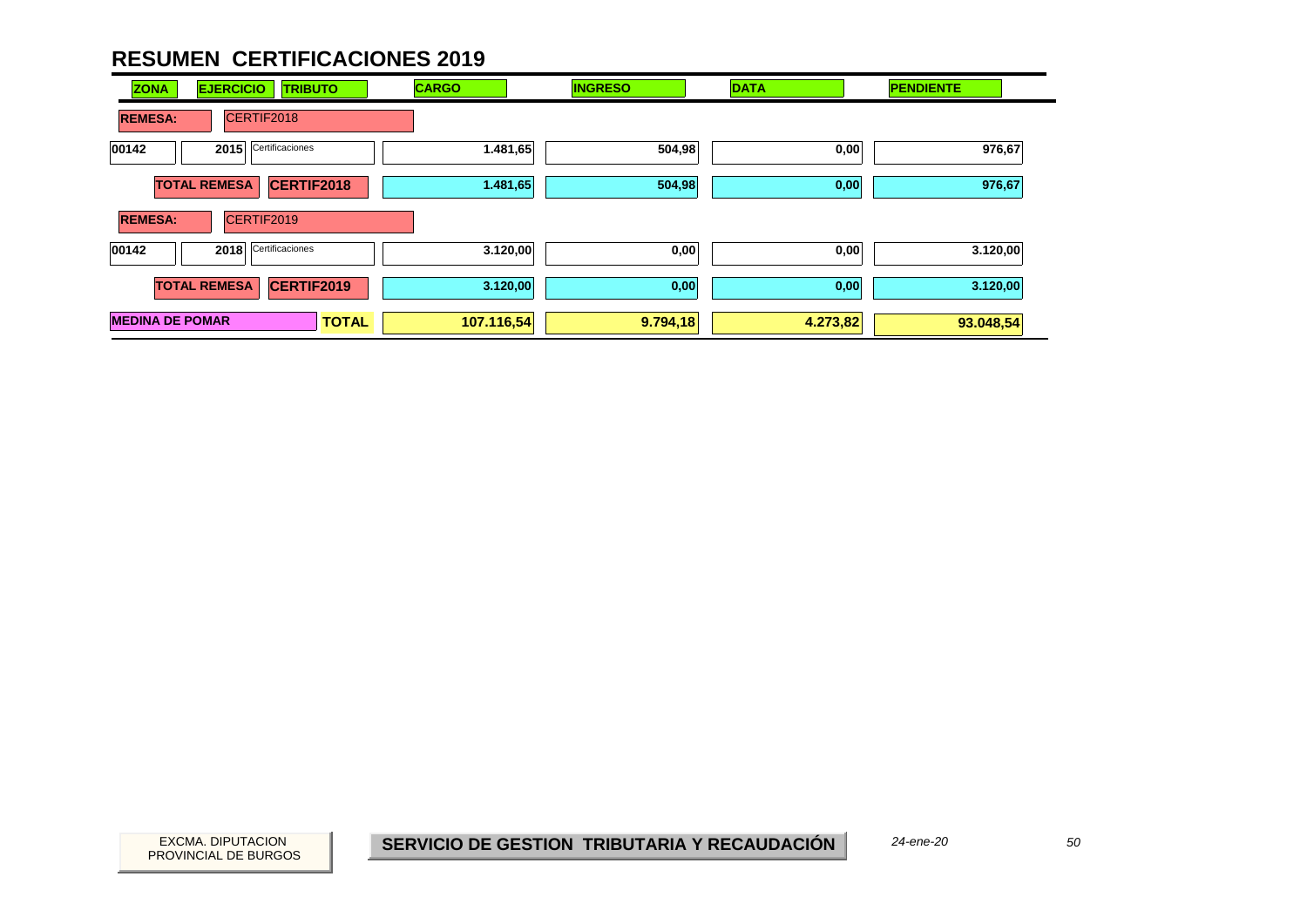| <b>ZONA</b>       | <b>Contract Contract</b> |            |          |              | <b>A STORY</b> |
|-------------------|--------------------------|------------|----------|--------------|----------------|
| <b>TOTAL ZONA</b> | 00142                    | 155.197.50 | 9.794.18 | .273.82<br>. | 141.129.50     |